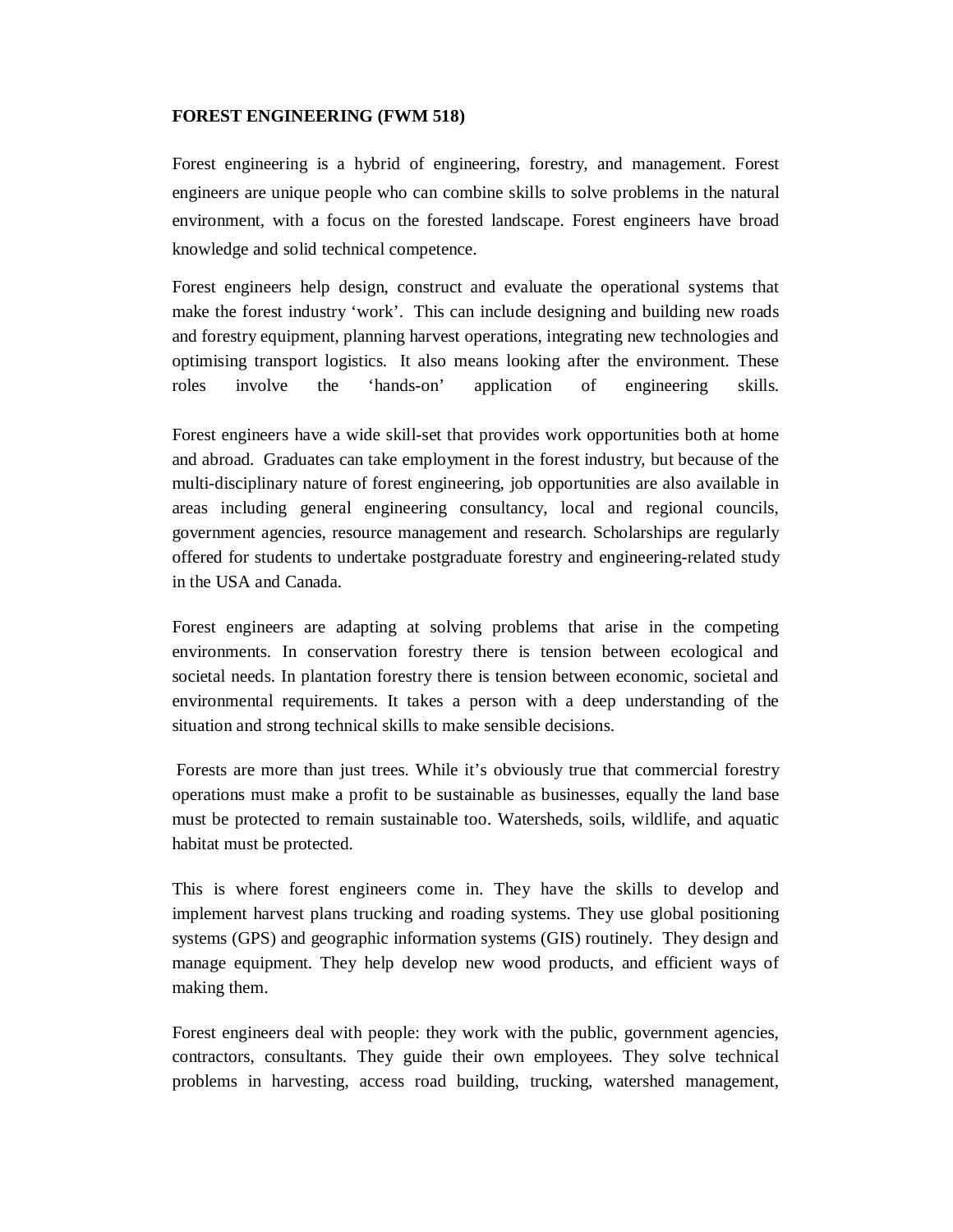planning, and habitat preservation. They steer projects through the resource consent process. They design and manage machinery.

Current world issues have significant forest engineering opportunities. Woody-based biomass has been identified as a key source of alternative energy for the future. Forests store carbon and are a major part in any governmental carbon plan. With water becoming a serious resource issue in many countries, people are finding that watersheds where commercial forestry is practiced can provide high quality dependable water supplies.

While many graduates of Forestry programme go on to exciting careers in private forestry companies, a number also find a good place to work in the various governmental agencies. Some work for contractors or consultants, some set themselves up in their own consulting or contracting businesses. Some forest engineers find work in positions in overseas development. Forest engineers have rewarding careers with significant responsibility and exciting challenges.

Landscape-Level Forest Management and Sustainable Forestry are great visions guided by sound principles. Everybody wants them to become realities. However, for the past several years all the emphasis has been on biology while technology has been pushed into the background. The forest products industry was often advised never to show timber being harvested in a forest, or processed in a mill, for fear of offending the public. Hiding reality only fuels our urban mass-consumption society's misperception that building materials, furniture and paper products appear out of thin air, as if by magic. Information, engineering and the application of technology make useful things appear in our lives. By reconnecting people to the sources of things they use, we enable them to make informed choices. We must take from life to live, while putting back to provide for future generations.

Technology makes Sustainable Forestry and Forest Ecosystem Management possible. Foresters manage large landscapes over long time horizons. They write silvicultural prescriptions to keep forests healthy, just as physicians prescribe to keep patients healthy. These silvicultural prescriptions often require thinning of overstocked and stagnated stands of trees, to reduce the threat of fire, insects and disease. Since trees compete for sunlight, water and nutrients, proactive forest management is needed to reduce stress, prevent stagnation and maintain forest health. Fortunately a wide variety of sophisticated instruments and machinery are available to carry out the foresters' prescriptions. We can extract commodities from the forest while protecting all the other values including habitat, recreation, aesthetics, soils and water.

Forest Engineering is as important as any discipline in forestry. We depend on forest engineers to design good roads and bridges, and harvesting operations with minimal impact on soils, water quality and habitat. We depend on other engineers to design equipment which is environmentally sensitive while still being able to do the job in a safe, productive and cost effective manner. This machinery must be purpose-built to match a variety of timber, terrain, underfoot and weather conditions. Today's sophisticated machines require educated operators who understand forestry, mechanics, hydraulics, electronics and computers. It's a new world in the woods,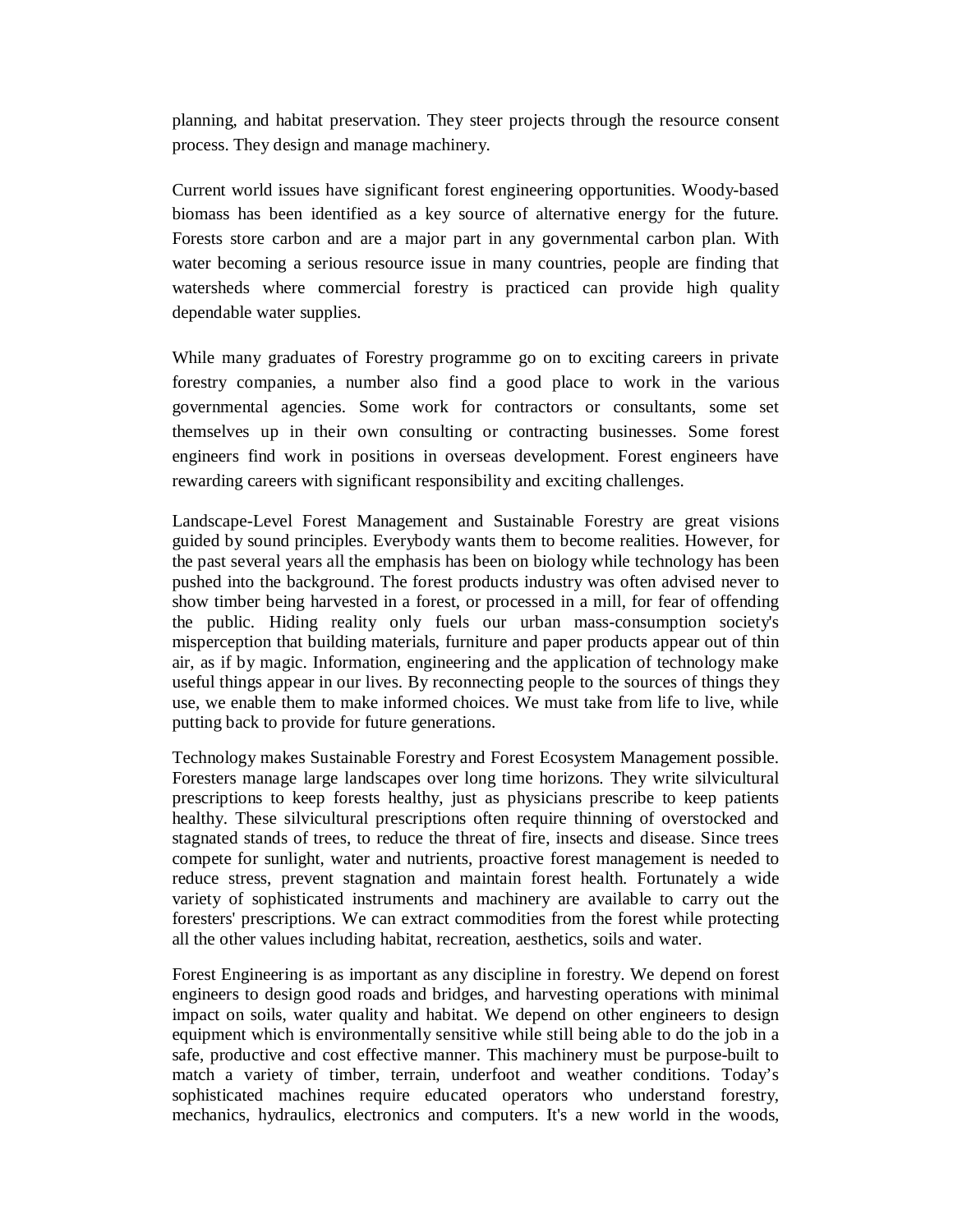where mechanization has overtaken manual labour. Technology is making both woods and mill operations environmentally compatible, safer and more efficient.

#### **Road Building**

We need forest roads to; manage the forest; harvest timber; fight fires, insects and disease; salvage dead and dying timber; and to access forest recreation. Most forest roads were built with the economic incentive of timber harvest. These roads then became multiple-use roads. In fact most of the people using forests for recreation get there on roads initially constructed for timber harvest.

Motor graders maintain more miles of forest roads in the US than exist in the entire Interstate Highway System. The long wheel base helps this machine to take the bumps out of the road for the operator and those of us who travel on them.

Many of the past problems associated with harvesting such as erosion and stream sedimentation were related to road building. Slope and road failures are highly visible, cause stream degradation and create negative public perceptions. Today, roads are being built to very strict standards in compliance with forest practice acts. In many areas, road construction has been minimized by using forwarders, skyline cable logging systems and helicopters to transport the timber over longer distances, and over steep and sensitive terrain.

#### **Harvesting & Processing**

The evolution of harvesting and processing techniques has been happening at a lightning fast pace. Trees were once harvested and processed with axes and cross cut saws known as "misery whips." Next came huge chain saws requiring "two men and a boy" to operate. Eventually we got to the modern chain saw which is used to fell, delimb, top, and buck the tree into log lengths, ready for a cable skidder to take to the landing. The next innovation was machines equipped with mechanical shears used to snip the trees off at ground level. The shears were soon surpassed by circular saws which could cut the trees faster and with less fiber damage. These feller-bunchers can fell trees and put them in bunches just the right size for grapple skidders which take them to the landing to be further processed by a delimber or chipper. This completely mechanizes the operation getting the labour off the ground. The feller-bunchers soon got competition from harvesters which can cut the tree and process it into log lengths all in one motion. Forwarders then pick up the processed logs and piggy-back them to the roadside minimizing the need for roads and landings. The Harvesters and Forwarders work as a matched system. Excluding cable logging systems and helicopters, which are really transportation systems, machines used for the mechanized harvesting and processing of trees can be divided into two main ground systems:

#### **Mechanized Logging Systems**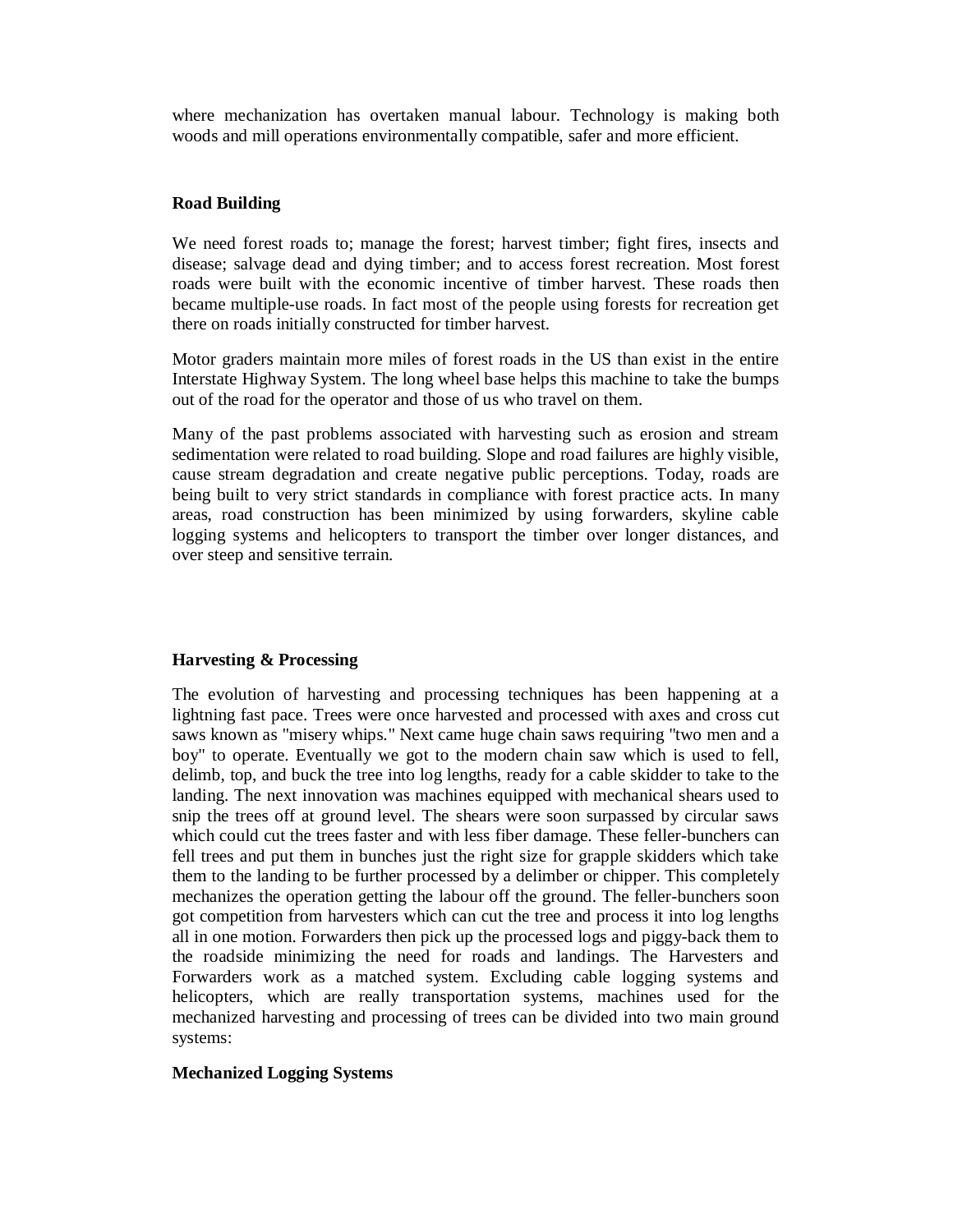The Cut-to-Length systems which have now gained acceptance in North America were developed in Scandinavia. These machines have several advantages. Harvesters process the trees in the woods leaving the tops and limbs on the forest floor where the nutrients can return to the soil. This organic material also protects the soil from compaction and rutting as the machines drive over it. Instead of skidding or dragging "turns" of logs, the self-loading forwarders carry the logs piggy-back style to the road where they load them onto trucks. The need for large landings is eliminated, along with the problem of what to do with the debris (slash) which was the result of processing at the landing. Burning this slash had also become a significant problem because of smoke and soil degradation from intense heat. In general, new woods technology has migrated from Scandinavia to Eastern Canada and then on to the rest of Canada and United States where it has undergone modifications. In Scandinavia, harvest technology was pushed at the same rate as the ecological and silvicultural knowledge base.

#### **Transportation**

There are several ways to get trees from where they are harvested to a road or landing where they can be loaded on a truck for transport to the mill. The trees can be skidded (dragged) out of the forest using a Cable Skidder or Grapple Skidder on tracks or wheels. They can be piggy-backed out using a forwarder, after being bucked (cut) to log lengths. They can be pulled (yarded) to a landing by cable yarding systems. They can be relayed or swung to a landing by a log loader in a process known as 'Shovel Logging.' They can also be transported by helicopter. There are many options which must be matched to the timber, terrain and underfoot conditions. Depending on the conditions and economics the forest engineer can choose the appropriate mix of ground, cable or aerial systems.

Expensive equipment for harvesting and processing trees must be well selected, well supported and operated properly. It's like racing Indy cars where you have to choose the right body (chassis), the right engine, and the right tires for the track and length of the race. You also have to have an excellent driver (operator), excellent mechanics, and lots of spare parts. It's the same in the woods. A good logger must have an incredible wealth of knowledge and experience. The Forester, Forest Engineer, Wildlife and Fisheries Biologist, Equipment Supplier, and Logger all work together as a team.

#### **Road Layout and Design**

#### **Introduction**

Forest road layout and design is a process that includes route selection, field Investigation, surveying, and analysis to provide a site-specific road location, and design. Road design provides construction specifications, road prism Geometry, stream crossing site information, and information necessary for construction control. The detail and information required for each phase in this process varies with the type of road required, the complexity of terrain, the size and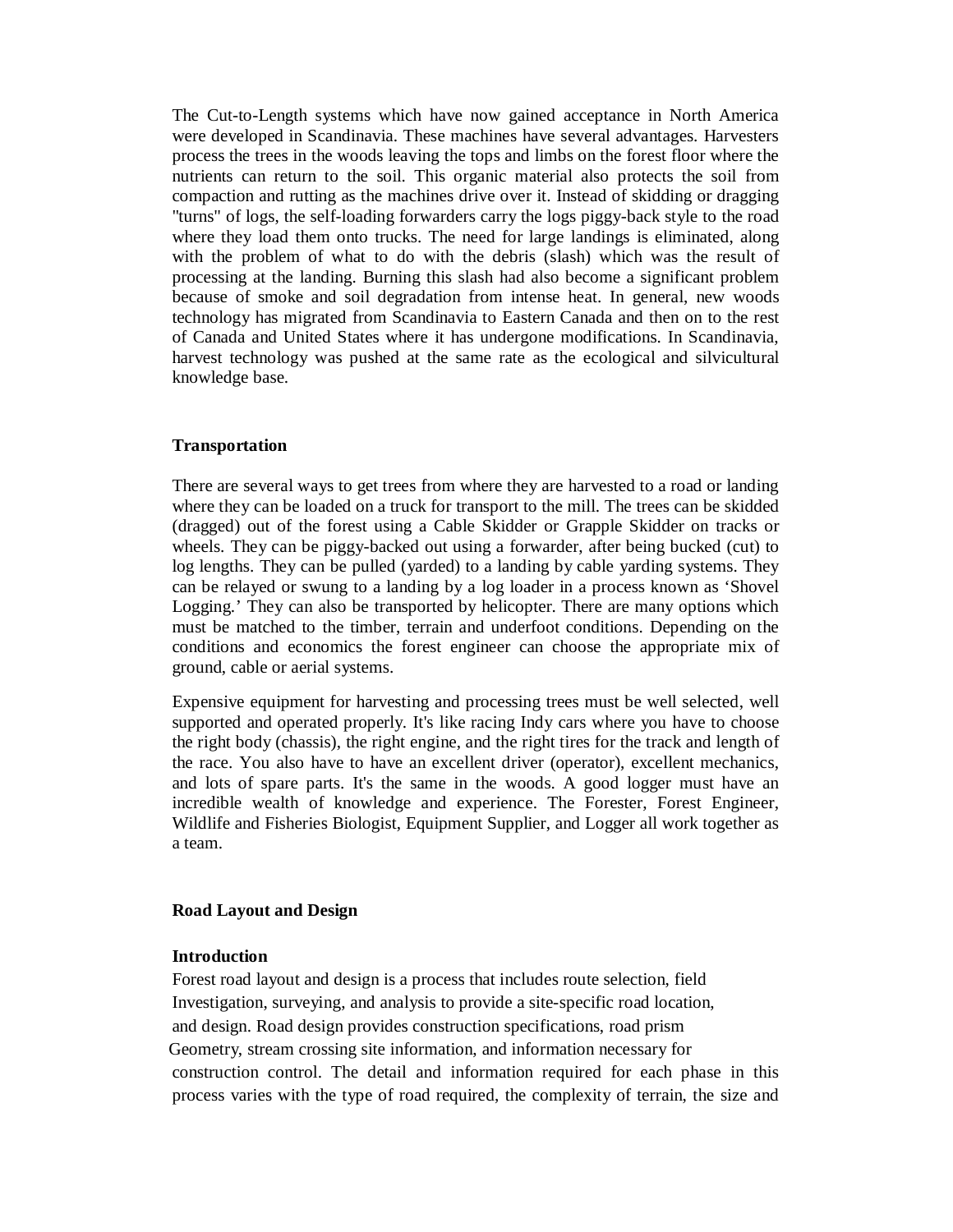complexity of stream crossings, and other resource values. This chapter describes the types of projects for which the district manager's approval of road layout and design for construction and modification is mandatory provides information on route selection and layout, and describes the content requirements of a reconnaissance report provides criteria for survey level selection, and explains the types of survey (field traverse and location survey), and the suitability and application of different survey levels

provides procedures for field traverses and location surveys explains general and geometric road design requirement provides example correction factors to convert compacted volume to bank volume for road design purpose discusses slope stability considerations if a proposed road will cross areas with a moderate or high likelihood of landslides provides road design specifications and parameters

#### **Route selection and layout**

Decisions made at the route selection stage may have long-term effects on road construction and maintenance costs, user safety, and other resources. Routes must be selected and located to meet the objectives of higher-level plans within the constraints of any approved operational plans or permits. It is essential that adequate time and resources be allocated to route selection. The route selection stage begins with the collecting and analysing of all available information for the development area, focusing on the route corridor. This information may include aerial photos, topographic maps, soil erosion potential maps, land alienation maps, and reconnaissance terrain stability or detailed terrain stability maps and other assessments for the area.

The method of harvesting and constraints of the harvesting system should also be considered if the road will traverse

## (1) A harvesting area or

(2) An area that could be harvested in the future. Road drainage flows and drainage structures and road and clearing widths could all be affected by harvesting. Control points (physical features that may influence road location or design) should then be plotted on the aerial photos and/or topographic maps of a suitable scale.

## **Control points include**:

- stream crossings, rock bluffs, benches, passes, saddles, and other dominant terrain features
- road grades and switchback locations
- harvesting system landings
- potential end haul or waste areas
- alienated lands, including power line, gas pipeline, or railway crossings
- current access and junction to existing roads.

Route selection should then be made based on an analysis of all of the available information, and the route should be field verified.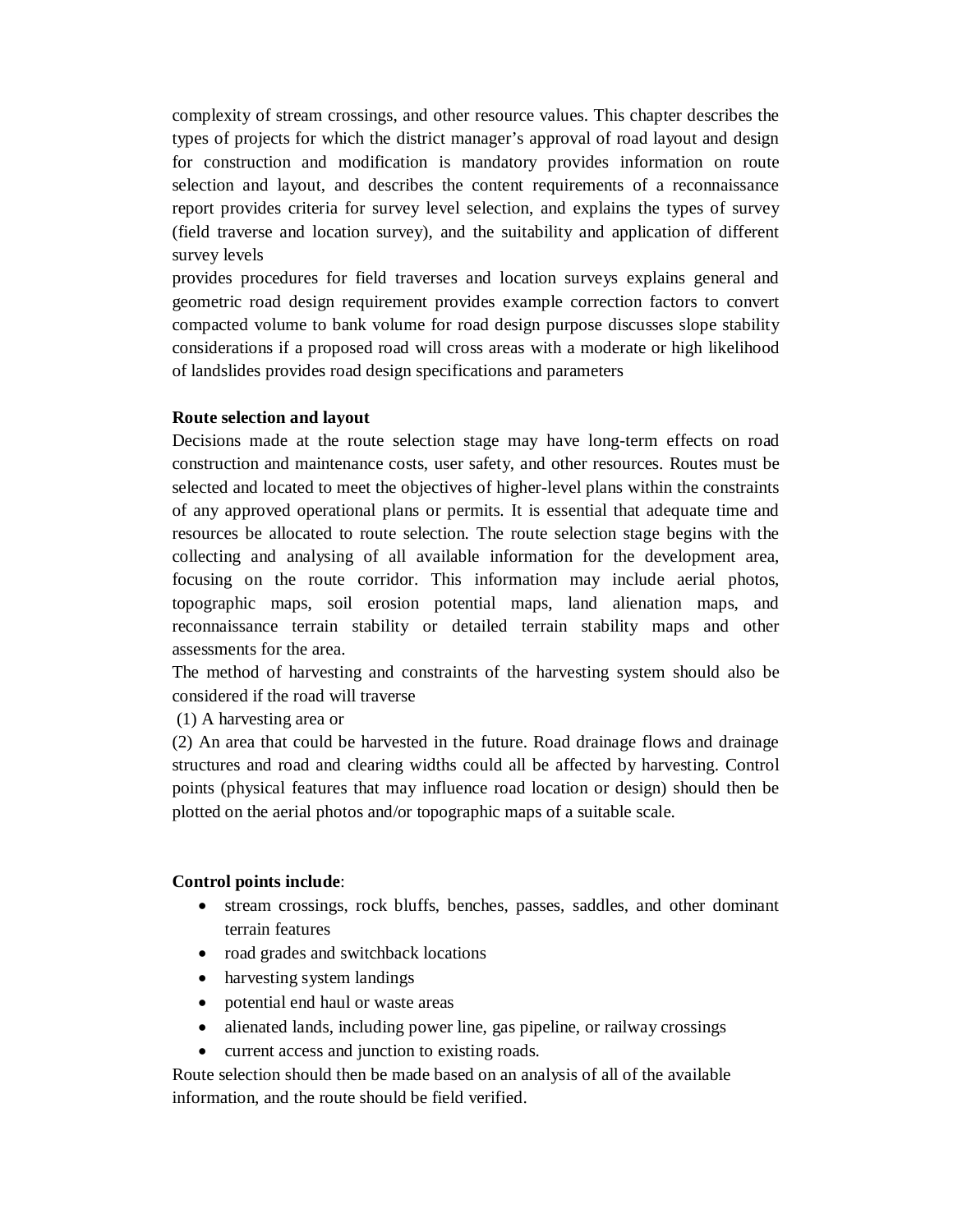The route selection field phase is an on-the-ground check of the proposed route or potential routes, taking into consideration control points or other constraints. This field traverse is also known as a Level 1 survey (measurements are not usually accurate enough for detailed road design) and is run along a proposed route to confirm that the horizontal and vertical alignment are suitable. Adjustments to the line may be necessary, and often several iterations are needed to establish the alignment and confirm the choice of route. The person carrying out the field traverse should make sufficient notes to prepare a detailed reconnaissance report to assist the location surveyors, road designers, and road builders.

The reconnaissance report should identify and or confirm:

- terrain conditions and road sections that are in unstable or potentially unstable terrain
- road sections with side slopes over 60% or where slope instability is found
- control points and topographic features (e.g., rock bluffs, swamps, avalanche paths, landslides, and debris slides), including those that may be used as photo ties
- the sections of road that encroach on public utilities
- the sections of road that are adjacent to or cross private property, Crown leases, or mineral and placer claims or leases (where possible, alienated lands should be avoided)
- all continuous and intermittent drainage flow channels, springs, seeps, and wet areas
- riparian areas
- stream crossings where channel and bank disturbances can be prevented or mitigated, locations that require site plans, and data required for minor stream crossings
- forest cover (species composition, timber quality, and volume per hectare)
- recommended slash and debris disposal methods and additional clearing widths required for the slash and debris disposal
- soil types based on visual observations of exposed cuts, shallow hand dug test holes and probing, and the location of these soils on maps or aerial photos.
- maximum road grades and minimum curve radii
- location and extent of bedrock, if rippable, and the potential as ballast
- location and extent of gravel sources and the potential for use as subgrade and surfacing materials.
- endhaul sections and potential waste areas
- recommended construction methods and potentially appropriate alternatives
- recommended survey level or levels appropriate for the terrain.
- The field reconnaissance report should also record the characteristics of existing roads in the vicinity of the proposed road location by identifying and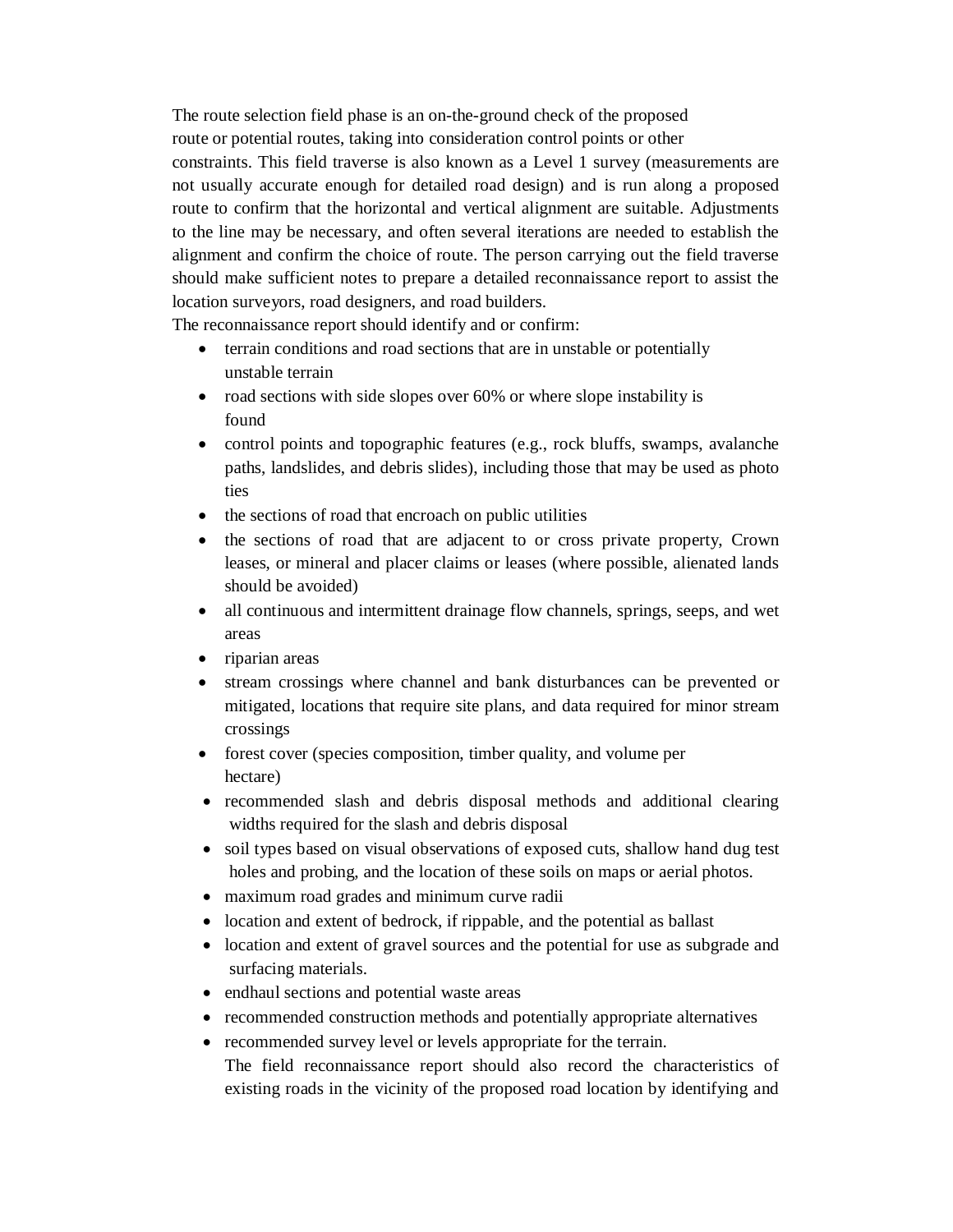recording soil types, stable cut and fill slope angles, and existing sources of road surfacing materials.

Field reconnaissance is an appropriate stage to evaluate the need for any additional information or assessments that may include:

- riparian classification of streams, wetlands, and lakes
- identification of fish streams in community watersheds
- visual impact assessments
- archaeological impact assessments
- soil erosion field assessments.

#### **Road design requirements**

The purpose of road design is to produce design specifications for road construction by determining the optimum road geometry that will accommodate the design vehicle configuration for load and alignment, and traffic volume, and provide for user safety, while minimizing the cost of construction, transportation, maintenance, and deactivation. The optimum road design should minimize impacts on other resources by minimizing clearing and road widths, minimizing excavation, using rolling grades, and installing proper drainage structures. Road design software has been developed to replace manual drafting and repetitious design calculations so that various alignment alternatives can be quickly evaluated. Once the location survey data have been entered into the road design program, select and input appropriate design parameters for the specific project. Ensuring this requires direction from a skilled and knowledgeable designer familiar with forest road layout, design, and construction practices. As each phase of road layout and design builds on the previous phase, the quality of the final design depends on the appropriateness of the road location, field data, and survey—and the competence of the designer.

### **General design requirements**

This section provides road design requirements common to all levels of road layout and design. Construction techniques, road width, cut and fill slope angles, and horizontal and vertical control angles are selected according to terrain and soil conditions for the required road standard. Forest road standards are defined primarily in terms of stabilized road width and design speed. Road design specifications consist of alignment elements (e.g., horizontal curvature, vertical curvature, road grade, and sight distance) and cross-section elements (e.g., full or partial bench construction, sidecast construction, road width, angles of repose for stable cut slopes, ditch dimensions, drainage specification, and clearing widths).

Geometric road designs include plans, profiles, cross-sections, and mass haul diagrams showing the optimum balance of waste, borrow, and endhaul volumes.

The designs are generated from the route selection process and the location survey. From the location survey information, a road centreline (L-Line) is designed for vertical and horizontal alignment, earthwork quantities are calculated, and a mass haul diagram is produced to show the optimum placement of excavated material.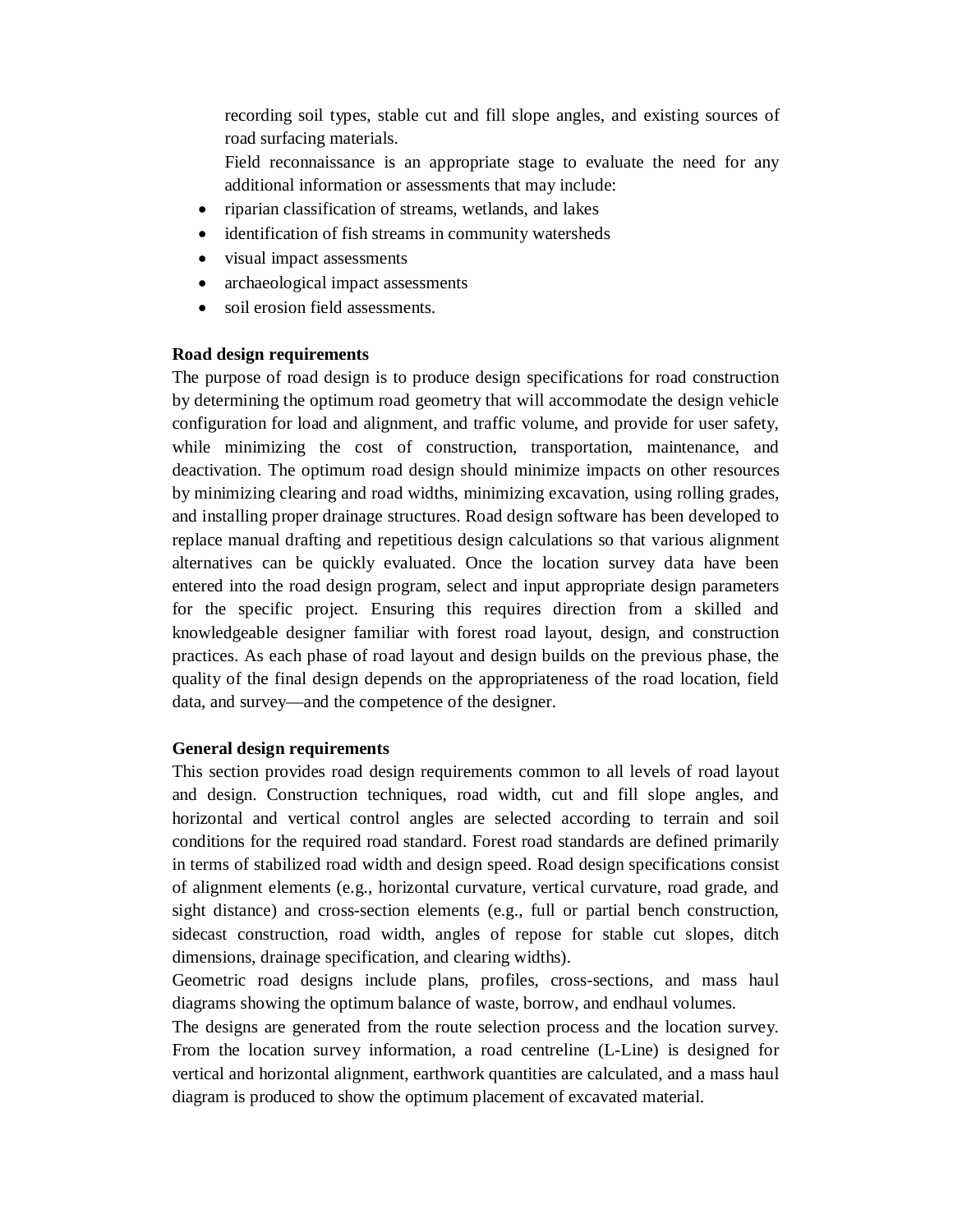## **Factors to consider in road design**

Road design should consider the following factors:

## **General considerations:**

- intended season and use of the road (design vehicle configuration for load and alignment, and traffic volume)
- climate (heavy snowfall areas, heavy rainfall areas, etc.)
- design service life of the road
- user safety, resource impacts, economics
- road alignment (horizontal and vertical geometry)
- junctions with existing roads
- road width (turnouts and widenings).
- the measures to maintain slope stability if the road will cross areas with a moderate or high likelihood of landslides (also see .Geometric road design requirements. below)
- soil types (including the use of appropriate conversion factors to adjust for swell and shrinkage of materials)
- . cut and fill slope angles, clearing widths, slash disposal methods
- planned movement and placement of materials (balancing of design), including waste areas and endhaul areas.

# **Drainage, construction techniques, sediment prevention, road deactivation:**

- culverts (locations, type, size, and skew angles)
- drainage and ditch (including depth) locations
- . rock blasting techniques to optimize usable rock
- anticipated construction problems
- measures to mitigate soil erosion (including vegetative requirements and prescriptions)
- measures to maintain water quality
- future deactivation requirements

## **Design specifications and parameters**

## *Road alignment*

Road design incorporates horizontal and vertical road alignments that provide for user safety. This involves establishing:

- . appropriate travel speeds
- suitable stopping and sight distances
- road widths, turnouts
- truck and trailer configurations
- appropriate traffic control devices.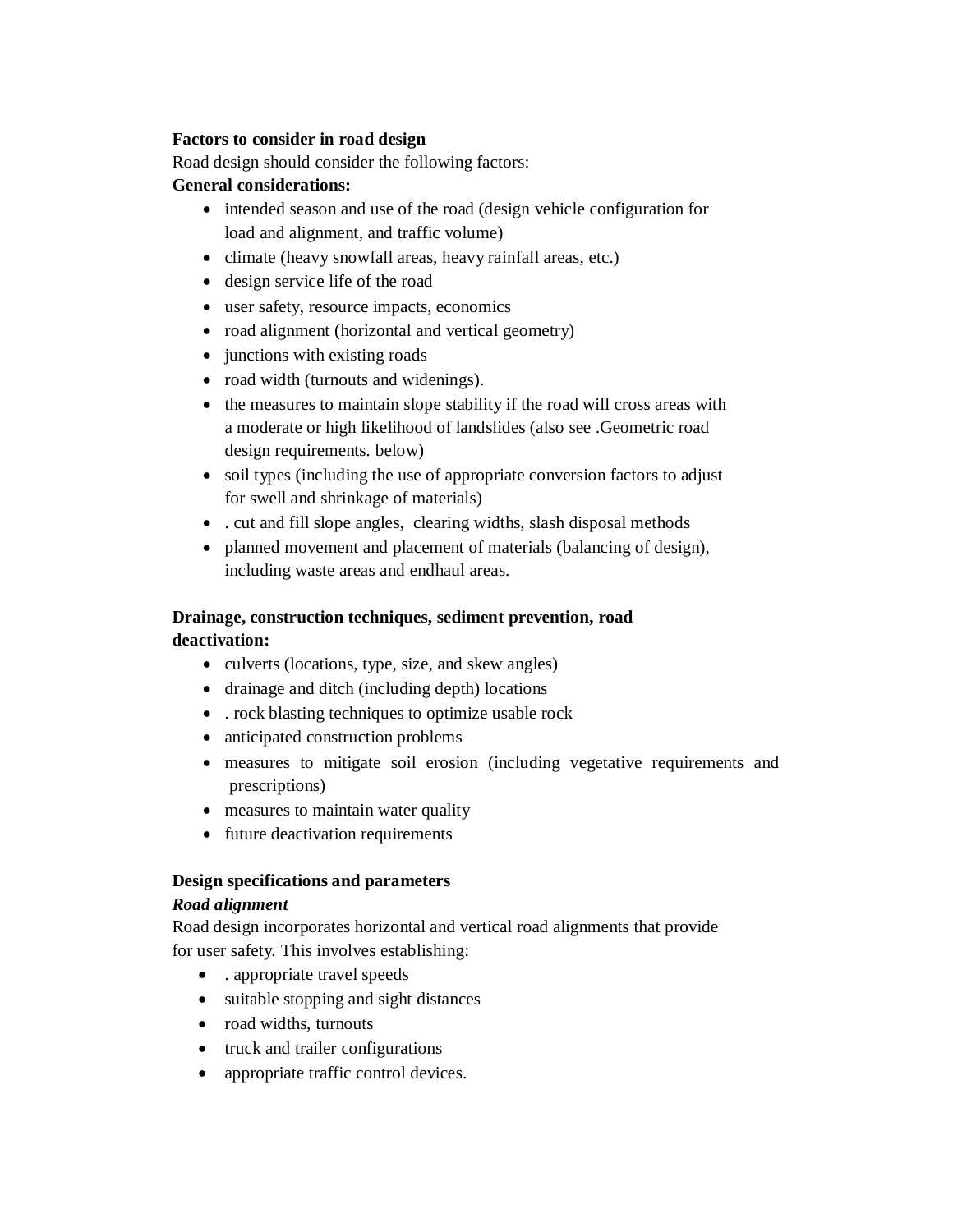Designed travel speeds often vary along forest roads due to terrain conditions or changing road standards. The cycle time or distance from the logging area to the dump or processing area may be an important economic factor to consider in establishing an overall design speed, and may be derived from a transportation study and stated in the overall plan for the area. In other cases, topography and terrain will dictate alignment, with little impact from other factors. In general, the safe vehicle speed for a road should be based on:

- horizontal and vertical alignment of the road
- super-elevation on curves
- coefficient of friction between tires and road surface
- type and condition of road surface, road width
- sight distance and traffic volume.

Turnouts should be located in suitable numbers (intervisible and often three or more per kilometre) on single-lane roads to accommodate user safety.

## **Fill slope and cut slope angles**

Stable cut slopes, road fills, borrow pits, quarries, and waste areas should be designed and constructed in a manner that will not contribute directly or indirectly to slope failures or landslides over the expected design life.

#### **Fill slopes**

The stability of a fill slope depends on several variables, including the forces that tend to cause instability (gravitational and water pressure forces), and the forces that tend to oppose instability (e.g., shear strength resistance of the soil or rock materials expressed as an internal friction angle or cohesion). The stability of an embankment fill can be increased several ways:

- Construct the side slopes of fill embankments at a gentle angle, and usually not steeper than the .angle of repose.The term .angle of repose should be used in the context of loose, cohesionless soils only (e.g., nonplastic silt, sand, sand and gravel). Constructing flatter side slopes in all types of soil will reduce the gravitational forces that tend to cause slope instability. For a fill slope in cohesionless material, the angle of repose is about the same as the *minimum*  value of that material.s angle of internal friction. Steeper fill slopes are more likely to cause a road-induced slope failure or landslide than flatter fill slopes.
- Compact the fill materials to make them more dense and increase the shearing resistance of the soil. The angle of internal friction depends primarily on the relative density (loose versus dense), the particle shape (round versus angular), and the gradation (uniformly graded versus well graded). For relatively loose cohesionless soils. soil grains. For relatively dense cohesionless soils, the maximum value of the angle of internal friction will range from about 35 degrees for rounded uniform soil grains to 45 degrees for angular, well-graded soil grains.

## **Cut slopes**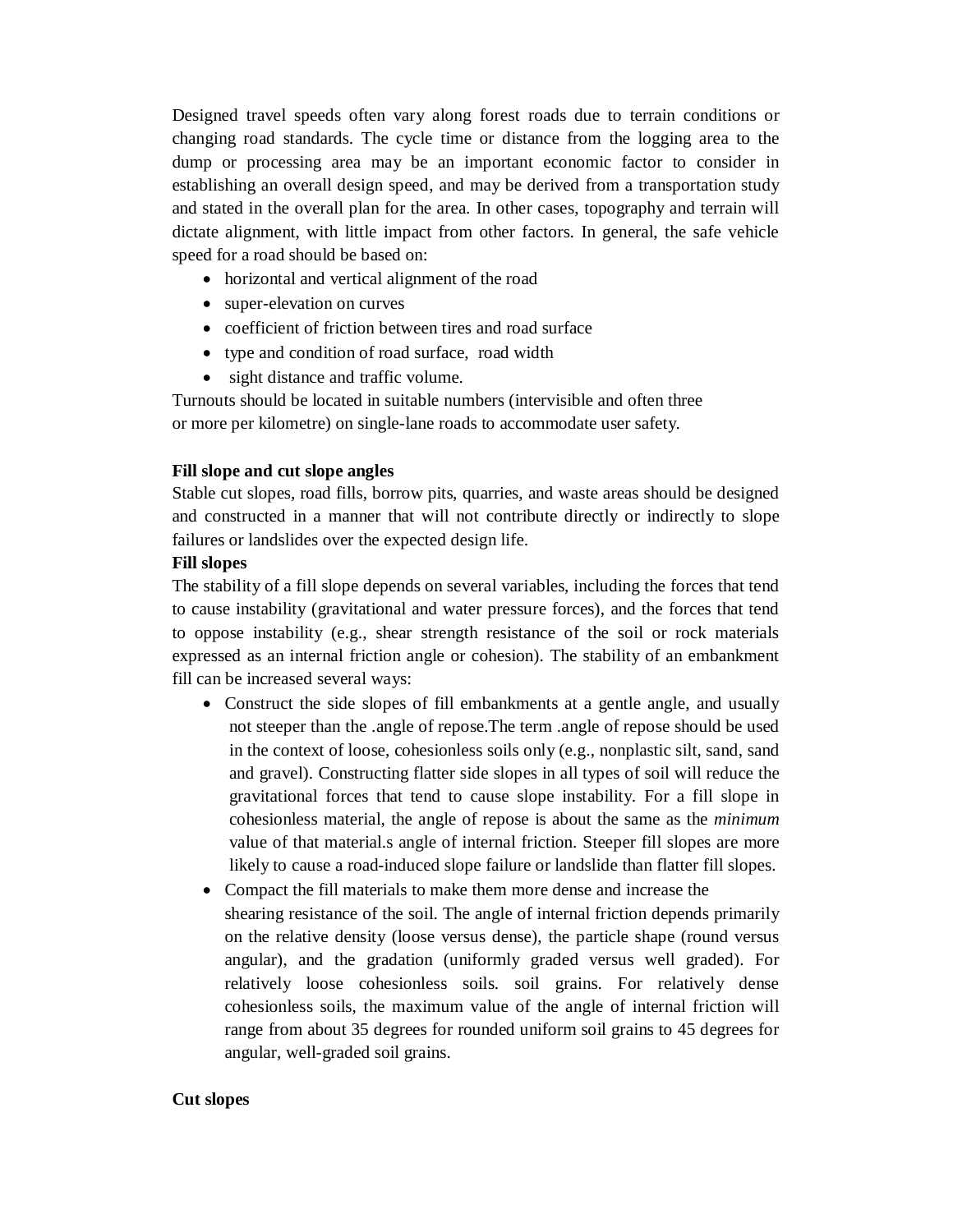The design of cut slopes should consider and address factors such as the desired performance of the cut slopes, types of cut slope materials, issues about overall terrain stability, engineering properties of soils, seepage conditions, construction methods, and maintenance. In general, cut slopes will remain stable at slightly steeper angles than fill slopes constructed from like soil materials. The reason for this is the undisturbed soil materials in a cut

(1) Are often in a denser state than similar type materials placed in a fill, and

(2) May contain sources of cohesive strength that further increases the shearing resistance of the soil.

Cut slopes constructed at too flat an angle can be uneconomical in steep ground because of the large volumes of excavation. Steeper cut slopes may be more economical to construct in terms of reduced volumes of excavation. However, they can also be more costly from an operational standpoint because they require more road maintenance. For most forest roads, cut slope angles are generally designed to favour steeper angles to reduce the length of cut slopes, to minimize visible site disturbance, and to reduces excavation costs, provided that a somewhat higher level of road maintenance and likelihood of slope destabilization is acceptable for the site.

In the latter case, prepare and implement a maintenance schedule that addresses the erosional processes acting on the exposed cut slope face (such as splash, sheet, rill, and gully erosion) and reduces the threat to drainage systems (as a result of cut bank slope failure redirecting ditchwater flows onto potentially unstable fill or natural slopes), user safety, and the environment. It may be necessary to construct flatter cut and fill slopes, or to build retaining wall structures to support cut slopes or fill slopes, in cases where slope stability problems are expected to be difficult to manage with maintenance measures alone.

#### **Clearing widths**

Clearing widths should be as narrow as possible, to minimize impacts on other resources, but wide enough to accommodate: the road prism, user safety, turnouts, subgrade drainage, subgrade stability waste areas and endhaul areas, pits and quarries, landings, slash disposal equipment operation, snow removal, fencing and other structures standing timber root protection, especially on cut banks. Organic debris, rock, or any other excess material that cannot be placed in the road prism and within the clearing width because of terrain stability or other factors should be moved to waste areas. Such areas should be of suitable size to accommodate the estimated volume of waste material and should be identified in the road design. Clearing widths are calculated on a station-by-station basis as part of a geometric road design.

## **Design and Construction of Bridges and Stream Culverts Introduction**

This part describes some of the activities and practices that precede and follow the construction of forest road bridges and stream culverts. These include:

- design requirements for bridges and stream culverts
- bridge and major culvert design responsibility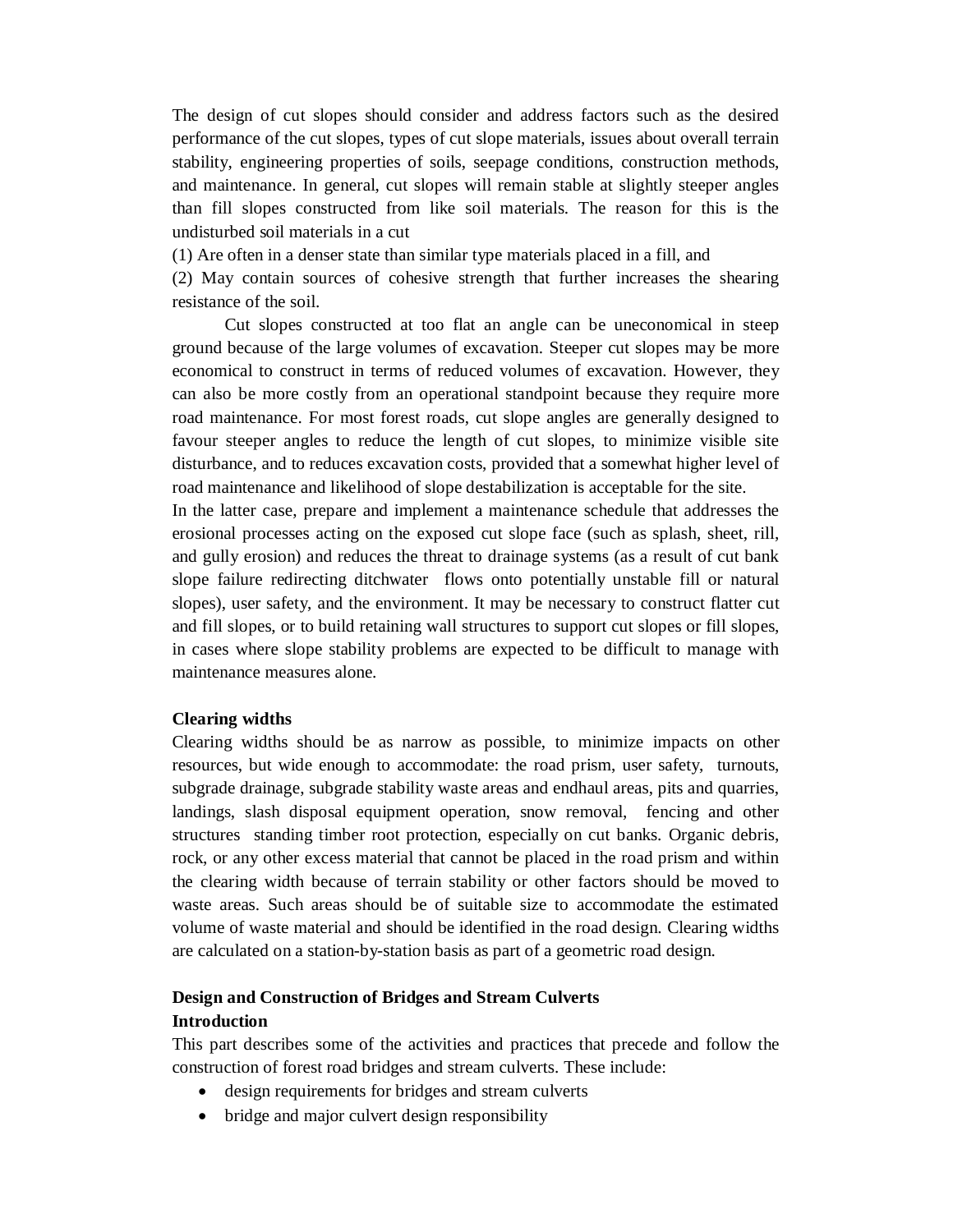- site data and survey requirements for bridges and major culverts
- construction drawings and specifications for bridges, major culverts, and stream culverts on fish streams
- site data and survey requirements for culverts on non.fish-bearing streams
- estimating design discharge for streams
- statement of construction conformance and documentation.

**Bridge** means a temporary or permanent structure carrying a road above a stream or other opening

**culvert** means a transverse drain pipe or log structure covered with soil and lying below the road surface

**cross-drain culvert** means a culvert used to carry ditchwater from one side of the road to the other

**major culvert means a stream culvert** having a pipe diameter of 2000

mm or greater, or a maximum design discharge of 6 m3/sec or greater

**stream culvert** means a culvert used to carry stream flow in an

ephemeral or perennial stream channel from one side of the road to the other.

## **Design requirements for bridges and stream culverts**

The design of bridges and stream culverts encompasses more than the design of structural components. A bridge or stream culvert design should consider the composition and interaction of all the components, as well as their relationship and impact to the users, road, and stream. A bridge comprises the superstructure, substructure, connections, vertical and horizontal alignment controls, approach road fills, and scour protection works. Similarly, a stream culvert comprises the culvert materials, compacted backfill, scour protection, and roadway. Bridge or stream culvert designs include, but are not limited to, consideration of:

- $\triangleright$  user safety
- $\triangleright$  site selection
- $\triangleright$  environmental integrity
- $\triangleright$  fish habitat and passage
- $\triangleright$  impact of proposed structure on stream during and after construction
- $\triangleright$  site revegetation requirements
- $\triangleright$  structure alignment and location (vertical and horizontal) relative to the road and stream channel
- $\triangleright$  complete structure combination (substructure, superstructure, connections, and scour protection)
- $\triangleright$  suitability of selected foundations for the specific site
- $\triangleright$  design flood development
- navigation (*Navigable Waters Act*)
- $\triangleright$  debris potential and passage, scour protection
- $\triangleright$  design vehicle configuration for load and alignment
- $\triangleright$  design service life influence on selection of bridge type and composition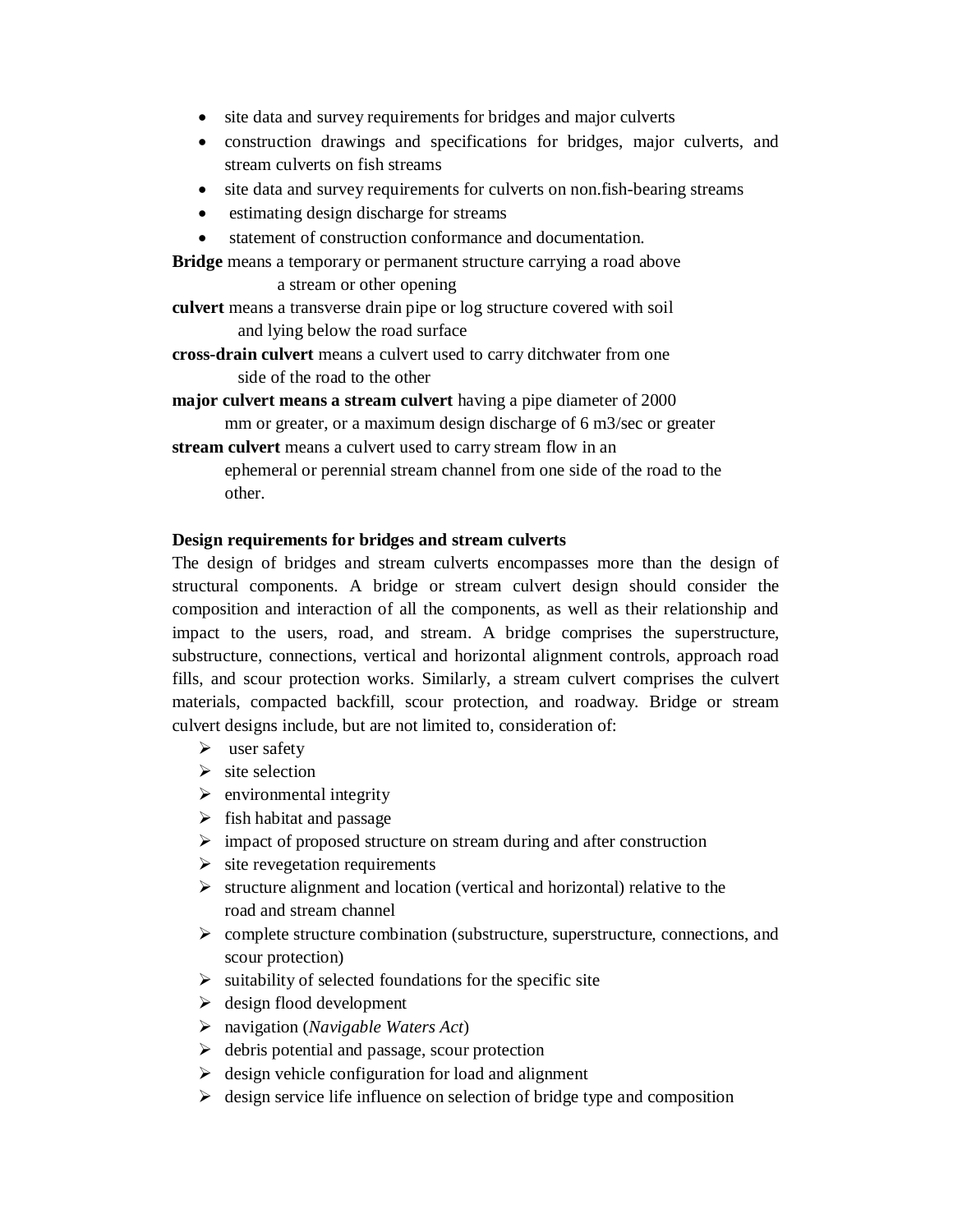$\triangleright$  Construction layout, methodology, and timing, economics.

## **Road Construction**

### **Road corridor preparation**

#### **Establishing clearing widths**

Clearing widths are established to facilitate the construction, use, and maintenance of forest roads. The objective is to minimize the width of the clearing, yet accommodate:

- 1.3 m of width between standing timber and any excavation to avoid undercutting roots that may create dangerous trees and destabilize the top of road cut (see Figures 7 and 8)
- the road prism, including widenings for curves and turnouts
- subgrade drainage structures
- landings and slash disposal without piling wood or excavated material against standing trees
- borrow pits, gravel pits, quarries, and waste areas
- safe sight distance for user safety
- snow removal
- fencing and other structures that are ancillary to the road
- other special operational requirements.

For slopes greater than 60%, or in areas of moderate or high likelihood of landslides, clearing widths should be determined from the geometric road design.

## **Laying out clearing widths**

Clearing limits should be marked in the field with flagging tape. The clearing boundaries should be sufficiently flagged to be clearly visible for machine operators or hand fallers to follow. Flagging should be hung on trees and shrubs that will remain after the clearing operation is completed. Trees that are on the boundary should be left Standing, unless the roots will be undermined by operations within the clearing width. Where slope staking is not required, the flagging can be used as an offset line to establish the top of cut for grade construction.

#### **Establishing pilot trails**

Frequently, pilot trails or tote roads are built within the clearing width before falling begins. These trails are to provide easy access for the faller (hand or mechanical), a route for skidding felled timber to a landing or collection point, and temporary access along the road corridor. Terrain and soil conditions will govern the location of the pilot trail within the clearing width. Generally, the trail is constructed below the flagged centreline on side hills, near the lower clearing width limits. This allows for easy access to skid fallen timber, and allows for the toe of the road fill to be keyed into the slope. Where drilling for blasting is required, the trail may be built above the road centreline, just below the upper clearing limit, to permit vertical drilling of the rock cut. Care should be taken during pilot trail construction to minimize damage to any timber and to ensure that unsafe conditions are not created for fallers. Excavators are superior machines for constructing trails because they can push down, remove,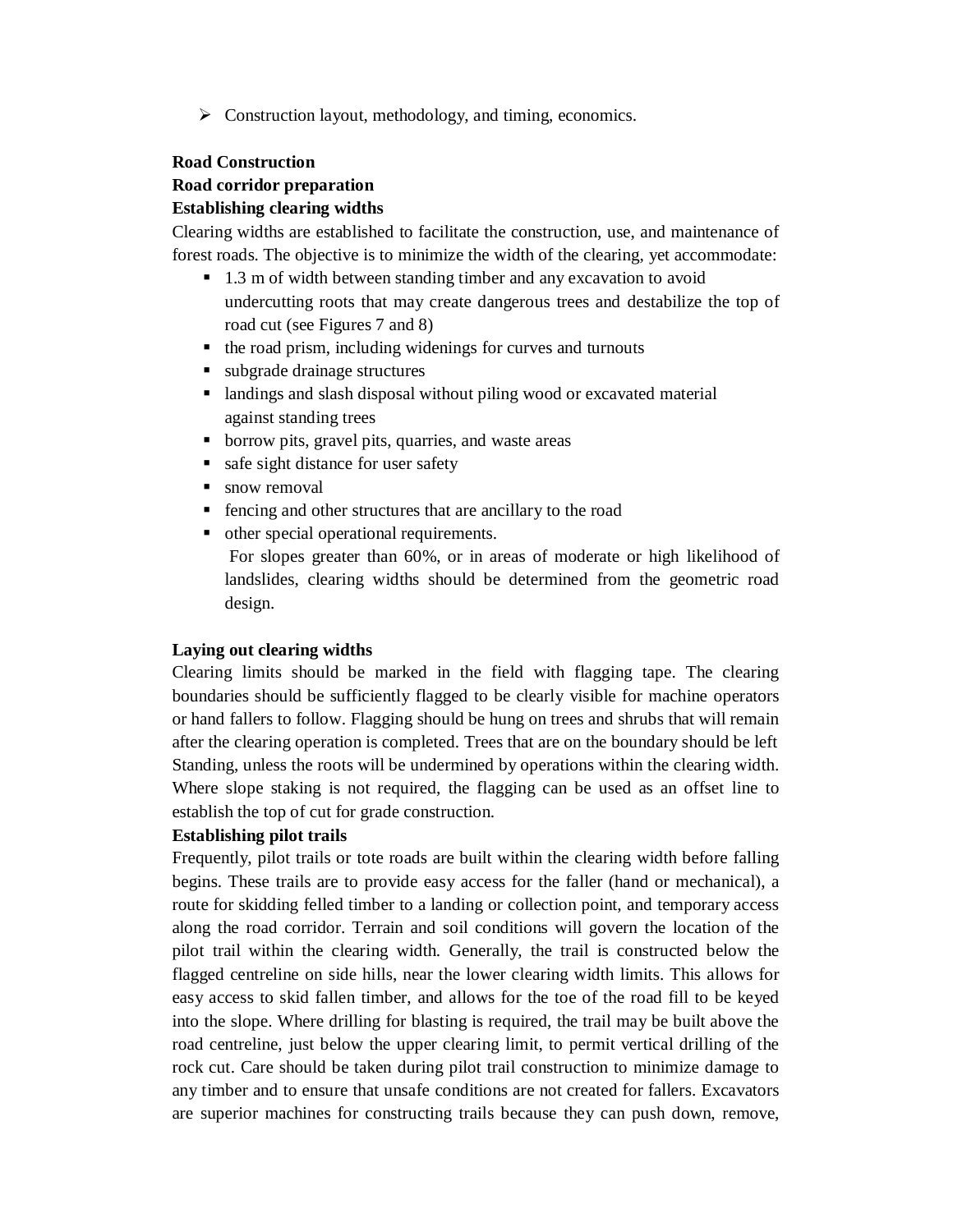and place trees along the trail for easy removal later. Pilot trails are often constructed to allow trucks to remove the merchantable timber within the clearing area. This is desirable where there is insufficient room to construct large landings for timber storage. Drainage structures should be installed concurrently with pilot trail construction. Temporary stream crossings may be required during the road construction phase until the permanent crossing is commissioned. Ideally, to minimize the impact on the stream, the temporary crossing should be situated in the same location as the permanent crossing, but this may be impractical.

# **Felling and yarding within the clearing width Felling methods**

Several methods for falling trees within the clearing width are available, depending on terrain, soil conditions, timber size, and total volume.

## **Mechanical methods**:

- feller-bunchers (tracked, high flotation tired) used for merchantable and nonmerchantable timber and on terrain suited to the safe operation of such equipment
- crawler tractors/excavators used for non-merchantable timber or to assist hand fallers where hang-ups or faller safety dictates such action.

## **Hand methods***:*

- $\checkmark$  hand falling to avoid site impacts associated with mechanical falling
- $\checkmark$  directional falling of leaning timber, using jacks, excavators, or hydraulic log loaders.

## *Explosives:*

- use is restricted to falling large dangerous trees that cannot be removed safely by other means
- if used adjacent to streams, explosives must first be approved by the appropriate resource agencies
- the person using explosives must have valid Workers.

## **Grubbing and stripping**

After all standing trees and dangerous trees have been felled and removed; the road prism should be grubbed and stripped of all topsoil and unsuitable mineral soils. Grubbing includes the removal of stumps, roots, logging slash, and downed or buried logs. Stripping includes the removal of topsoil, or other organic material, and mineral soils unsuitable for forming the road subgrade. Where grubbing operations have removed all organic soil, no stripping is required unless other unsuitable soils are encountered. Organic material, such as stumps, roots, logging slash, embedded logs, topsoil, and otherwise unsuitable soils may be left within the subgrade width where one-season winter use or snow roads are constructed, or where overlanding.

## **Disposal of slash and debris**

Slash and debris must be disposed of by burning, burying, scattering, or endhauling. The method selected should: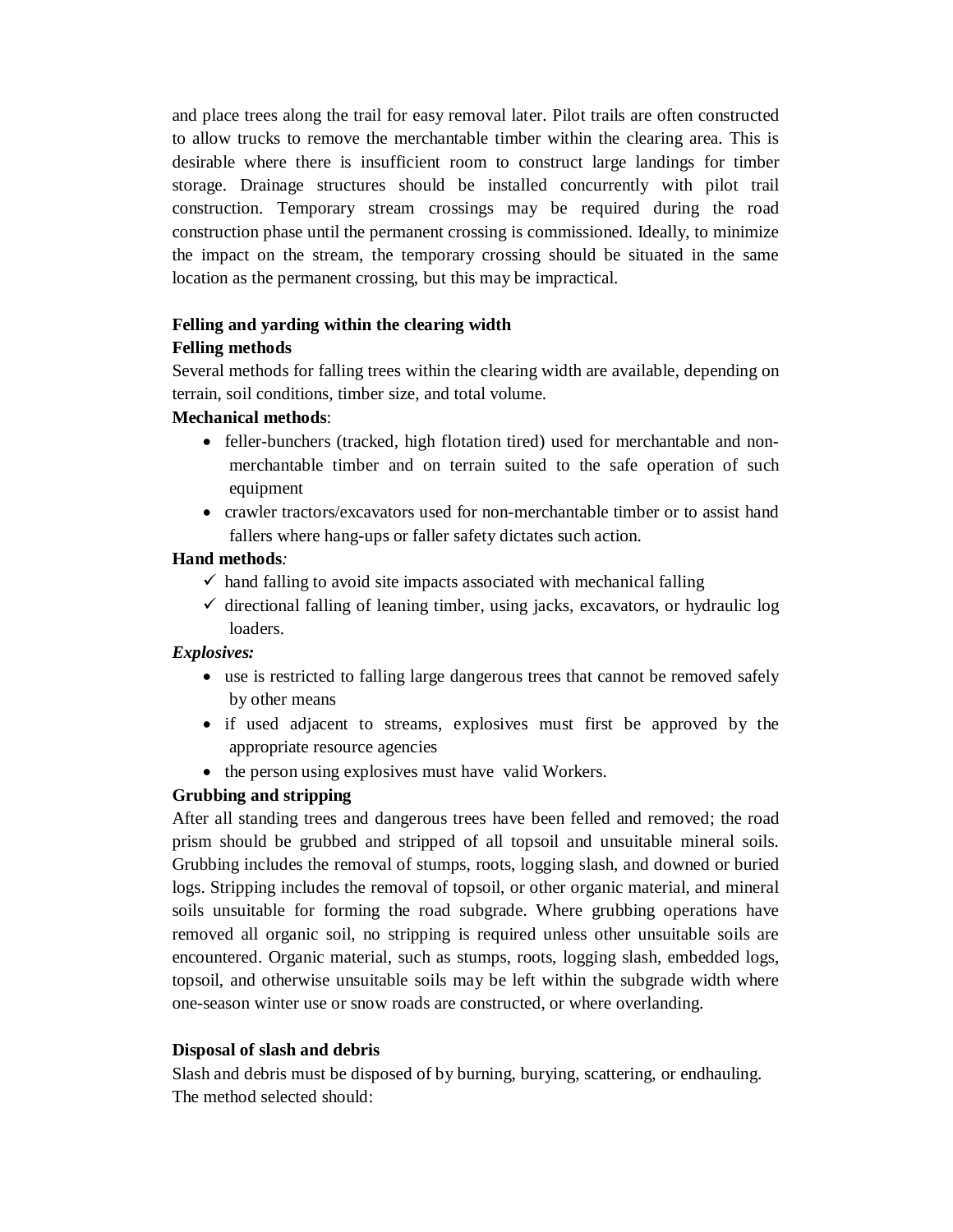- $\checkmark$  meet objectives of higher-level plans (such as those for smoke management, aesthetics, or pest management)
- $\checkmark$  be compatible with terrain conditions
- $\checkmark$  consider the slash volume, loading, species, and piece sizes
- $\checkmark$  not alter natural drainage patterns
- $\checkmark$  be compatible with other resource values.

Disposal sites must:

- $\checkmark$  be sufficiently stable to support the debris
- $\checkmark$  have very low potential for failing into a stream (such as by landslide or snowslide)
- $\checkmark$  have little or no impact on other forest resource values.

Under no circumstances may slash be placed within the high-water mark of a stream, or in a manner likely to cause the material to fall into a stream. Best practice is to remove all organic debris from within the road prism width.

 $\checkmark$  stumps, roots, and embedded logs may be left or placed outside the road

subgrade width on the downhill side

 $\checkmark$  for a 5-year road, stumps, roots, and embedded logs may be left or placed within the road subgrade width.

For each of these two situations above, the person responsible for constructing the road must provide a statement that indicates that leaving or placing stumps, roots, and embedded logs in the road prism will not significantly increase the risk of a failure of the road subgrade.

In all cases of road site preparation, topsoil must be removed from within the road prism width.

## **Piling and burning**

Piling and burning may be considered as an alternative to burying in areas with flatter terrain, heavy slash loading, and moderate to high pest or fire hazard, and where smoke management objectives can be met.

Where possible, use natural openings and landings.

- $\checkmark$  pile slash and debris at least twice the width of the pile away from standing timber
- $\checkmark$  to facilitate efficient burning, ensure that the slash pile contains as little soil as is possible
- $\checkmark$  ensure that slash is piled tightly, using a brush blade or excavator
- $\checkmark$  excavate a fireguard down to mineral soil around each burn pile to prevent ground fire escape
- $\checkmark$  ensure that a Burning Reference Number has been obtained before initiating the burn.

The use of burning racks can be very useful to ensure that a hot clean burn results. This eliminates the need to push in or re-pile debris that does not burn cleanly.

## **Burying**

Burying is usually the preferred practice and there are three methods for burying slash and debris with overburden material: trenching, mounding or windrowing, and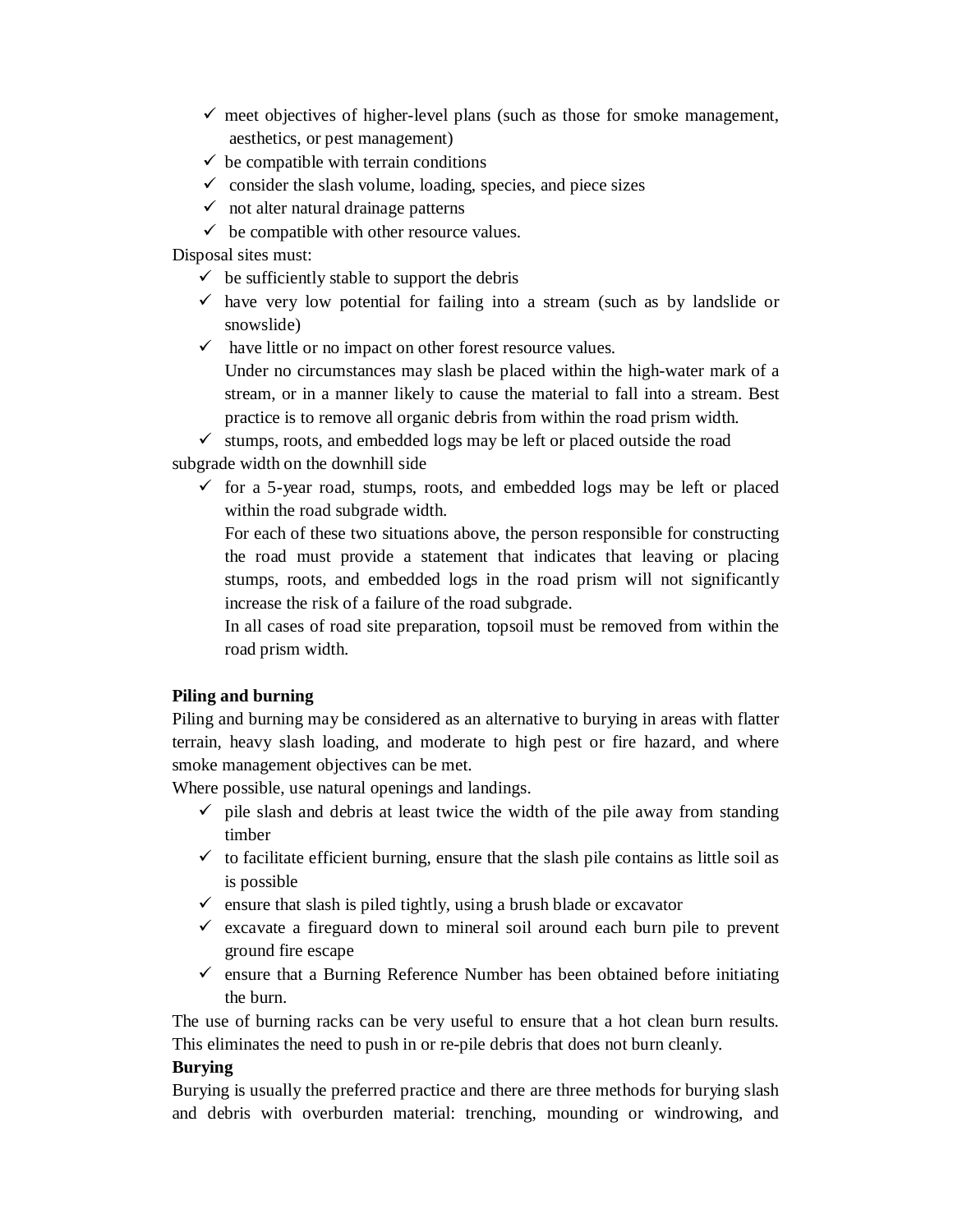creating pushouts. The volume of slash and overburden should first be calculated per lineal metre of road. Generally, for every cubic metre of debris, a metre of clearing is required for disposal. When excessive slash volumes are encountered, other disposal methods should be considered.

Buried material should:

- $\checkmark$  be compacted before being covered with soil
- $\checkmark$  be covered with a minimum of 300 mm of soil
- $\checkmark$  be placed so as not to interfere with roadway or other drainage, utilities, planned road improvements, snow removal, design sight distance, future developments, or standing timber
- $\checkmark$  not interfere with any watercourse.

## **Trenching**

This is a type of burying in which slash and debris are placed in a trench rather than being spread over the ground surface. The volume of debris should determine the size of the trench. To minimize the size of the cleared area, a deep, narrow trench is preferable to a shallow, wide trench. To prevent undermining tree roots, 3 m of cleared width should remain between any standing timber and the trench. The trench should lie parallel to the roadway and may be continuous or intermittent, depending on the volume of debris. The woody debris is placed on the bottom of the trench and compacted before being buried with topsoil and other strippings from the road prism. This method works well where usable subgrade material occurs fairly continuously below a veneer of unsuitable soil. The excavated trench material can be used to raise the subgrade above the normal groundline. Trenching should not be used on natural slopes with greater than 20% gradient, as it could undermine the road surface, causing long-term subgrade instability.

#### **Mounding or windrowing**

With this technique, all slash and debris are accumulated along one side of the cleared width between the road prism and the standing timber. The woody debris is placed first and compacted by the grubbing equipment. Stripping material from the road prism is used to cover the slash with additional mineral soil, used as required to ensure that a minimum of 300 mm of soil cover is achieved. Because of the difficulty of maintaining an adequate soil cover on the downslope side, the results of this method on natural slopes with greater than 50% gradient are not easy to control.

#### **Pushouts**

Pushouts should be located in natural openings along the cleared area and should be appropriate for the volume of material to be disposed of. Debris should not be pushed into standing timber, and the piles should be properly groomed to be stable and visually acceptable. chipping may limit erosion of exposed soils and facilitate revegetation.

#### **Endhauling slash and debris**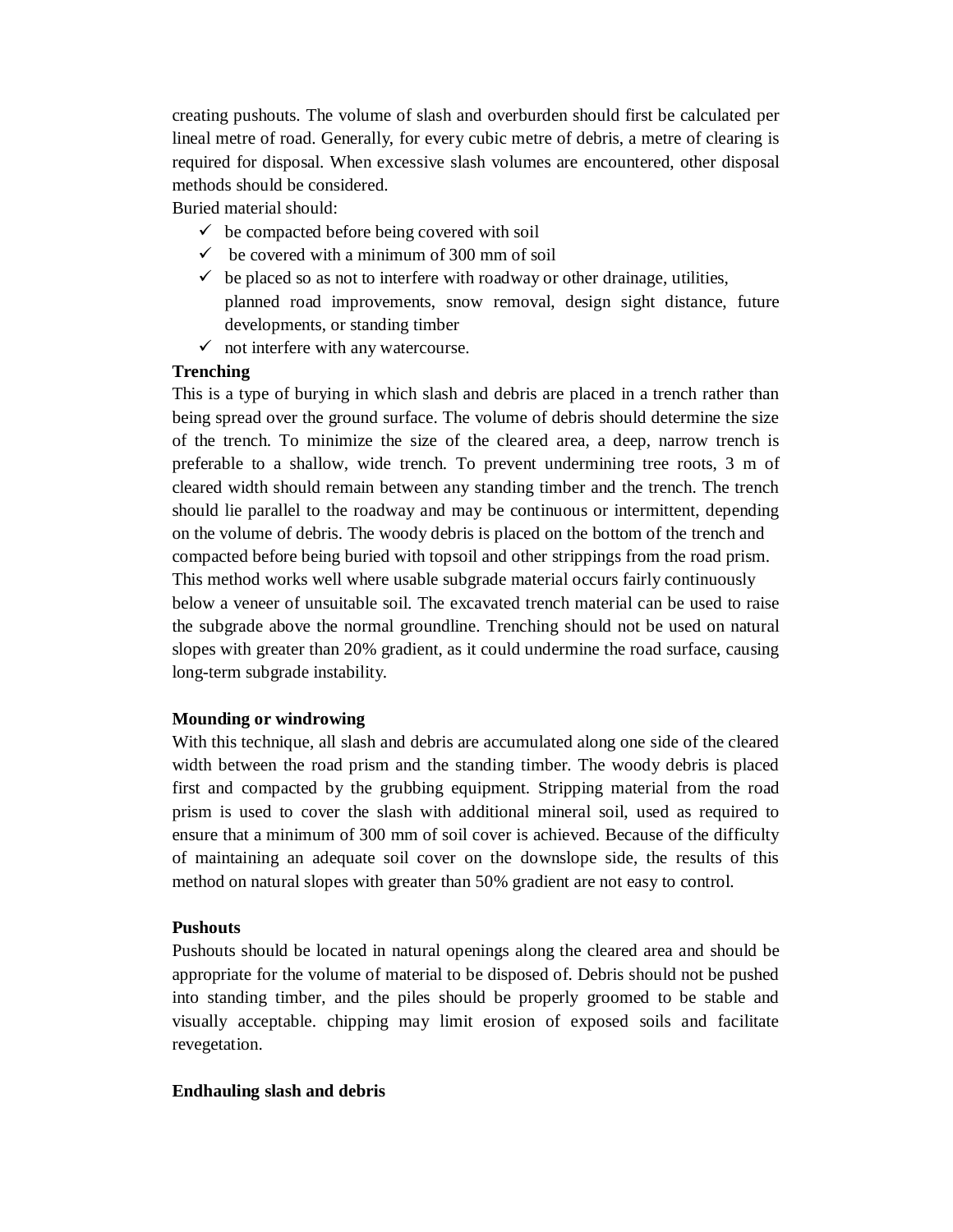Endhauling slash and debris from the road corridor is required in steep or unstable terrain where this material must be removed to maintain slope stability. It may also be required in areas with high recreational value where aesthetics may be an issue. The approved waste area should be stable and well drained, isolated from streams or wet sites, and have a minimal adverse impact on other forest resources. Overloading of slopes should be avoided. Once endhauled, the slash and debris should be disposed of by burning, burying, or scattering. Where possible and practical, stockpile organic and fine-textured soils for placement over abandoned borrow and waste areas to facilitate revegetation. All waste areas should be identified before construction.

#### **Timber mechanics**

If a beam is loaded too heavily it will break or fail in some characteristic manner. These failures may be classified according to the way in which they develop, as tension, compression, and horizontal shear; and according to the appearance of the broken surface, as brash, and fibrous. A number of forms may develop if the beam is completely ruptured. Since the tensile strength of wood is on the average about three times as great as the compressive strength, a beam should, therefore, be expected to fail by the formation in the first place of a fold on the compression side due to the crushing action, followed by failure on the tension side. This is usually the case in green or moist wood. In dry material the first visible failure is not infrequently on the lower or tension side, and various attempts have been made to explain why such is the case. Within the elastic limit the elongations and shortenings are equal, and the neutral plane lies in the middle of the beam. Later the top layer of fibres on the upper or compression side fail, and on the load increasing, the next layer of fibres fail, and so on, even though this failure may not be visible. As a result the shortenings on the upper side of the beam become considerably greater than the elongations on the lower side. The neutral plane must be presumed to sink gradually toward the tension side, and when the stresses on the outer fibres at the bottom have become sufficiently great, the fibres are pulled in two, the tension area being much smaller than the compression area. The rupture is often irregular, as in direct tension tests. Failure may occur partially in single bundles of fibres some time before the final failure takes place. One reason why the failure of a dry beam is different from one that is moist, is that drying increases the stiffness of the fibres so that they offer more resistance to crushing, while it has much less effect upon the tensile strength.

There is considerable variation in tension failures depending upon the toughness or the brittleness of the wood, the arrangement of the grain, defects, etc., making further classification desirable. The four most common forms are:

(1) Simple tension, in which there is a direct pulling in two of the wood on the under side of the beam due to a tensile stress parallel to the grain, this is common in straightgrained beams, particularly when the wood is seasoned.

(2) Cross-grained tension, in which the fracture is caused by a tensile force acting oblique to the grain. This is a common form of failure where the beam has diagonal,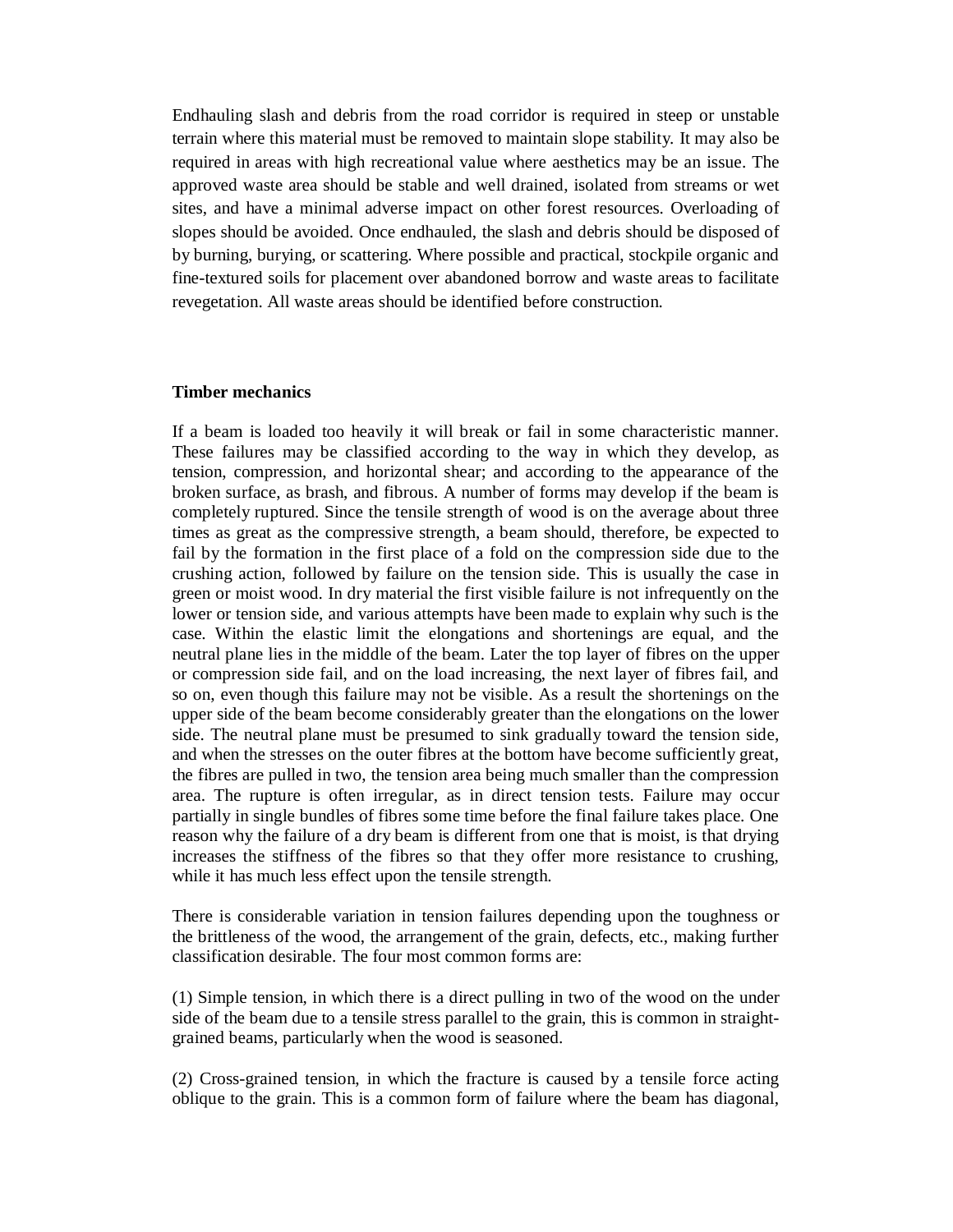spiral or other form of cross grain on its lower side. Since the tensile strength of wood across the grain is only a small fraction of that with the grain it is easy to see why a cross-grained timber would fail in this manner.

(3) Splintering tension, in which the failure consists of a considerable number of slight tension failures, producing a ragged or splintery break on the under surface of the beam. This is common in tough woods. In this case the surface of fracture is fibrous.

(4) Brittle tension, in which the beam fails by a clean break extending entirely through it. It is characteristic of a brittle wood which gives way suddenly without warning, like a piece of chalk. In this case the surface of fracture is described as brash.

Compression failure has few variations except that it appears at various distances from the neutral plane of the beam. It is very common in green timbers. The compressive stress parallel to the fibres causes them to buckle orbend as in an endwise compressive test. This action usually begins on the top side shortly after the elastic limit is reached and extends downward, sometimes almost reaching the neutral plane before complete failure occurs. Frequently two or more failures develop at about the same time

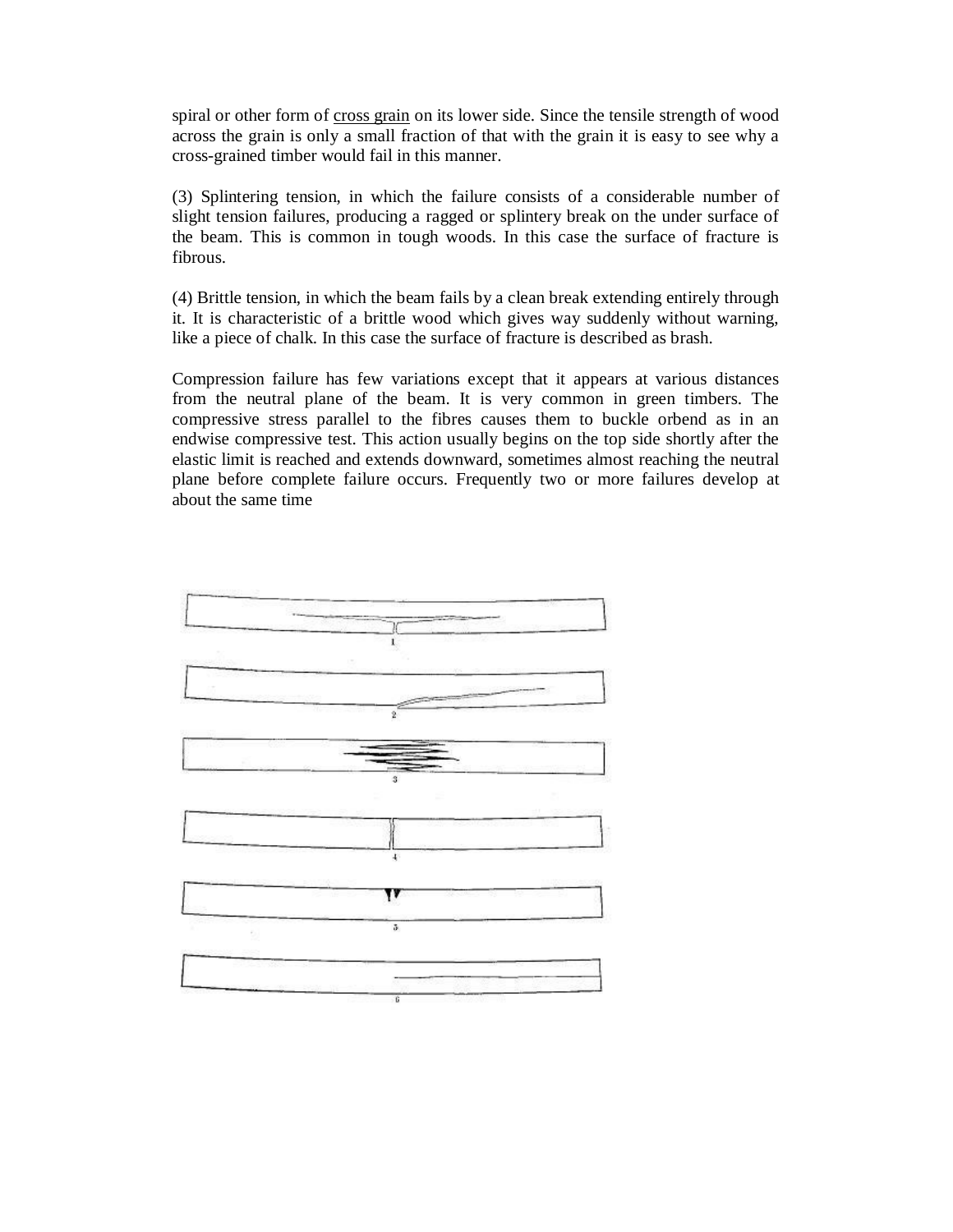#### **Characteristic failures of simple beams.**

Horizontal shear failure, in which the upper and lower portions of the beam slide along each other for a portion of their length either at one or at both ends, is fairly common in air-dry material and in green material when the ratio of the height of the beam to the span is relatively large. It is not common in small clear specimens. It is often due to shake or season checks, common in large timbers, which reduce the actual area resisting the shearing action considerably below the calculated area used in the formulæ for horizontal shear. For this reason it is unsafe, in designing large timber beams, to use shearing stresses higher than those calculated for beams that failed in horizontal shear. The effect of a failure in horizontal shear is to divide the beam into two or more beams the combined strength of which is much less than that of the original beam.

## **Application of Loads**

There are three general methods in which loads may be applied to beams, namely:

(1) Static loading or the gradual imposition of load so that the moving parts acquire no appreciable momentum. Loads are so applied in the ordinary testing machine.

(2) Sudden imposition of load without initial velocity. "Thus in the case of placing a load on a beam, if the load be brought into contact with the beam, but its weight sustained by external means, as by a cord, and then this external support be suddenly (instantaneously) removed, as by quickly cutting the cord, then, although the load is already touching the beam (and hence there is no real impact), yet the beam is at first offering no resistance, as it has yet suffered no deformation. Furthermore, as the beam deflects the resistance increases, but does not come to be equal to the load until it has attained its normal deflection. In the meantime there has been an unbalanced force of gravity acting, of a constantly diminishing amount, equal at first to the entire load, at the normal deflection. But at this instant the load and the beam are in motion, the hitherto unbalanced force having produced an accelerated velocity, and this velocity of the weight and beam gives to them an energy, or vis viva, which must now spend itself in overcoming an excess of resistance over and above the imposed load, and the whole mass will not stop until the deflection (as well as the resistance) has come to be equal to twice that corresponding to the static load imposed. Hence we say the effect of a suddenly imposed load is to produce twice the deflection and stress of the same load statically applied. It must be evident; however, that this case has nothing in common with either the ordinary 'static' tests of structural materials in testingmachines, or with impact tests.

(3) Impact, shock, or blow. There are various common uses of wood where the material is subjected to sudden shocks and jars or impact. Such is the action on the felloes and spokes of a wagon wheel passing over a rough road; on a hammer handle when a blow is struck; on a maul when it strikes a wedge.

Resistance to impact is resistance to energy which is measured by the product of the force into the space through which it moves, or by the product of one-half the moving mass which causes the shock into the square of its velocity. The work done upon the piece at the instant the velocity is entirely removed from the striking body is equal to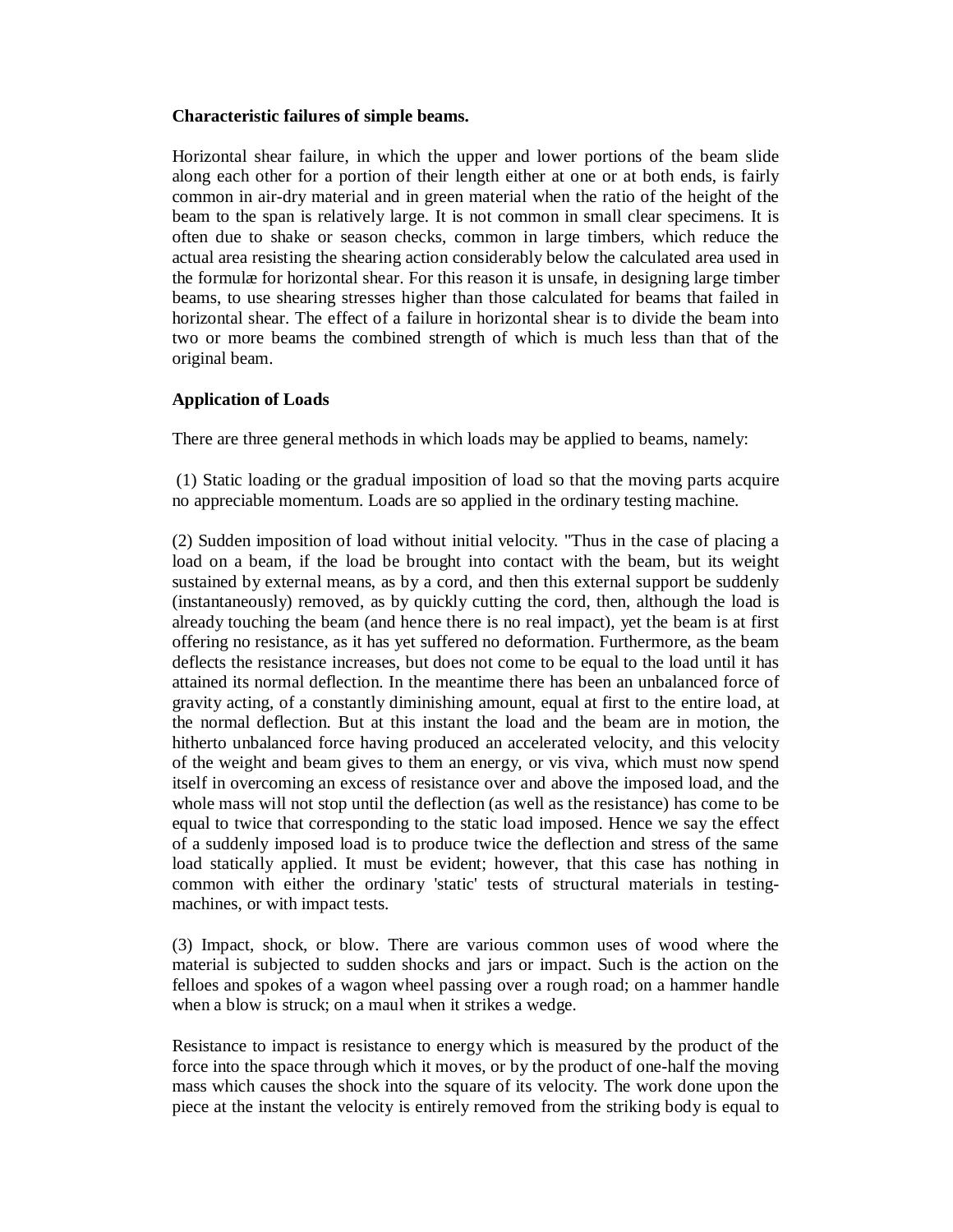the total energy of that body. It is impossible, however, to get all of the energy of the striking body stored in the specimen, though the greater the mass and the shorter the space through which it moves, or, in other words, the greater the proportion of weight and the smaller the proportion of velocity making up the energy of the striking body, the more energy the specimen will absorb. The rest is lost in friction, vibrations, heat, and motion of the anvil.

In impact the stresses produced become very complex and difficult to measure, especially if the velocity is high, or the mass of the beam itself is large compared to that of the weight.

The difficulties attending the measurement of the stresses beyond the elastic limit are so great that commonly they are not reckoned. Within the elastic limit the formulæ for calculating the stresses are based on the assumption that the deflection is proportional to the stress in this case as in static tests.

A common method of making tests upon the resistance of wood to shock is to support a small beam at the ends and drop a heavy weight upon it in the middle. The height of the weight is increased after each drop and records of the deflection taken until failure. The total work done upon the specimen is equal to the area of the stress-strain diagram plus the effect of local inertia of the molecules at point of contact.

The stresses involved in impact are complicated by the fact that there are various ways in which the energy of the striking body may be spent:

(a) It produces a local deformation of both bodies at the surface of contact, within or beyond the elastic limit. In testing wood the compression of the substance of the steel striking-weight may be neglected, since the steel is very hard in comparison with the wood. In addition to the compression of the fibres at the surface of contact resistance is also offered by the inertia of the particles there, the combined effect of which is a stress at the surface of contact often entirely out of proportion to the compression which would result from the action of a static force of the same magnitude. It frequently exceeds the crushing strength at the extreme surface of contact, as in the case of the swaging action of a hammer on the head of an iron spike, or of a locomotive wheel on the steel rail. This is also the case when a bullet is shot through a board or a pane of glass without breaking it as a whole.

(b) It may move the struck body as a whole with an accelerated velocity, the resistance consisting of the inertia of the body. This effect is seen when a croquet ball is struck with a mallet.

(c) It may deform a fixed body against its external supports and resistances. In making impact tests in the laboratory the test specimen is in reality in the nature of a cushion between two impacting bodies, namely, the striking weight and the base of the machine. It is important that the mass of this base be sufficiently great that its relative velocity to that of the common centre of gravity of itself and the striking weight may be disregarded.

(d) It may deform the struck body as a whole against the resisting stresses developed by its own inertia, as, for example, when a baseball bat is broken by striking the ball.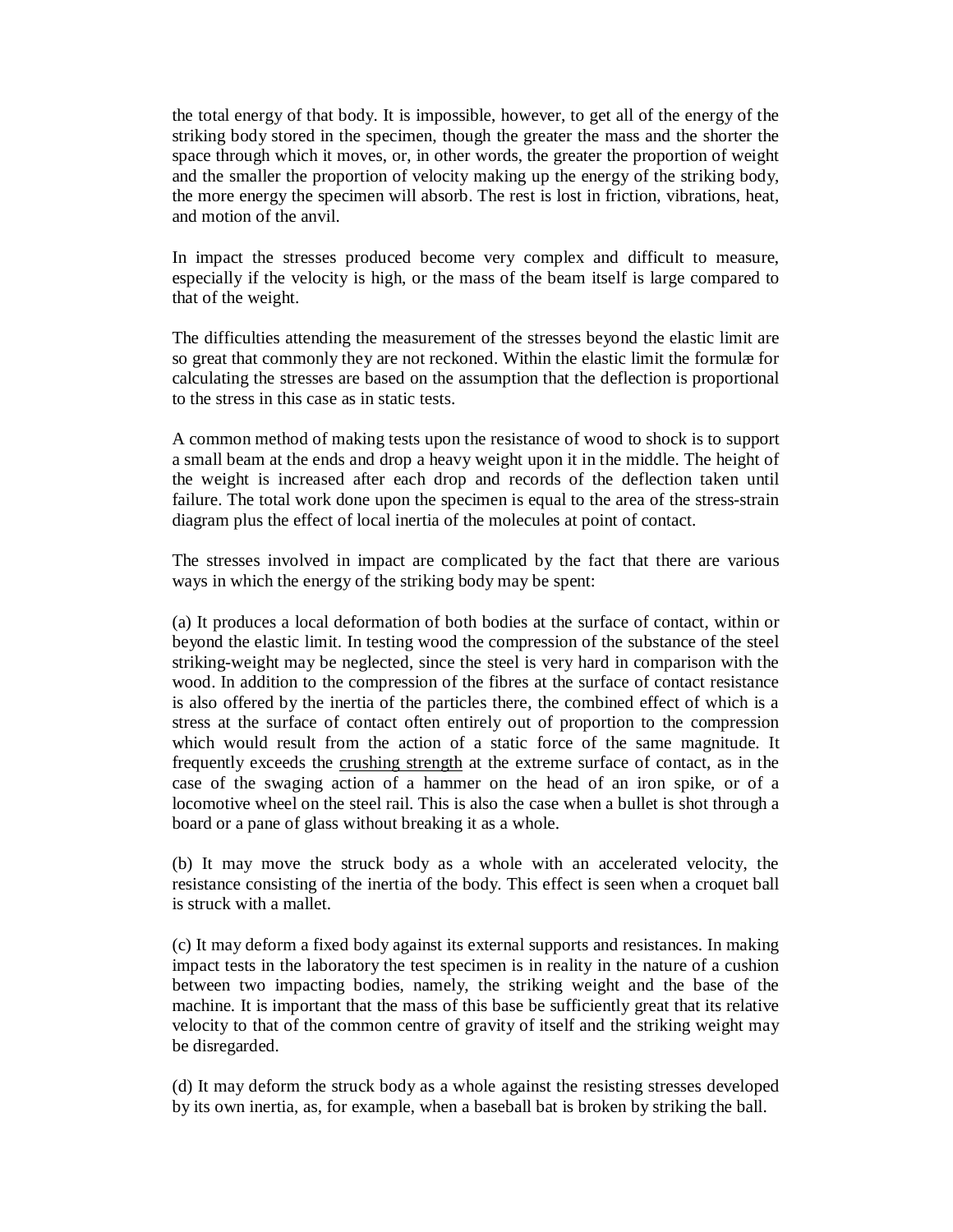Impact testing is difficult to conduct satisfactorily and the data obtained are of chief value in a relative sense, that is, for comparing the shock-resisting ability of woods of which like specimens have been subjected to exactly identical treatment. Yet this test is one of the most important made on wood, as it brings out properties not evident from other tests. Defects and brittleness are revealed by impact better than by any other kind of test. In common practice nearly all external stresses are of the nature of impact. In fact, no two moving bodies can come together without impact stress. Impact is therefore the commonest form of applied stress, although the most difficult to measure.

### **Toughness: Torsion**

Toughness is a term applied to more than one property of wood. Thus wood that is difficult to split is said to be tough. Again, a tough wood is one that will not rupture until it has deformed considerably under loads at or near its maximum strength, or one which still hangs together after it has been ruptured and may be bent back and forth without breaking apart. Toughness includes flexibility and is the reverse of brittleness, in that tough woods break gradually and give warning of failure. Tough woods offer great resistance to impact and will permit rougher treatment in manipulations attending manufacture and use. Toughness is dependent upon the strength, cohesion, quality, length, and arrangement of fibre, and the pliability of the wood. Coniferous woods as a rule are not as tough as hardwoods, of which hickory and elm are the best examples.



Torsion of a shaft.

The torsion or twisting test is useful in determining the toughness of wood. If the ends of a shaft are turned in opposite directions, or one end is turned and the other is fixed, all of the fibres except those at the axis tend to assume the form of helices. The strain produced by torsion or twisting is essentially shear transverse and parallel to the fibres, combined with longitudinal tension and transverse compression. Within the elastic limit the strains increase directly as the distance from the axis of the specimen. The outer elements are subjected to tensile stresses, and as they become twisted tend to compress those near the axis. The elongated elements also contract laterally. Cross sections which were originally plane become warped. With increasing strain the lateral adhesion of the outer fibres is destroyed, allowing them to slide past each other, and reducing greatly their power of resistance. In this way the strains on the fibres nearer the axis are progressively increased until finally all of the elements are sheared apart. It is only in the toughest materials that the full effect of this action can be observed. (See Fig. 20.) Brittle woods snap off suddenly with only a small amount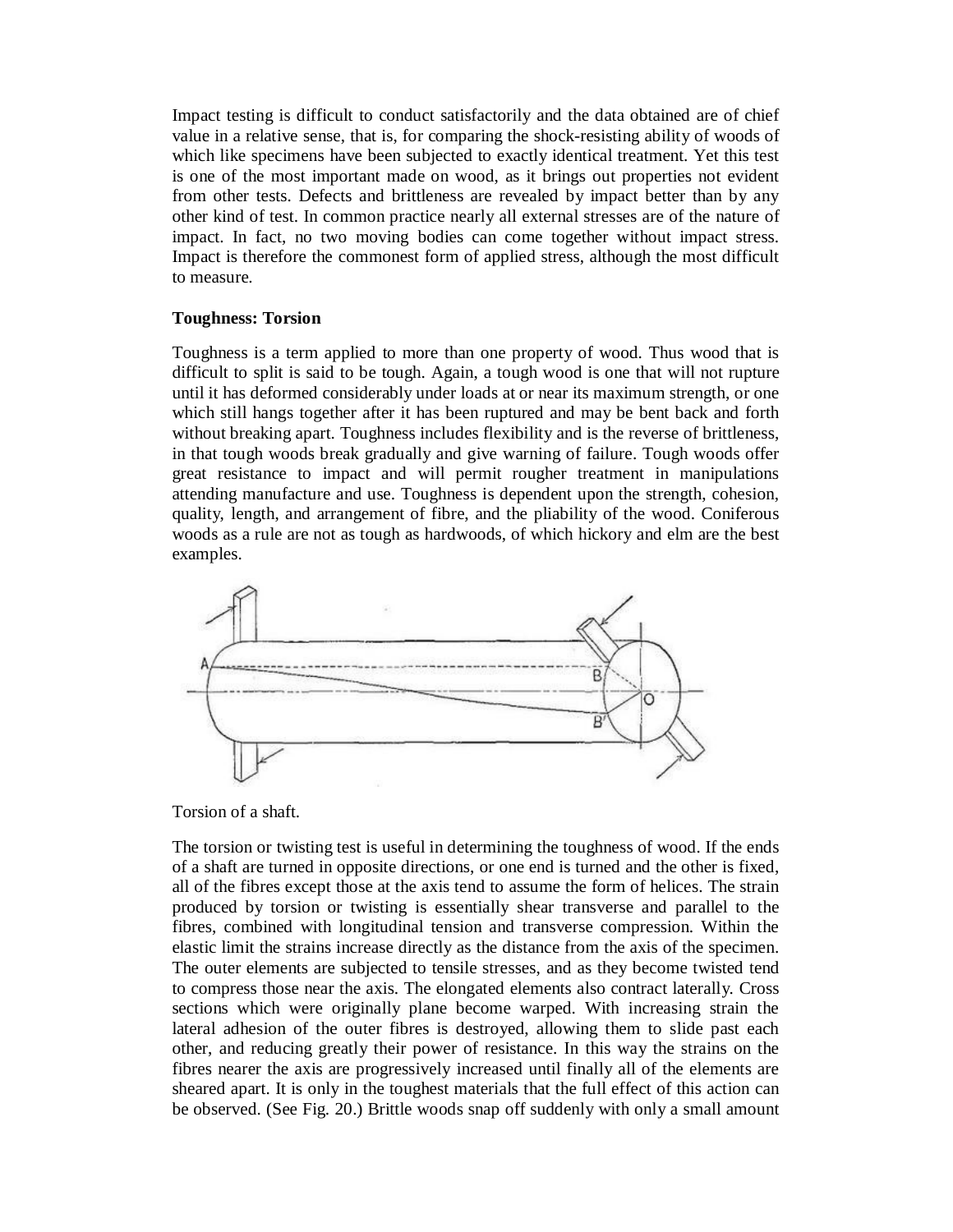of torsion, and their fracture is irregular and oblique to the axis of the piece instead of frayed out and more nearly perpendicular to the axis as is the case with tough woods.

## **Hardness**

The term hardness is used in two senses, namely: (1) resistance to indentation, and (2) resistance to abrasion or scratching. In the latter sense hardness combined with toughness is a measure of the wearing ability of wood and is an important consideration in the use of wood for floors, paving blocks, bearings, and rollers.

## **Woodworking:**

When wood is used as a construction material, whether as a structural support in a building or in woodworking objects, it will absorb moisture until it is in equilibrium with its surroundings. Equilibration (usually drying) causes unequal shrinkage in the wood, and can cause damage to the wood if equilibration occurs too rapidly. The equilibration must be controlled to prevent damage to the wood.

 **Wood burning.** When wood is burned, it is usually best to dry it first. Damage from shrinkage is not a problem here, and the drying may proceed more rapidly than in the case of drying for woodworking purposes. Moisture affects the burning process, with unburnt hydrocarbons going up the chimney. If a 50% wet log is burnt at high temperature, with good heat extraction from the exhaust gas leading to a 100°C exhaust temperature, about 5% of the energy of the log is wasted through evaporating and heating the water vapour. With condensers, the efficiency can be further increased; but, for the normal stove, the key to burning wet wood is to burn it very hot, perhaps starting fire with dry wood.

For some purposes, wood is not dried at all, and is used green. Often, wood must be in equilibrium with the air outside, as for construction wood, or the air indoors, as for wooden furniture.

Wood is air-dried or kiln-dried. Usually, the wood is sawn before drying, but not always, as when the whole log is dried.

Case hardening describes lumber or timber that has been improperly kiln-dried. If dried too quickly, wood shrinks much at the surface, compressing its damp interior. This results in unrelieved stress. Case-hardened wood may warp considerably and dangerously when the stress is released by sawing.

## **Types of wood**

Wood is divided, according to its botanical origin, into two kinds: softwoods, from coniferous trees, and hardwoods, from broad-leaved trees. Softwoods are lighter and generally simple in structure, whereas hardwoods are harder and more complex. However, in Australia, *softwood* generally describes rainforest trees, and *hardwood* describes sclerophyllous species (*Eucalyptus spp* ).

Softwood, such as pine, is much lighter and easier to process than hardwood (such as fruit-tree wood, which is heavier. The density of softwoods ranges from  $350 \text{ kg/m}^3$  to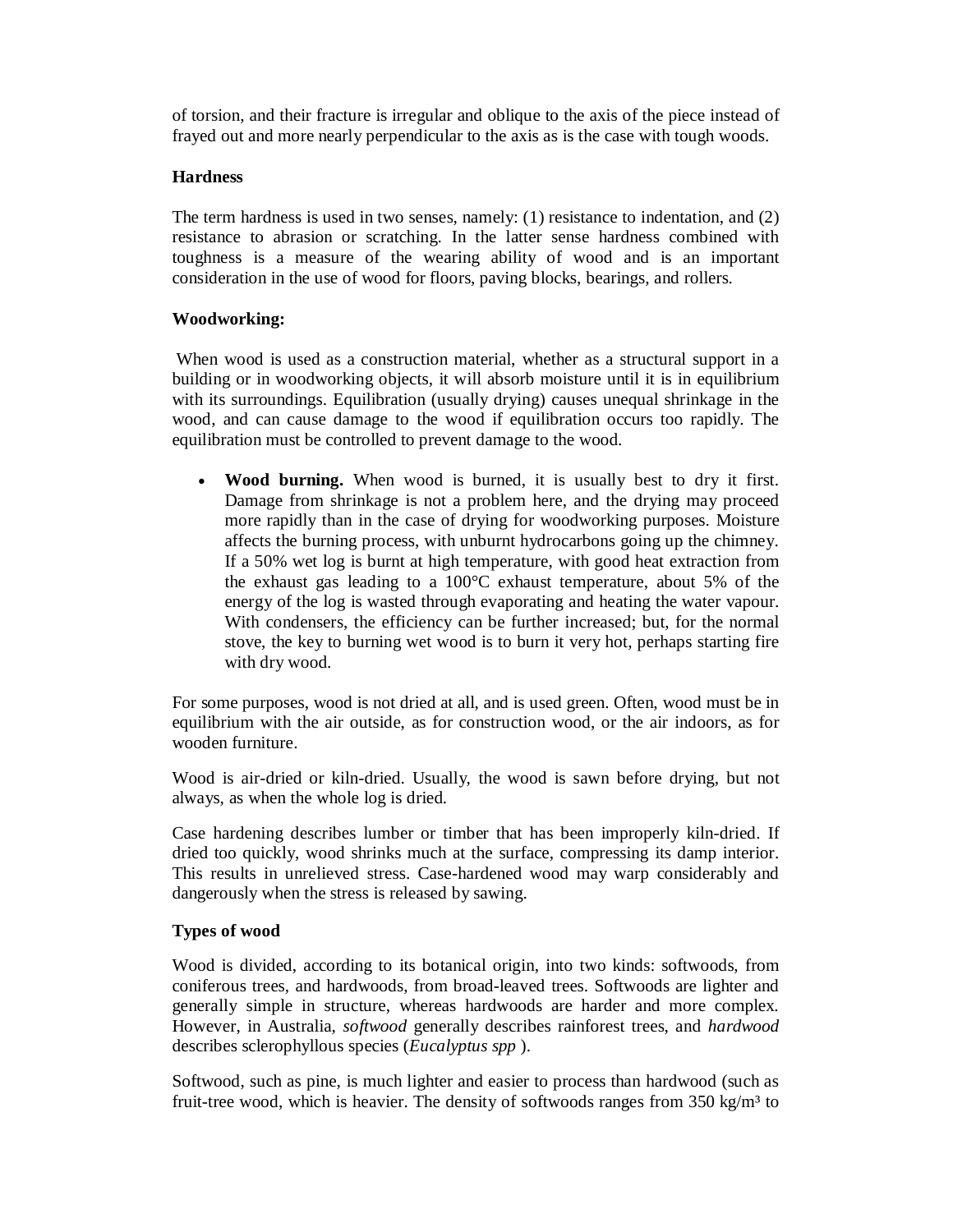700 kg/m<sup>3</sup>, while hardwoods are  $450 \text{ kg/m}^3$  to  $1250 \text{ kg/m}^3$ . Both consist of approximately 12% of moisture (*Desch and Dinwoodie, 1996*). Because of hardwood's denser and more complex structure, its permeability is much less than that of softwood, making it more difficult to dry. Although there are about a hundred times more species of hardwood trees than softwood trees, the ability to be dried and processed faster and more easily makes softwood the main supply of commercial wood today.

### **Wood–water relationships**

The timber of living trees and freshly felled logs contains a large amount of water, which often constitutes over 50% of the woods' weight. Water has a significant influence on wood. Wood continually exchanges moisture or water with its surroundings, although the rate of exchange is strongly affected by the degree wood is sealed.

Wood contains water in two forms:

- 1. Free water: The bulk of water contained in the cell lumina is only held by capillary forces. It is not bound chemically and is called free water. Free water is not in the same thermodynamic state as liquid water: energy is required to overcome the capillary forces. Furthermore, free water may contain chemicals, altering the drying characteristics of wood.
- 2. Bound or hygroscopic water: Bound water is bound to the wood via hydrogen bonds. The attraction of wood for water arises from the presence of free hydroxyl (OH) groups in the cellulose, hemicelluloses and lignin molecules in the cell wall. The hydroxyl groups are negatively charged electrically. Water is a polar liquid. The free hydroxyl groups in cellulose attract and hold water by hydrogen bonding.

Vapor: Water in cell lumina in the form of water vapour is normally negligible at normal temperature and humidity Moisture content of wood

The moisture content of wood is calculated by the formula (Siau, 1984):<br> $m_g - m_{od}$ 

moisture content =  $m_{od}$  (1.1)

Here,  $m_{\text{gis}}$  the green mass of the wood,  $m_{od}$  is its oven-dry mass (the attainment of constant mass generally after drying in an oven set at 103  $+/- 2$  °C for 24 hours as mentioned by Walker *et al.*, 1993). The equation can also be expressed as a fraction of the mass of the water and the mass of the oven-dry wood rather than a percentage. For example, 0.59 kg/kg (oven dry basis) expresses the same moisture content as 59% (oven dry basis).

Moisture content could also be present as: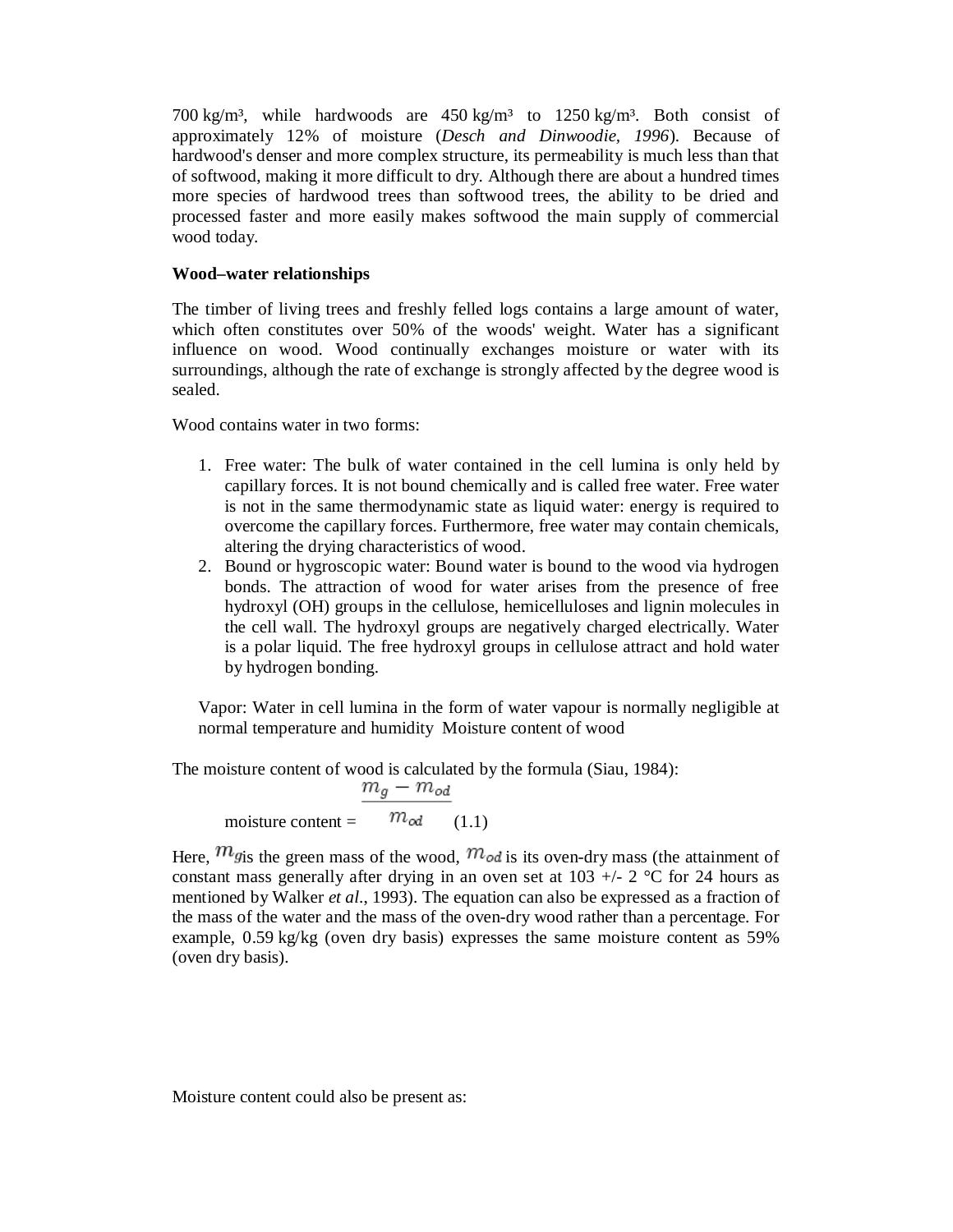$$
\hskip -10.3cm \hskip 1.2cm \hskip 1.2cm \hskip 1.2cm \hskip 1.2cm \hskip 1.2cm \hskip 1.2cm \hskip 1.2cm \hskip 1.2cm \hskip 1.2cm \hskip 1.2cm \hskip 1.2cm \hskip 1.2cm \hskip 1.2cm \hskip 1.2cm \hskip 1.2cm \hskip 1.2cm \hskip 1.2cm \hskip 1.2cm \hskip 1.2cm \hskip 1.2cm \hskip 1.2cm \hskip 1.2cm \hskip 1.2cm \hskip 1.2cm \hskip 1.2cm \hskip 1.2cm \hskip 1.2cm \hskip 1.2cm \hskip 1.2cm \hskip 1.2cm \hskip 1.2cm \hskip 1.2cm \hskip 1.2cm \hskip 1.2cm \hskip 1.2cm \hskip 1.2cm \hskip 1.2cm \hskip 1.2cm \hskip 1.2cm \hskip 1.2cm \hskip 1.2cm \hskip 1.2cm \hskip 1.2cm \hskip 1.2cm \hskip 1.2cm \hskip 1.2cm \hskip 1.2cm \hskip 1.2cm \hskip 1.2cm \hskip 1.2cm \hskip 1.2cm \hskip 1.2cm \hskip 1.2cm \hskip 1.2cm \hskip 1.2cm \hskip 1.2cm \hskip 1.2cm \hskip 1.2cm \hskip 1.2cm \hskip 1.2cm \hskip 1.2cm \hskip 1.2cm \hskip 1.2cm \hskip 1.2cm \hskip 1.2cm \hskip 1.2cm \hskip 1.2cm \hskip 1.2cm \hskip 1.2cm \hskip 1.2cm \hskip 1.2cm \hskip 1.2cm \hskip 1.2cm \hskip 1.2cm \hskip 1.2cm \hskip 1.2cm \hskip 1.2cm \hskip 1.2cm \hskip 1.2cm \hskip 1.2cm \hskip 1.2cm \hskip 1.2cm \hskip 1.2cm \hskip 1.2cm \hskip 1.2cm \hskip 1.2cm \hskip 1.2cm \hskip 1.2cm \hskip 1.2cm \hskip 1.2cm \hskip 1.2cm \hskip 1.2cm \hskip 1.2cm \hskip 1.2
$$

Where the wet weight is the weight of the original 'wet' sample and the dry weight being the weight of the sample after drying in an oven. Moisture contents being expressed as a percentage.

#### **Fibre saturation point**

When green wood dries, free water from the cell lumina, held by the capillary forces only, is the first to go. Physical properties, such as strength and shrinkage, are generally not affected by the removal of free water. The fibre saturation point (FSP) is defined as the moisture content at which free water should be completely gone, while the cell walls are saturated with bound water. In most types of woods, the fibre saturation point is at 25 to 30% moisture content. Siau (1984) reported that the fibre saturation point  $X_{fsp(kg/kg)}$  is dependent on the temperature T (°C) according to the following equation:

$$
X_{fsp} = 0.30 - 0.001(T - 20)_{(1.2)}
$$

Keey *et al.* (2000) use a different definition of the fibre saturation point (equilibrium moisture content of wood in an environment of 99% relative humidity).

Many properties of wood show considerable change as the wood is dried below the fibre saturation point, including:

- 1. volume (ideally no shrinkage occurs until some bound water is lost, that is, until wood is dried below FSP);
- 2. strength (strengths generally increase consistently as the wood is dried below the FSP (Desch and Dinwoodie, 1996), except for impact-bending strength and, in some cases, toughness);
- 3. electrical resistivity, which increases very rapidly with the loss of bound water when the wood dries below the FSP.

#### **Equilibrium moisture content**

Wood is a hygroscopic substance. It has the ability to take in or give off moisture in the form of vapour. Water contained in wood exerts vapour pressure of its own, which is determined by the maximum size of the capillaries filled with water at any time. If water vapour pressure in the ambient space is lower than vapour pressure within wood, desorption takes place. The largest-sized capillaries, which are full of water at the time, empty first. Vapour pressure within the wood falls as water is successively contained in smaller capillaries. A stage is eventually reached when vapour pressure within the wood equals vapour pressure in the ambient space above the wood, and further desorption ceases. The amount of moisture that remains in the wood at this stage is in equilibrium with water vapour pressure in the ambient space, and is termed the equilibrium moisture content or EMC (Siau, 1984). Because of its hygroscopicity,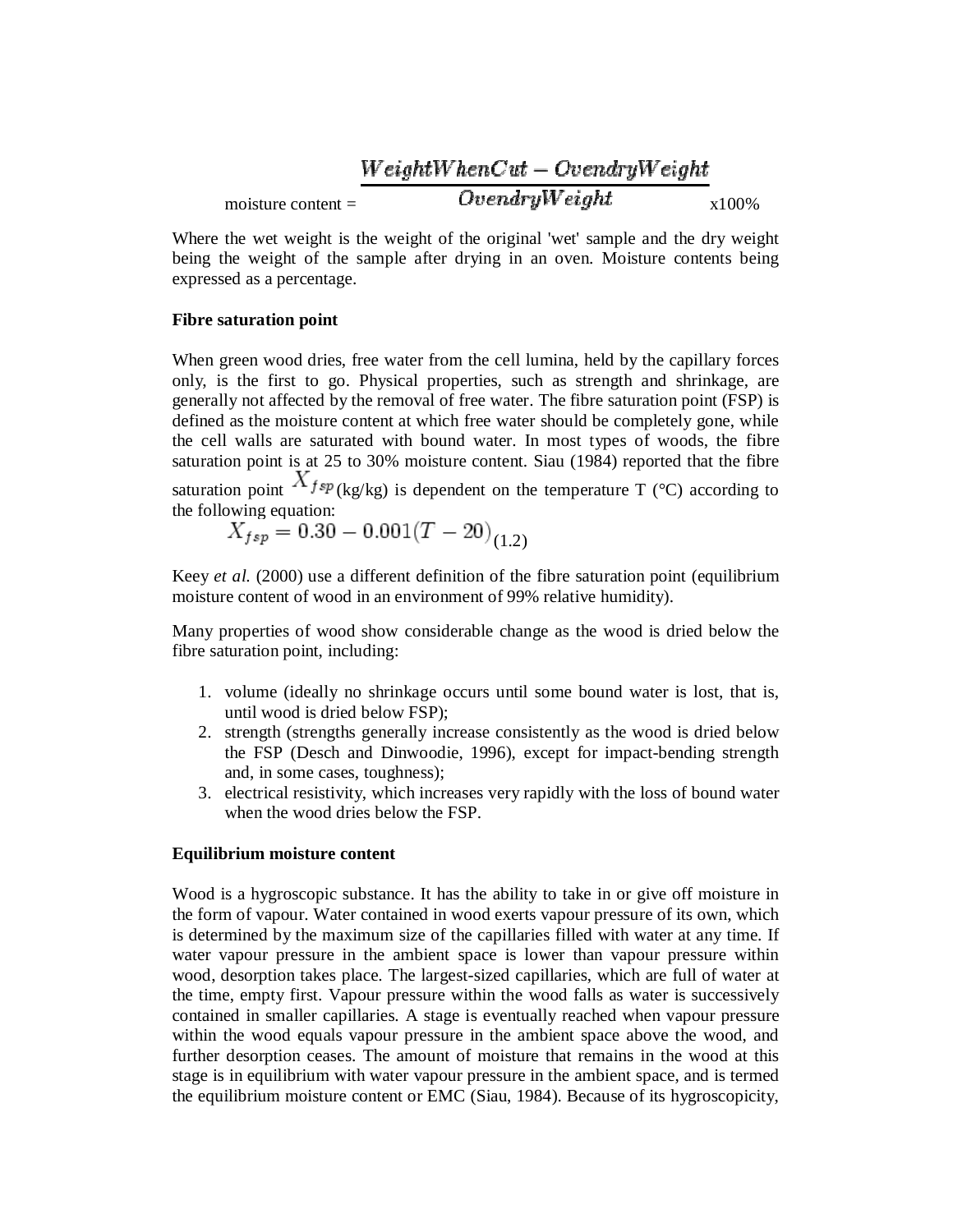wood tends to reach a moisture content that is in equilibrium with the relative humidity and temperature of the surrounding air. The EMC of wood varies with the ambient relative humidity (a function of temperature) significantly, to a lesser degree with the temperature. Siau (1984) reported that the EMC also varies very slightly with species, mechanical stress, drying history of wood, density, extractives content and the direction of sorption in which the moisture change takes place (i.e. adsorption or desorption).

## **Shrinkage and swelling**

Shrinkage and swelling may occur in wood when the moisture content is changed (Stamm, 1964). Shrinkage occurs as moisture content decreases, while swelling takes place when it increases. Volume change is not equal in all directions. The greatest dimensional change occurs in a direction tangential to the growth rings. Shrinkage from the pith outwards, or radially, is usually considerably less than tangential shrinkage, while longitudinal (along the grain) shrinkage is so slight as to be usually neglected. The longitudinal shrinkage is 0.1% to 0.3%, in contrast to transverse shrinkages, which is 2% to 10%. Tangential shrinkage is often about twice as great as in the radial direction, although in some species it is as much as five times as great. The shrinkage is about 5% to 10% in the tangential direction and about 2% to 6% in the radial direction (Walker *et al.*, 1993).

Differential transverse shrinkage of wood is related to:

- 1. the alternation of late wood and early wood increments within the annual ring;
- 2. the influence of wood rays on the radial direction (Kollmann and Cote, 1968);
- 3. the features of the cell wall structure such as microfibril angle modifications and pits;
- 4. The chemical composition of the middle lamella.

## **Wood drying**

Wood drying may be described as the art of ensuring that gross dimensional changes through shrinkage are confined to the drying process. Ideally, wood is dried to that equilibrium moisture content as will later (in service) be attained by the wood. Thus, further dimensional change will be kept to a minimum.

It is probably impossible to completely eliminate dimensional change in wood, but elimination of change in size may be approximated by chemical modification. For example, wood can be treated with chemicals to replace the hydroxyl groups with other hydrophobic functional groups of modifying agents (Stamm, 1964). Among all the existing processes, wood modification with acetic anhydride has been noted for the high anti-shrink or anti-swell efficiency (ASE) attainable without damage to wood. However, acetylation of wood has been slow to be commercialised due to the cost, corrosion and the entrapment of the acetic acid in wood. There is an extensive volume of literature relating to the chemical modification of wood (Rowell, 1983, 1991; Kumar, 1994; Haque, 1997).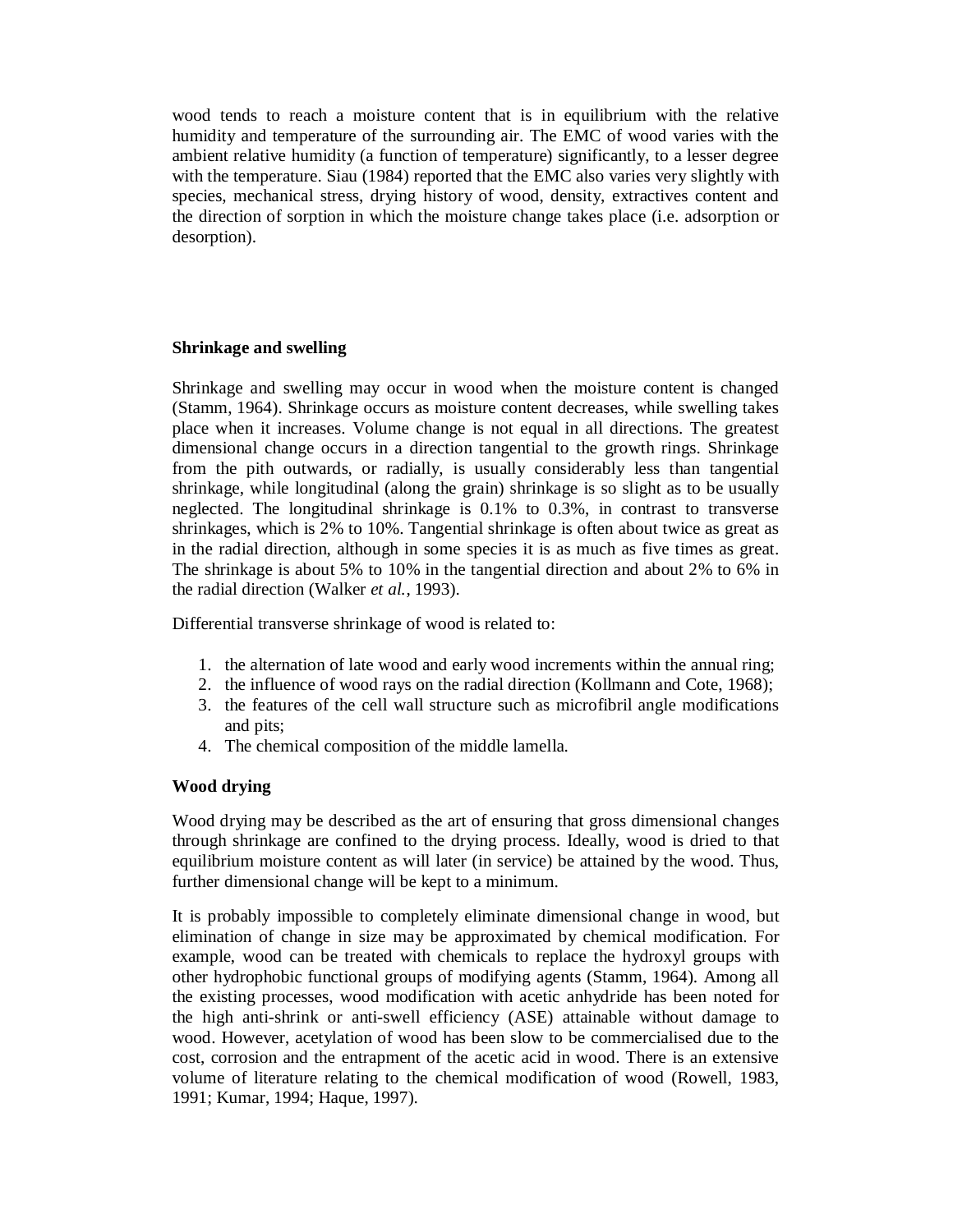Drying, if carried out promptly after felling of trees, also protects timber against primary decay, fungal stain and attack by certain kinds of insects. Organisms, which cause decay and stain, generally cannot thrive in timber with a moisture content below 20%. Several, though not all, insect pests can live only in green timber. Dried wood is less susceptible to decay than green wood is above 20% moisture.

In addition to the above advantages of drying timber, the following points are also significant (Walker *et al.*, 1993; Desch and Dinwoodie, 1996):

- 1. Dried timber is lighter, and the transportation and handling costs are reduced.
- 2. Dried timber is stronger than green timber in most strength properties.
- 3. Timbers for impregnation with preservatives have to be properly dried if proper penetration is to be accomplished, particularly in the case of oil-type preservatives.
- 4. In the field of chemical modification of wood and wood products, the material should be dried to a certain moisture content for the appropriate reactions to occur.
- 5. Dry wood works, machines, finishes and glues better than green timber. Paints and finishes last longer on dry timber.
- 6. The electrical and thermal insulation properties of wood are improved by drying.

Prompt drying of wood immediately after felling therefore significantly upgrades and adds value to raw timber. Drying enables substantial long-term economy by rationalizing the use of timber resources. The drying of wood is thus an area for research and development, which concern many researchers and timber companies around the world.

## **How wood dries: the mechanisms of moisture movement**

Water in wood normally moves from zones of higher to zones of lower moisture content (Walker *et al.*, 1993). Drying starts from the exterior of the wood and moves towards the centre, and drying at the outside is also necessary to expel moisture from the inner zones of the wood. Wood subsequently attains equilibrium with the surrounding air in moisture content.

## **Mechanisms for moisture movement**

## **Moisture passageways**

The driving force of moisture movement is chemical potential. However, it is not always easy to relate chemical potential in wood to commonly observable variables, such as temperature and moisture content (Keey *et al.*, 2000). Moisture in wood moves within the wood as liquid or vapour through several types of passageways, based on the nature of the driving force, (e.g. pressure or moisture gradient), and variations in wood structure (Langrish and Walker, 1993), as explained in the next section on driving forces for moisture movement. These pathways consist of cavities of the vessels, fibres, ray cells, pit chambers and their pit membrane openings, intercellular spaces and transitory cell wall passageways.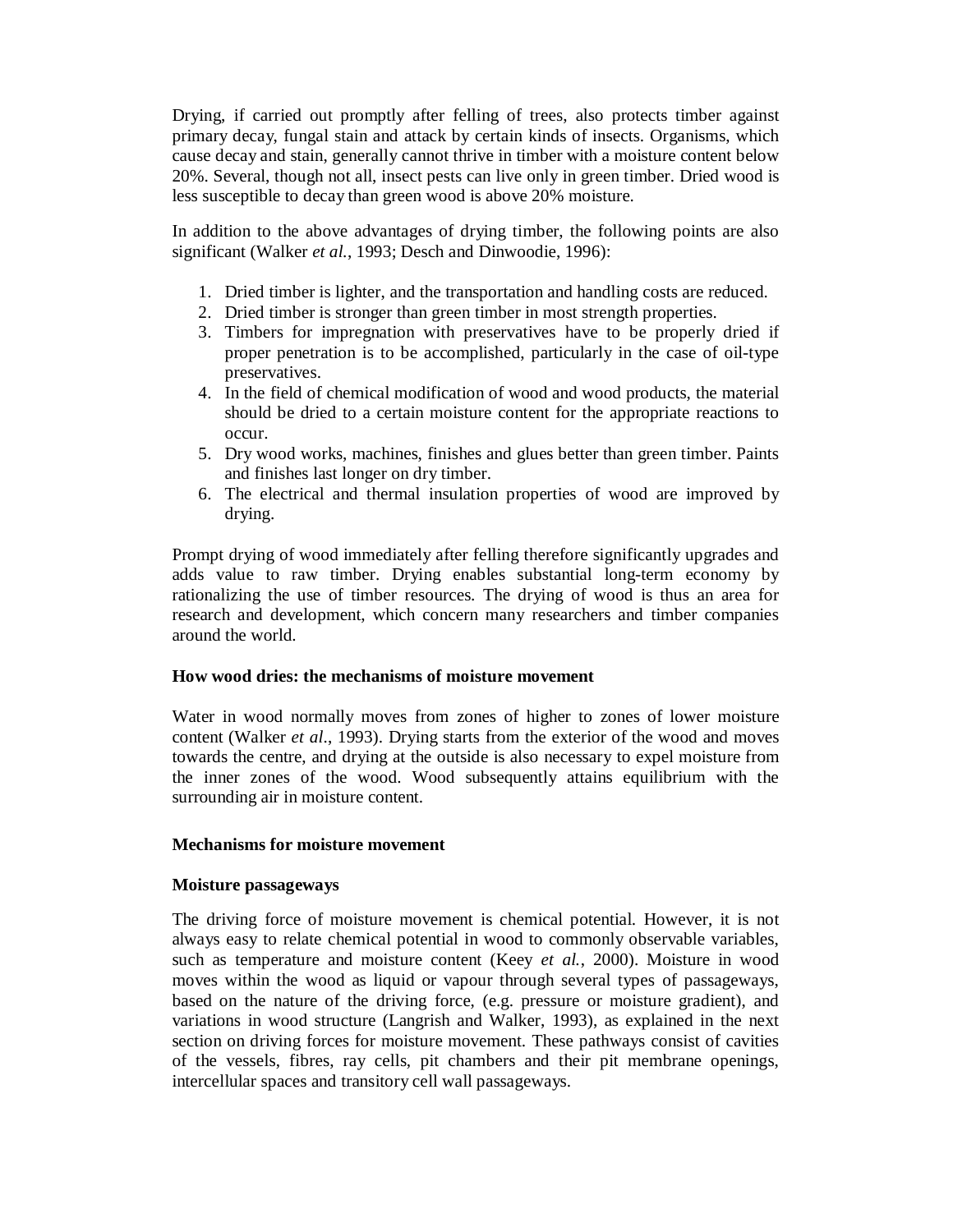Movement of water takes place in these passageways in any direction, longitudinally in the cells, as well as laterally from cell to cell until it reaches the lateral drying surfaces of the wood. The higher longitudinal permeability of sapwood of hardwood is generally caused by the presence of vessels. The lateral permeability and transverse flow is often very low in hardwoods. The vessels in hardwoods are sometimes blocked by the presence of tyloses and/or by secreting gums and resins in some other species, as mentioned earlier. The presence of gum veins, the formation of which is often a result of natural protective response of trees to injury, is commonly observed on the surface of sawn boards of most eucalypts. Despite the generally higher volume fraction of rays in hardwoods (typically 15% of wood volume), the rays are not particularly effective in radial flow, nor are the pits on the radial surfaces of fibres effective in tangential flow (Langrish and Walker, 1993).

#### **Moisture movement space**

The available space for air and moisture in wood depends on the density and porosity of wood. Porosity is the volume fraction of void space in a solid. The porosity is reported to be 1.2 to 4.6% of dry volume of wood cell wall (Siau, 1984). On the other hand, permeability is a measure of the ease with which fluids are transported through a porous solid under the influence of some driving forces, e.g. capillary pressure gradient or moisture gradient. It is clear that solids must be porous to be permeable, but it does not necessarily follow that all porous bodies are permeable. Permeability can only exist if the void spaces are interconnected by openings. For example, a hardwood may be permeable because there is inter-vessel pitting with openings in the membranes (Keey *et al.*, 2000). If these membranes are occluded or encrusted, or if the pits are aspirated, the wood assumes a closed-cell structure and may be virtually impermeable. The density is also important for impermeable hardwoods because more cell-wall material is traversed per unit distance, which offers increased resistance to diffusion (Keey *et al.*, 2000). Hence lighter woods, in general, dry more rapidly than do the heavier woods. The transport of fluids is often bulk flow (momentum transfer) for permeable softwoods at high temperature while diffusion occurs for impermeable hardwoods (Siau, 1984). These mechanisms are discussed below.

## **Driving forces for moisture movement**

Three main driving forces used in different version of diffusion models are moisture content, the partial pressure of water vapour, and the chemical potential (Skaar, 1988; Keey *et al.*, 2000). These are discussed here, including capillary action, which is a mechanism for free water transport in permeable softwoods. Total pressure difference is the driving force during wood vacuum drying.

#### **Capillary action**

Capillary forces determine the movements (or absence of movement) of free water. It is due to both adhesion and cohesion. Adhesion is the attraction between water to other substances and cohesion is the attraction of the molecules in water to each other.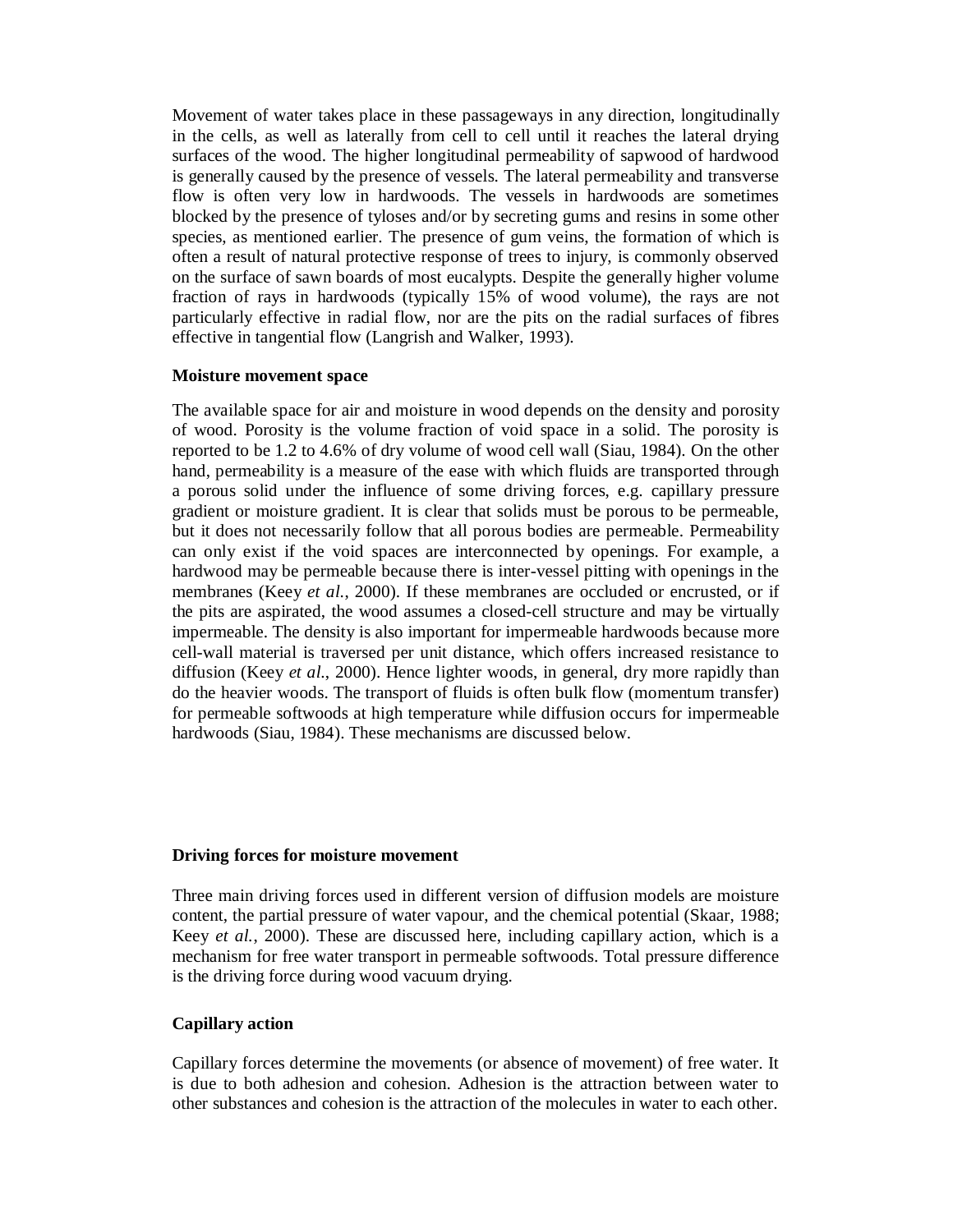As wood dries, evaporation of water from the surface sets up capillary forces that exert a pull on the free water in the zones of wood beneath the surfaces. When there is no longer any free water in the wood capillary forces are no longer of importance.

#### **Moisture content differences**

The chemical potential is explained here since it is the true driving force for the transport of water in both liquid and vapour phases in wood (Siau, 1984). The Gibbs free energy per mole of substance is usually expressed as the chemical potential (Skaar, 1933). The chemical potential of unsaturated air or wood below the fibre saturation point influences the drying of wood. Equilibrium will occur at the equilibrium moisture content (as defined earlier) of wood when the chemical potential of the wood becomes equal to that of the surrounding air. The chemical potential of sorbed water is a function of wood moisture content. Therefore, a gradient of wood moisture content (between surface and centre), or more specifically of activity, is accompanied by a gradient of chemical potential under isothermal conditions. Moisture will redistribute itself throughout the wood until the chemical potential is uniform throughout, resulting in a zero potential gradient at equilibrium (Skaar, 1988). The flux of moisture attempting to achieve the equilibrium state is assumed to be proportional to the difference in chemical potential, and inversely proportional to the path length over which the potential difference acts (Keey *et al.*, 2000).

The gradient in chemical potential is related to the moisture content gradient as explained in above equations (Keey *et al.*, 2000). The diffusion model using moisture content gradient as a driving force was applied successfully by Wu (1989) and Doe *et al.* (1994). Though the agreement between the moisture-content profiles predicted by the diffusion model based on moisture-content gradients is better at lower moisture contents than at higher ones, there is no evidence to suggest that there are significantly different moisture-transport mechanisms operating at higher moisture contents for this timber. Their observations are consistent with a transport process that is driven by the total concentration of water. The diffusion model is used for this thesis based on this empirical evidence that the moisture-content gradient is a driving force for drying this type of impermeable timber.

Differences in moisture content between the surface and the centre (gradient, the chemical potential difference between interface and bulk) move the bound water through the small passageways in the cell wall by diffusion. In comparison with capillary movement, diffusion is a slow process. Diffusion is the generally suggested mechanism for the drying of impermeable hardwoods (Keey *et al.*, 2000). Furthermore, moisture migrates slowly due to the fact that extractives plug the small cell wall openings in the heartwood. This is why sapwood generally dries faster than heartwood under the same drying conditions.

#### **Moisture movement directions for diffusion**

It is reported that the ratio of the longitudinal to the transverse (radial and tangential) diffusion rates for wood ranges from about 100 at a moisture content of 5% to 2 to 4 at a moisture content of 25% (Langrish and Walker, 1993). Radial diffusion is somewhat faster than tangential diffusion. Although longitudinal diffusion is most rapid, it is of practical importance only when short pieces are dried. Generally the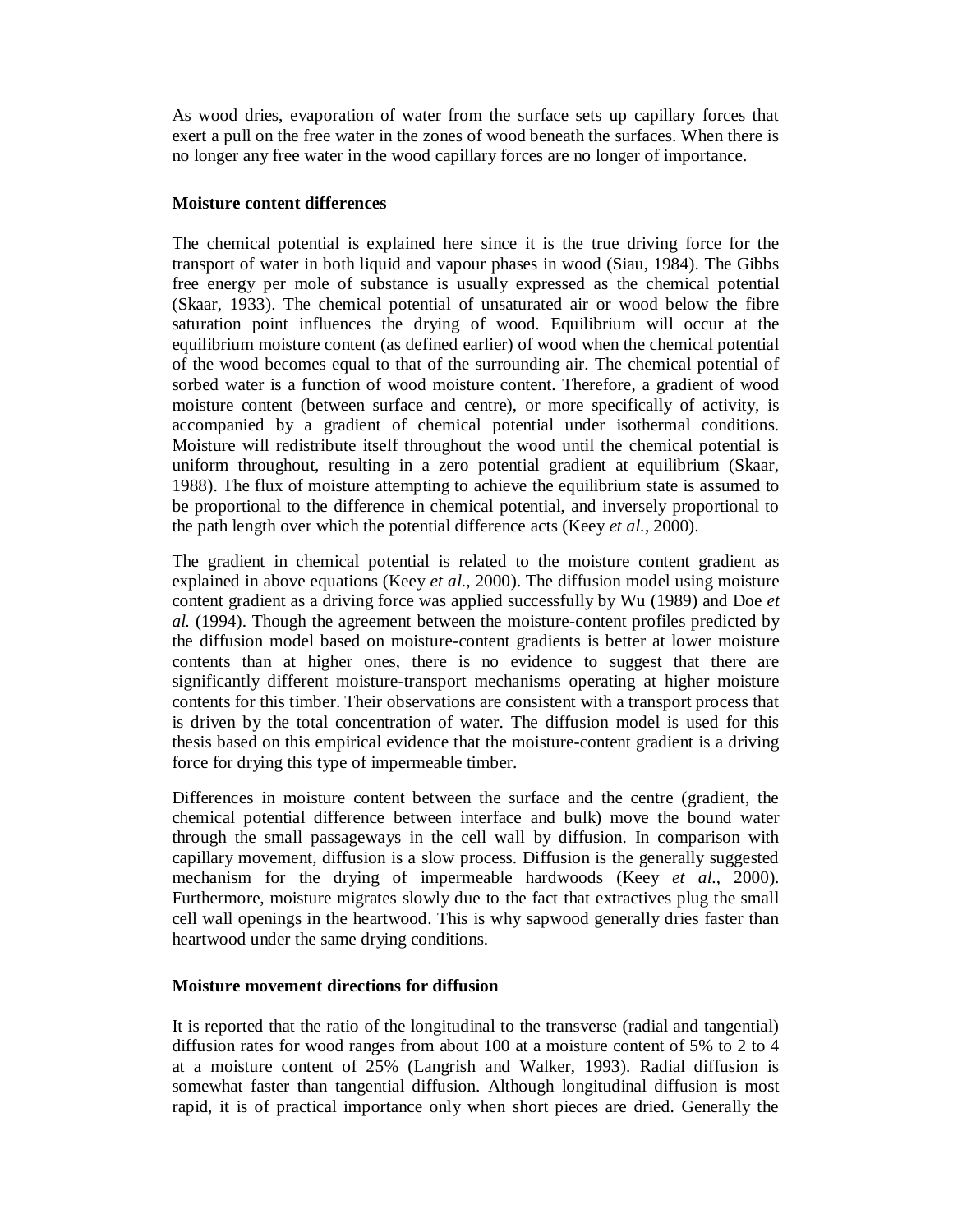timber boards are much longer than in width or thickness. For example, a typical size of a green board used for this research was 6 m long, 250 mm in width and 43 mm in thickness. If the boards are quartersawn (sawing around the pith), then the width will be in the radial direction whereas the thickness will be in tangential direction, and vice versa for back-sawn (sawing through and through) boards. Most of the moisture is removed from wood by lateral movement during drying.

#### **Reasons for splits and cracks during timber drying and their control**

The chief difficulty experienced in the drying of timber is the tendency of its outer layers to dry out more rapidly than the interior ones. If these layers are allowed to dry much below the fibre saturation point while the interior is still saturated, stresses (called drying stresses) are set up because the shrinkage of the outer layers is restricted by the wet interior (Keey *et al.*, 2000). Rupture in the wood tissues occurs, and consequently splits and cracks occur if these stresses across the grain exceed the strength across the grain (fibre to fibre bonding).

The successful control of drying defects in a drying process consists in maintaining a balance between the rate of evaporation of moisture from the surface and the rate of outward movement of moisture from the interior of the wood. The way in which drying can be controlled will now be explained. One of the most successful ways of wood drying or seasoning would be kiln drying, where the wood is placed into a kiln compartment in stacks and dried by steaming, and releasing the steam slowly.

## **Influence of temperature, relative humidity and rate of air circulation**

The external drying conditions (temperature, relative humidity and air velocity) control the external boundary conditions for drying, and hence the drying rate, as well as affecting the rate of internal moisture movement. The drying rate is affected by external drying conditions (Walker *et al.*, 1993; Keey *et al.*, 2000), as will now be described.

Temperature: If the relative humidity is kept constant, the higher the temperature, the higher the drying rate. Temperature influences the drying rate by increasing the moisture holding capacity of the air, as well as by accelerating the diffusion rate of moisture through the wood. The actual temperature in a drying kiln is the dry-bulb temperature (usually denoted by Tg), which is the temperature of a vapour-gas mixture determined by inserting a thermometer with a dry bulb. On the other hand, the wet-bulb temperature (TW) is defined as the temperature reached by a small amount of liquid evaporating in a large amount of an unsaturated air-vapour mixture. The temperature sensing element of this thermometer is kept moist with a porous fabric sleeve (cloth) usually put in a reservoir of clean water. A minimum air flow of 2 m/s is needed to prevent a zone of stagnant damp air formation around the sleeve (Walker *et al.*, 1993). Since air passes over the wet sleeve, water is evaporated and cools the wet-bulb thermometer. The difference between the dry-bulb and wet-bulb temperatures, the wet-bulb depression, is used to determine the relative humidity from a standard hygrometric chart (Walker *et al.*, 1993). A higher difference between the dry-bulb and wet-bulb temperatures indicates a lower relative humidity. For example,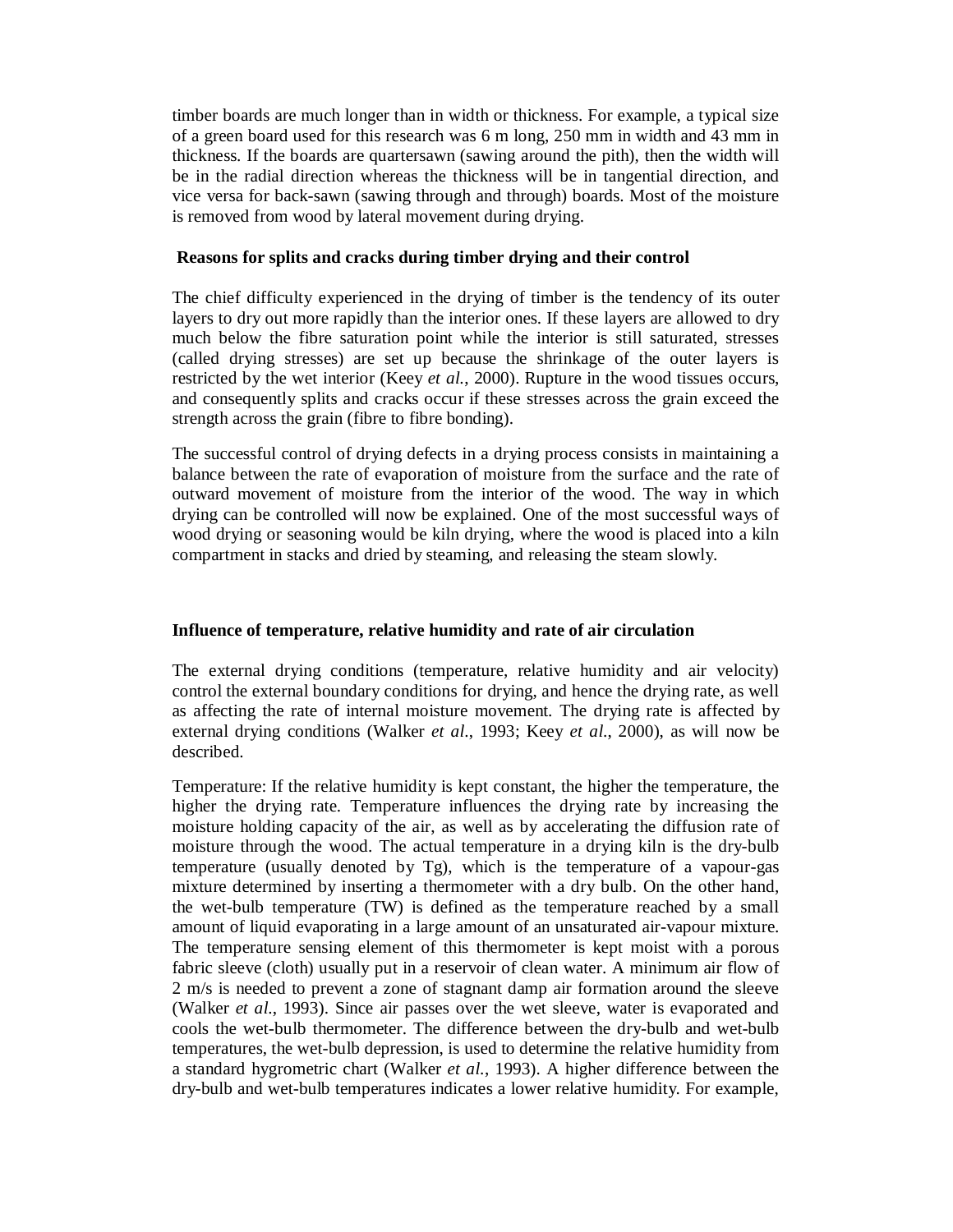if the dry-bulb temperature is 100  $\degree$ C and wet-bulb temperature 60  $\degree$ C, then the relative humidity is read as 17% from a hygrometric chart.

## **Relative humidity:**

The relative humidity of air is defined as the partial pressure of water vapour divided by the saturated vapour pressure at the same temperature and total pressure (Siau, 1984). If the temperature is kept constant, lower relative humidities result in higher drying rates due to the increased moisture gradient in wood, resulting from the reduction of the moisture content in the surface layers when the relative humidity of air is reduced. The relative humidity is usually expressed on a percentage basis. For drying, the other essential parameter related to relative humidity is the absolute humidity, which is the mass of water vapour per unit mass of dry air (kg of water per kg of dry air). The following equation can be used to calculate the absolute humidity from the relative humidity (Strumillo and Kudra, 1986):

Air circulation rate: Drying time and timber quality depend on the air velocity and its uniform circulation. At a constant temperature and relative humidity, the highest possible drying rate is obtained by rapid circulation of air across the surface of wood, giving rapid removal of moisture evaporating from the wood. However, a higher drying rate is not always desirable, particularly for impermeable hardwoods, because higher drying rates develop greater stresses that may cause the timber to crack or distort. At very low fan speeds, less than 1 m s-1, the air flow through the stack is often laminar flow, and the heat transfer between the timber surface and the moving air stream is not particularly effective (Walker *et al.*, 1993). The low effectiveness (externally) of heat transfer is not necessarily a problem if internal moisture movement is the key limitation to the movement of moisture, as it is for most hardwoods (Pordage and Langrish, 1999).

#### **Classification of timbers for drying**

The timbers are classified as follows according to their ease of drying and their proneness to drying degrades:

- 1. Highly refractory woods: These woods are slow and difficult to dry if the final product is to be free from defects, particularly cracks and splits. Examples are heavy structural timbers with high density such as ironbark (*Eucalyptus paniculata*), blackbutt (*E. pilularis*), southern blue gum (*E. globulus*) and brush box (*Lophostemon cofertus*). They require considerable protection and care against rapid drying conditions for the best results (Bootle, 1994).
- 2. Moderately refractory woods: These timbers show a moderate tendency to crack and split during seasoning. They can be seasoned free from defects with moderately rapid drying conditions (i.e. a maximum dry-bulb temperature of 85 °C can be used). Examples are Sydney blue gum (*E. saligna*) and other timbers of medium density (Bootle, 1994), which are potentially suitable for furniture.
- 3. Non-refractory woods: These woods can be rapidly seasoned to be free from defects even by applying high temperatures (dry-bulb temperatures of more than 100 °C) in industrial kilns. If not dried rapidly, they may develop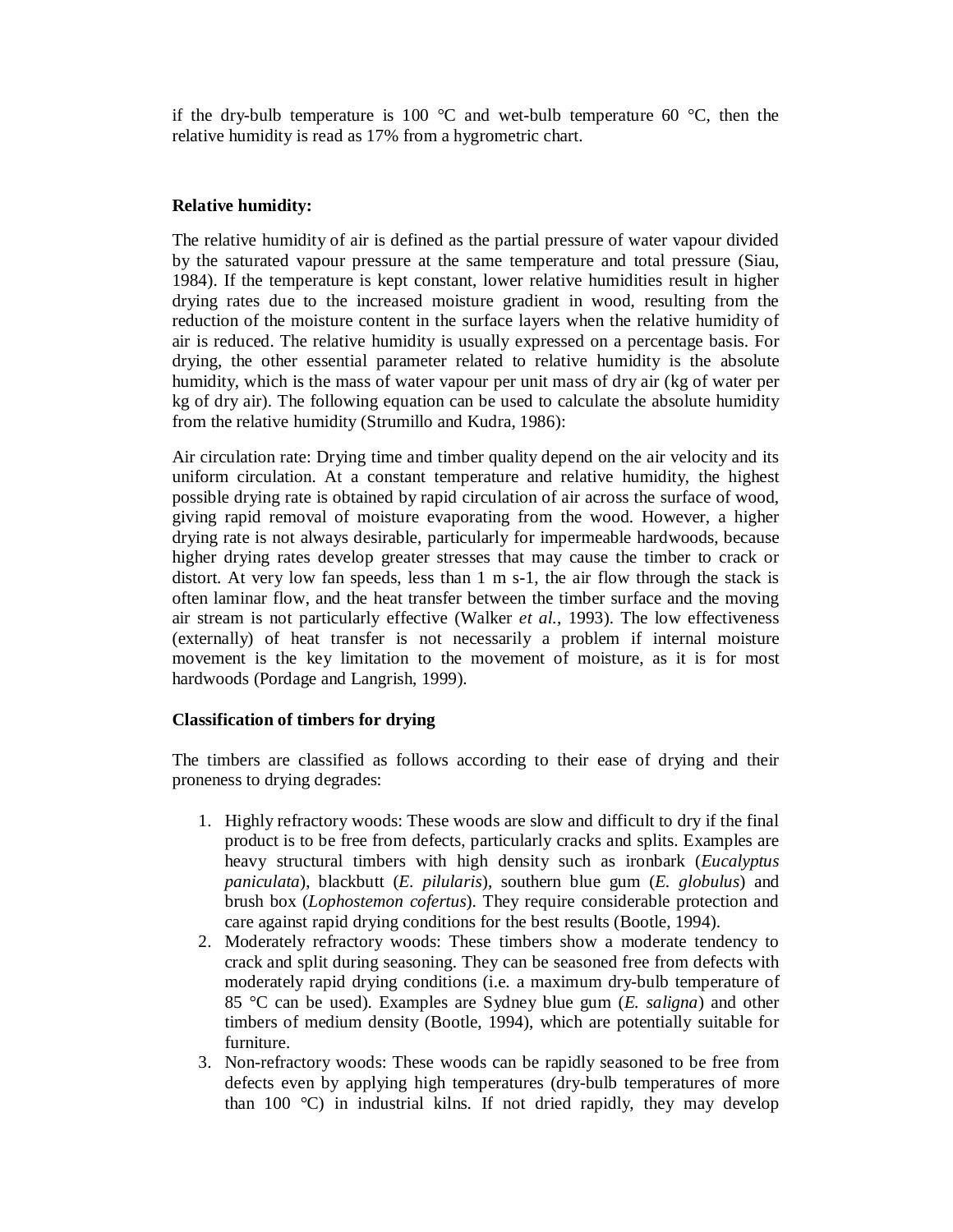discolouration (blue stain) and mould on the surface. Examples are softwoods and low density timbers such as *Pinus radiata*.

#### **Methods of drying timber**

Broadly, there are two methods by which timber can be dried: (i) natural drying or air drying, and (ii) artificial drying.

## **Air drying**

Air drying is the drying of timber by exposing it to the air. The technique of air drying consists mainly of making a stack of sawn timber (with the layers of boards separated by stickers) on raised foundations, in a clean, cool, dry and shady place. Rate of drying largely depends on climatic conditions, and on the air movement (exposure to the wind). For successful air drying, a continuous and uniform flow of air throughout the pile of the timber needs to be arranged (Desch and Dinwoodie, 1996). The rate of loss of moisture can be controlled by coating the planks with any substance that is relatively impermeable to moisture; ordinary mineral oil is usually quite effective. Coating the ends of logs with oil or thick paint, improves their quality upon drying. Wrapping planks or logs in materials which will allow some movement of moisture, generally works very well provided the wood is first treated against fungal infection by coating in petrol/gasoline or oil. Mineral oil will generally not soak in more than 1–2 mm below the surface and is easily removed by planning when the timber is suitably dry. Benefits- It can be less expensive to use this drying method (there are still costs associated with storing the wood, and with the slower process of getting the wood to market), and air drying often produces a higher quality, more easily workable wood than with kiln drying. Drawbacks- Depending on the climate, it takes several months to a number of years to air-dry the wood.

## **Kiln drying**

The process of kiln drying consists basically of introducing heat. This may be directly, using natural gas and/or electricity or indirectly, through steam-heated heat exchangers, although solar energy is also possible. In the process, deliberate control of temperature, relative humidity and air circulation is provided to give conditions at various stages (moisture contents or times) of drying the timber to achieve effective drying. For this purpose, the timber is stacked in chambers, called wood drying kilns, which are fitted with equipment for manipulation and control of the temperature and the relative humidity of the drying air and its circulation rate through the timber stack (Walker *et al.*, 1993; Desch and Dinwoodie, 1996).

Kiln drying provides a means of overcoming the limitations imposed by erratic weather conditions. In kiln drying as in air drying, unsaturated air is used as the drying medium. Almost all commercial timbers of the world are dried in industrial kilns. A comparison of air drying, conventional kiln and solar drying is given below:

1. Timber can be dried to any desired low moisture content by conventional or solar kiln drying, but in air drying, moisture contents of less than 18% are difficult to attain for most locations.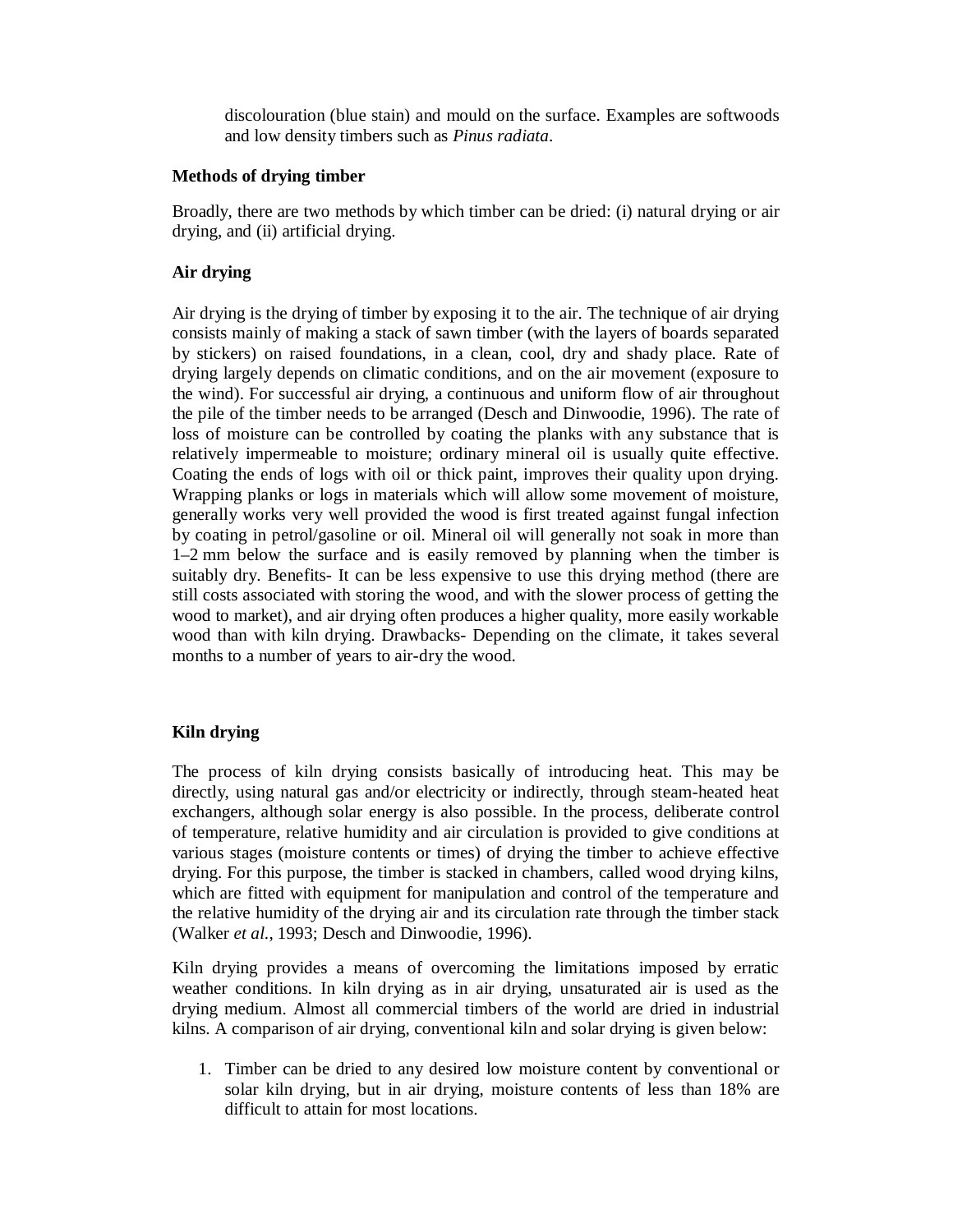- 2. The drying times are considerably less in conventional kiln drying than in solar kiln drying, followed by air drying.
	- 1. This means that if capital outlay is involved, this capital is just sitting there for a longer time when air drying is used. On the other hand, installing an industrial kiln, to say nothing of maintenance and operation, is expensive.
	- 2. In addition, wood that is being air dried takes up space, which could also cost money.
- 3. In air drying, there is little control over the drying elements, so drying degrade cannot be controlled.
- 4. The temperatures employed in kiln drying typically kill all the fungi and insects in the wood if a maximum dry-bulb temperature of above 60 °C is used for the drying schedule. This is not guaranteed in air drying.
- 5. If air drying is done improperly (exposed to the sun), the rate of drying may be overly rapid in the dry summer months, causing cracking and splitting, and too slow during the cold winter months.

The significant advantages of conventional kiln drying include higher throughput and better control of the final moisture content. Conventional kiln and solar drying both enable wood to be dried to any moisture content regardless of weather conditions. For most large-scale drying operations solar and conventional kiln drying are more efficient than air drying.

Compartment-type kilns are most commonly used in timber companies. A compartment kiln is filled with a static batch of timber through which air is circulated. In these types of kiln, the timber remains stationary. The drying conditions are successively varied from time to time in such a way that the kilns provide control over the entire charge of timber being dried. This drying method is well suited to the needs of timber companies, which have to dry timbers of varied species and thickness, including refractory hardwoods that are more liable than other species to check and split.

The main elements of kiln drying are described below:

a) Construction materials: The kiln chambers are generally built of brick masonry, or hollow cement-concrete slabs. Sheet metal or prefabricated aluminium in a doublewalled construction with sandwiched thermal insulation, such as glass wool or polyurethane foams, are materials that are also used in some modern kilns. Some of the elements used in kiln construction. However, brick masonry chambers, with lime and (mortar) plaster on the inside and painted with impermeable coatings, are used widely and have been found to be satisfactory for many applications.

b) Heating: Heating is usually carried out by steam heat exchangers and pipes of various configurations (e.g. plain, or finned (transverse or longitudinal) tubes) or by large flue pipes through which hot gases from a wood burning furnace are passed. Only occasionally is electricity or gas employed for heating.

c) Humidification: Humidification is commonly accomplished by introducing live steam into the kiln through a steam spray pipe. In order to limit and control the humidity of the air when large quantities of moisture are being rapidly evaporated from the timber, there is normally a provision for ventilation of the chamber in all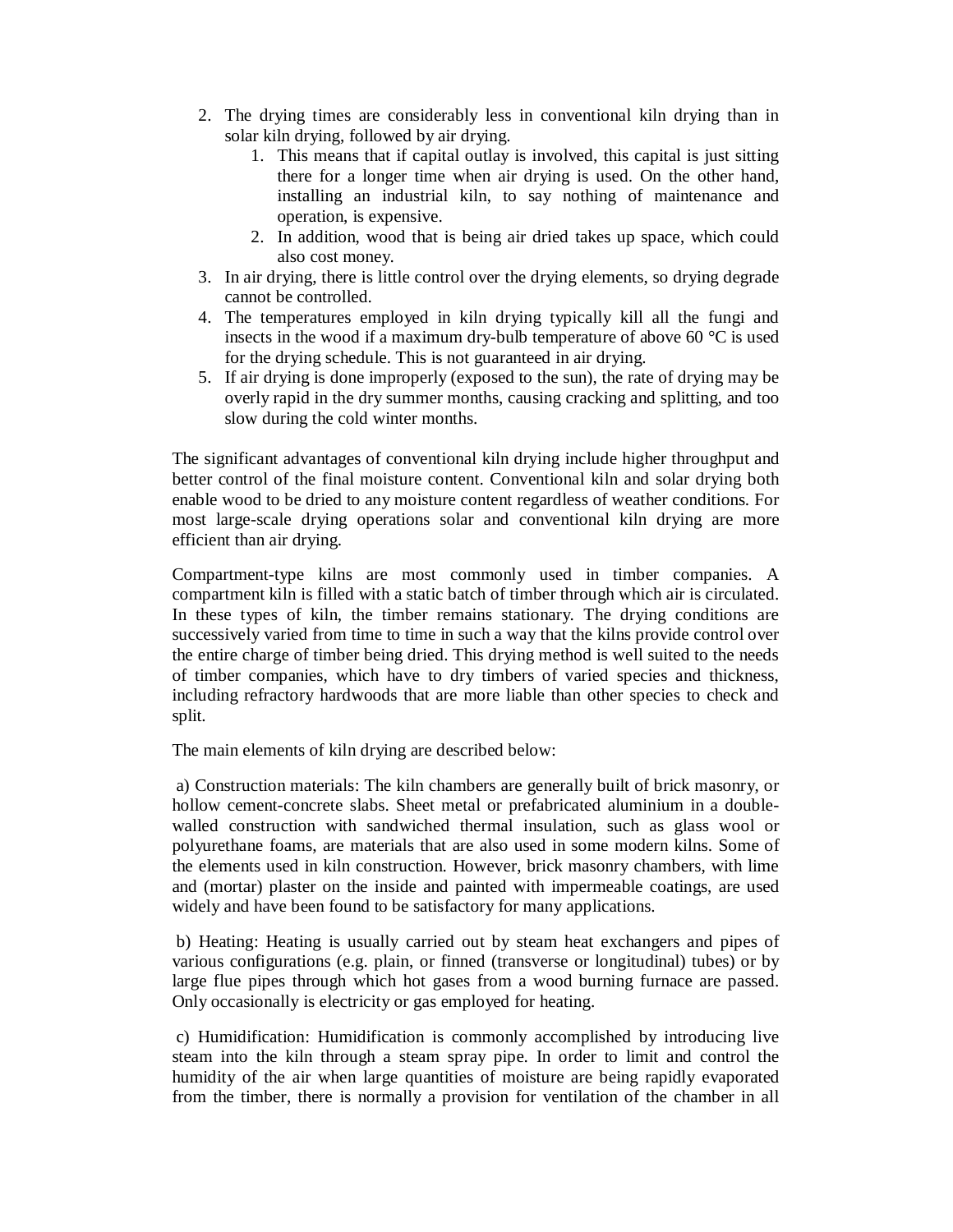types of kilns. d) Air circulation: Air circulation is the means for carrying the heat to and the moisture away from all parts of a load. Forced circulation kilns are most common, where the air is circulated by means of fans or blowers, which may be installed outside the kiln chamber (external fan kiln) or inside it (internal fan kiln). Throughout the process, it is necessary to keep close control of the moisture content using a moisture meter system in order to reduce over-drying and allow operators to know when to pull the charge. Preferably, this in-kiln moisture meter will have an auto-shutoff feature.

## **Kiln drying schedules**

Satisfactory kiln drying can usually be accomplished by regulating the temperature and humidity of the circulating air to suit the state of the timber at any given time. This condition is achieved by applying kiln-drying schedules. The desired objective of an appropriate schedule is to ensure drying timber at the fastest possible rate without causing objectionable degrade. The following factors have a considerable bearing on the schedules.

- 1. The species; because of the variations in physical, mechanical and transport properties between species.
- 2. The thickness of the timber; because the drying time is approximately inversely related to thickness and, to some extent, is also influenced by the width of the timber.
- 3. Whether the timber boards are quarter-sawn, back-sawn or mixed-sawn; because sawing pattern influences the distortion due to shrinkage anisotropy.
- 4. Permissible drying degrade; because aggressive drying schedules can cause timber to crack and distort.
- 5. Intended use of timber; because the required appearance of the timber surface and the target final moisture contents are different depending on the uses of timber.

Considering each of the factors, no one schedule is necessarily appropriate, even for similar loads of the same species. This is why there is so much timber drying research, including this work, focused on the development of effective drying schedules.

## **Drying defects**

Drying defects are the most common form of degrade in timber, next to natural problems such as knots (Desch and Dinwoodie, 1996). There are two types of drying defects, although some defects involve both causes:

- 1. Defects from shrinkage anisotropy, resulting in to warping: cupping, bowing, twisting, crooking, spring and diamonding.
- 2. Defects from uneven drying, resulting in the rupture of the wood tissue, such as checks (surface, end and internal), end splits, honey-combing and case hardening. Collapse, often shown as corrugation, or "washboarding" of the wood surface, may also occur (Innes, 1996). Collapse is a defect that results from the physical flattening of fibres to above the fibre saturation point and is thus not a form of shrinkage anisotropy.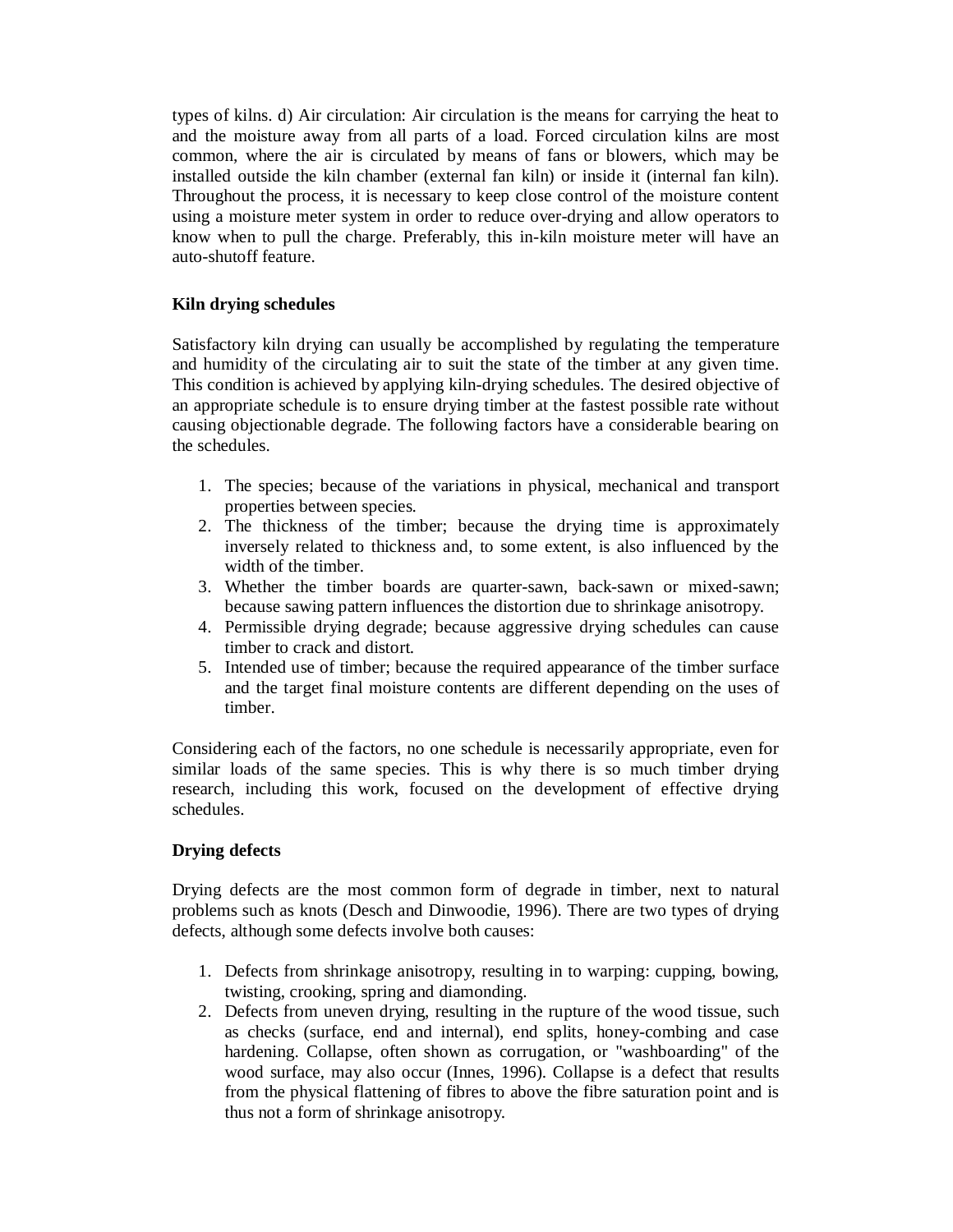The standard organizations in Australia and New Zealand (AS/NZS 4787, 2001) have developed a standard for timber quality. The five measures of drying quality include:

- 1. moisture content gradient and presence of residual drying stress (casehardening);
- 2. surface, internal and end checks;
- 3. collapse;
- 4. distortions;
- 5. discolouration caused by drying.

#### **Wood-drying kiln**

A variety of wood drying kiln technologies exist today: conventional, dehumidification, solar, vacuum and radio frequency.

Conventional wood dry kilns (Rasmussen, 1988) are either package-type (sideloader) or track-type (tram) construction. Most hardwood lumber kilns are sideloader kilns in which fork trucks are used to load lumber packages into the kiln. Most softwood lumber kilns are track types in which lumber packages are loaded on kiln/track cars for loading the kiln.

Modern high-temperature, high-air-velocity conventional kilns can typically dry 1 inch-thick (25 mm) green lumber in 10 hours down to a moisture content of 18%. However, 1-inch-thick green Red Oak requires about 28 days drying down to a moisture content of 8%.

Heat is typically introduced via steam running through fin/tube heat exchangers controlled by on/off pneumatic valves. Less common are proportional pneumatic valves or even various electrical actuators. Humidity is removed via a system of vents, the specific layout of which are usually particular to a given manufacturer. In general, cool dry air is introduced at one end of the kiln while warm moist air is expelled at the other. Hardwood conventional kilns also require the introduction of humidity via either steam spray or cold water misting systems to keep the relative humidity inside the kiln from dropping too low during the drying cycle. Fan directions are typically reversed periodically to ensure even drying of larger kiln charges.

Most softwood lumber kilns operate below 240 °F (116 °C) temperature. Hardwood lumber kiln drying schedules typically keep the dry bulb temperature below 180 °F (82 °C). Difficult-to-dry species might not exceed 140 degrees F.

Dehumidification kilns are very similar to conventional kilns in basic construction. Drying times are usually comparable. Heat is primarily supplied by an integral dehumidification unit which also serves to remove humidity. Auxiliary heat is often provided early in the schedule where the heat required may exceed the heat generated by the DH unit.

Solar kilns are conventional kilns, typically built by hobbyists to keep initial investment costs low. Heat is provided via solar radiation, while internal air circulation is typically passive.

The total (harmful) air emissions produced by wood kilns, including their heat source, can be significant. Typically, the higher the temperature the kiln operates at, the larger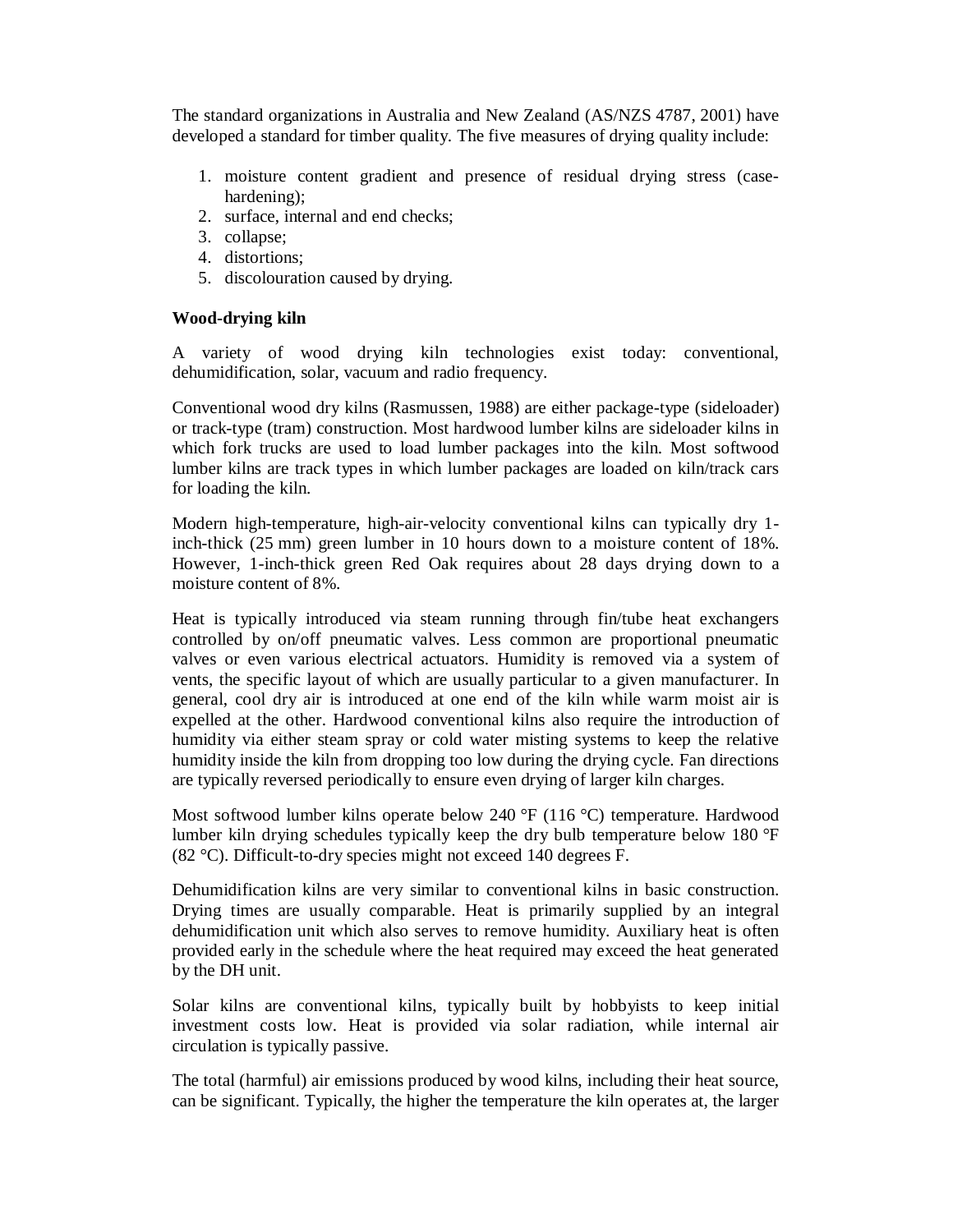amount of emissions are produced (per pound of water removed). This is especially true in the drying of thin veneers and high-temperature drying of softwoods.

#### **DRYING DEFECTS**

The success of a company and the livelihood of the dry kiln operator may depend on knowing the causes of defects in lumber and methods to prevent their occurrence. Since some defects are not observed in green lumber and are first noted after the drying operation, they are often called drying defects even though the defects may have started in the tree, log, or green lumber. Defects that develop in dry wood products during machining, gluing, and finishing operations may also be blamed on poor drying practices. A drying defect is any characteristic or blemish in a wood product that occurs during the drying process and reduces the product's intended value. Drying degrade is a more specific term that implies a drying defect that lowers the grade of lumber. Every year, drying degrade and other drying defects cost the softwood and hardwood lumber industries millions of dollars in lost value and lost volume caused by poor product performance. When unexpected defects appear in dried wood products, their cause is often blamed on the drying operation. The purpose of this chapter is to describe the various types of defects that can occur in dried wood products and to show how these defects are related to the kiln-drying operation.

Many features of wood affect its utility when it is processed into lumber and special products. These includes knots, ring shake, bark, mineral streaks, pitch pockets, compression and tension wood, juvenile wood, and spiral or interlocked grain, all of which form in the tree and directly influence the grade and value of each individual board. Ordinary processing of lumber may remove some of these natural features through trimming and thus improve the quality and value of the remaining piece. Defects that reduce the grade and value of lumber often develop during logging, sawmilling, drying, finishing, and mechanical handling. A principal objective is to dry the wood economically with as little development of defects as possible. The degree of care to exercise in controlling the development of defects depends on the final use of the lumbar. It is important for the kiln operator to be familiar with the various defects that reduce the grade and value of dry wood products, to know when the defects can be reduced or eliminated with proper drying practices, and to recognize when corrective measures other than drying are required. When drying is used to control defects, it should be done in a manner consistent with the economy of the overall manufacturing system. Before adopting a drying procedure to control specific drying defects, the kiln operator should determine whether the procedure will induce other defects that may lower the value of the lumber.

#### **Effect of Drying Temperatures**

High temperatures reduce the strength of wood in two ways:

First, there is an immediate and reversible effect. For example, wood is weakened when heated from 75 to 240 °F but regains strength if immediately cooled to 75 °F. The second effect occurs over time and is permanent. When wood is heated for long times at high temperatures, 'it is permanently weakened; the loss of strength remains after the wood is cooled.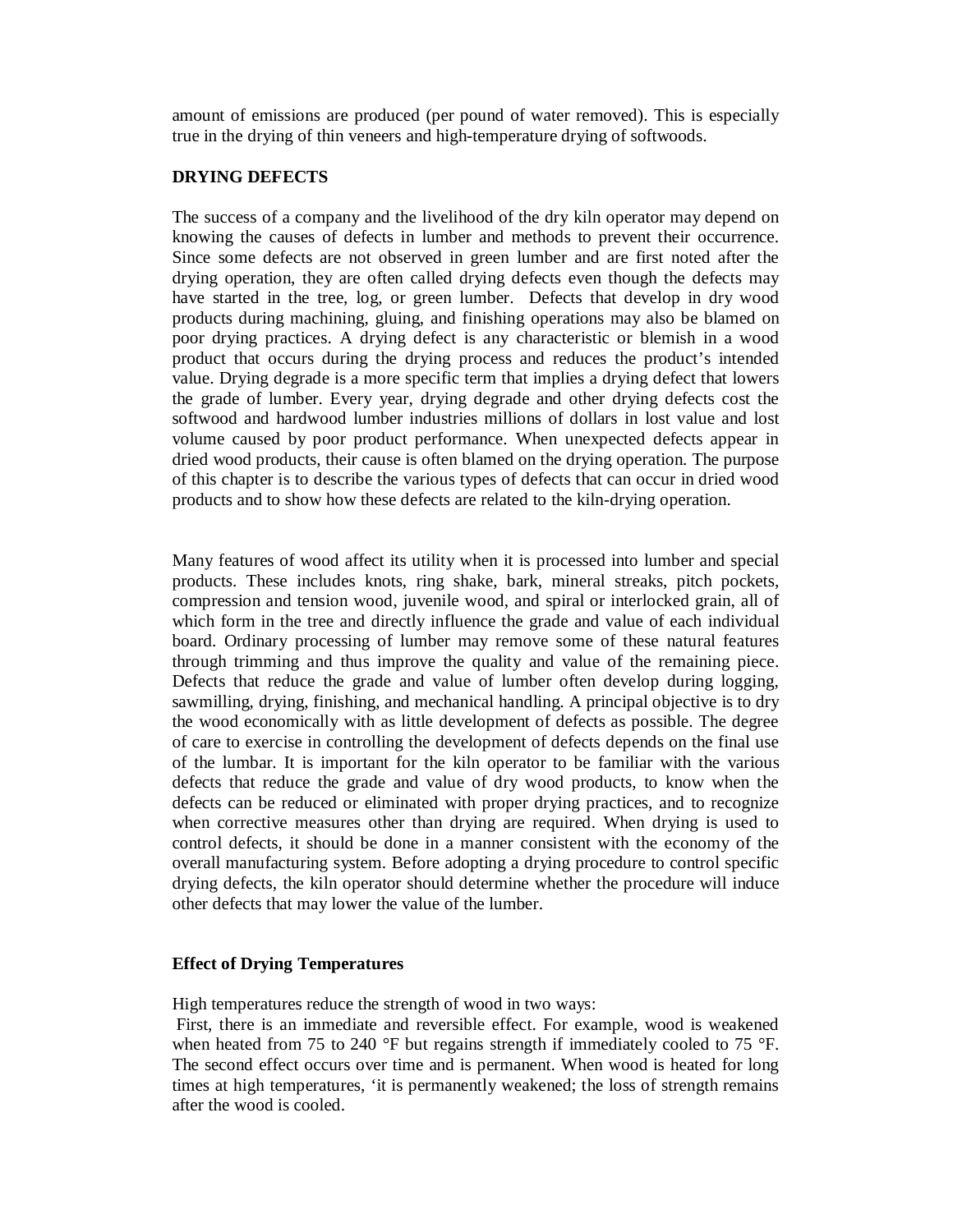Roth effects are greater at high moisture content than at low moisture content. The permanent effect is caused by a combination of time, temperature, and moisture content. Strength loss increases as any one of these factors increases. The immediate, reversible effect of high-temperature drying is important in the development of drying defects that result from breakage or crushing of wood cells. When the drying stresses become greater than the strength of the wood, this type of drying defect develops. This is why high temperatures early in drying are dangerous. The weakening effect of high temperatures coupled with high moisture content can cause the wood to fracture or be crushed.

High-temperature drying for long periods, particularly early in drying when the moisture content is high, may not result in breakage or crushing-type drying defects, but it can cause a permanent loss in strength or other mechanical properties that affect product performance in end use. In general, stiffness is not greatly reduced by hightemperature drying; hut bending strength may be reduced by as much as 20 percent. For many uses of wood, some reduction in strength is not important. In some uses, it is quite important. Wood for ladders, aircraft, and sporting goods requires high strength and toughness retention. There is evidence that lumber treated with waterborne preservatives and fire retardants is particularly sensitive to strength reduction if drying temperatures are too high. Temperatures ranging from 140 to 160 °F have little effect on mechanical properties. Defect Categories

Most defects or problems that develop in wood products during and after drying can be classified under one of the following categories:

- 1. Rupture of wood tissue
- 2. Warp
- 3. Uneven moisture content
- 4. Discoloration

Defects in any one of these categories are caused by an interaction of wood properties with processing factors. Wood shrinkage is mainly responsible for wood ruptures and distortion of shape. Cell structure and chemical extractives in wood contribute to defects associated with uneven moisture content, undesirable colour, and undesirable surface texture. Drying temperature is the most important processing factor because it can be responsible for defects in each category.

#### **Rupture of Wood Tissue**

Many defects that occur during drying result. from the shrinkage of wood as it dries. In particular, the defects result from uneven shrinkage in the different directions of a board (radial, tangential, or longitudinal) or between different parts of a board, such as the shell and core. Rupture of wood tissue is one category of drying defects associated with shrinkage. Knowing where, when, and why ruptures occur will enable an operator to take action to keep these defects at a minimum. Kiln drying is frequently blamed for defects that have occurred during air drying, but most defects can occur during either process. In kiln drying, defects can be kept to a minimum by modifying drying conditions, and in air drying, by altering piling procedures.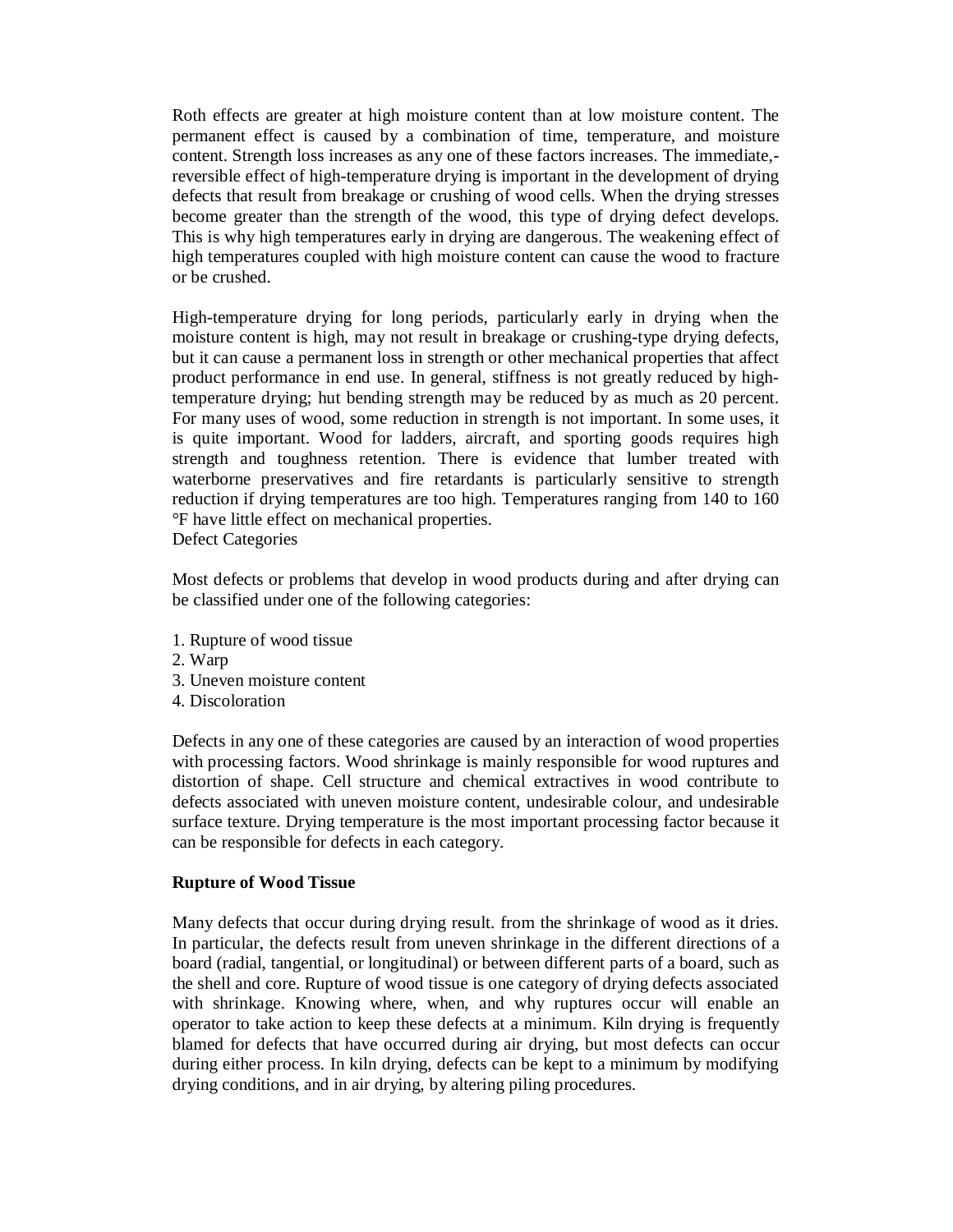## **Surface Checks**

Surface checks are failures that usually occur in the wood rays on the flatsawn faces of boards. They occur because drying stresses exceed the tensile strength of the wood perpendicular to the grain, and they are caused by tension stresses that develop in the outer part, or shell, of boards as they dry. Surface checks can also occur in resin ducts and mineral streaks. They rarely appear on the edges of flatsawn boards 6/4 or lees in thickness but do appear on the edges of thicker flatsawn or quartersawn boards. Surface checks usually occur early in drying, but in some softwood the danger persists beyond the initial stages of drying. They develop because the lumber surfaces get too dry too quickly as .a result of relative humidity that is too low. Surface checks can also develop during air drying. Thick, wide, flatsawn lumber is more susceptible to surface checking than thin, narrow lumber.

Many surface checks, particularly those in hardwoods, close in the later stages of drying This occurs when the stresses reverse and the shell changes from tension to compression. Closed surface checks are undesirable in products requiring high-quality finished surfaces, such as interior trim and moulding, cabinets, and furniture. The checks will quite likely open to some extent during use because of fluctuations in relative humidity that alternately shrink and swell the surface. Superficial surface checks that will be removed during machining are not a problem. In products such as tool handles, athletic equipment, and some structural members, either closed or open surface checks can increase the tendency of the wood to split during use. In some products, such, as interior parts of furniture, wall studs, and some flooring applications, mild surface checking will not cause any problems in use. Lumber that has surface checked during air drying should not be wetted or exposed to high relative humidity before or during kiln drying. Such treatments frequently lengthen, widen, and deepen surface checks. Lumber that has open surface checks after kiln drying should also not be wetted because subsequent exposure to plant conditions will dry out the wetted surface and enlarge the checks.

## **End Checks and Splits**

End checks, like surface checks, usually occur in the wood rays, but on end-grain surfaces. They also occur in the early stages of drying and can be minimized by using high relative humidity or by end coating. End checks occur because moisture moves much faster in the longitudinal direction than in either transverse direction. Therefore, the ends of boards dry faster than the middle and stresses develop at the ends. Endchecked lumber should not be wetted or exposed to high relative humidity before any further drying, or the checks may be driven further into the board. The tendency to end check becomes greater in all species as thickness and width increase. Therefore, the end-grain surfaces of thick and wide lumber squares, and gunstocks should be end coated with one of the end coatings available from kiln manufacturers and other sources. To be most effective, end coatings should be applied to freshly cut, unchecked ends of green wood. End splits often result from the extension of end checks further into a board. One way to reduce the extension of end checks into longer splits is to place stickers at the extreme ends of the boards. End splits are also often caused by growth stresses and are therefore not a drying defect. End splits can be present in the log or sometimes develop in boards immediately after sawing.

## **Collapse**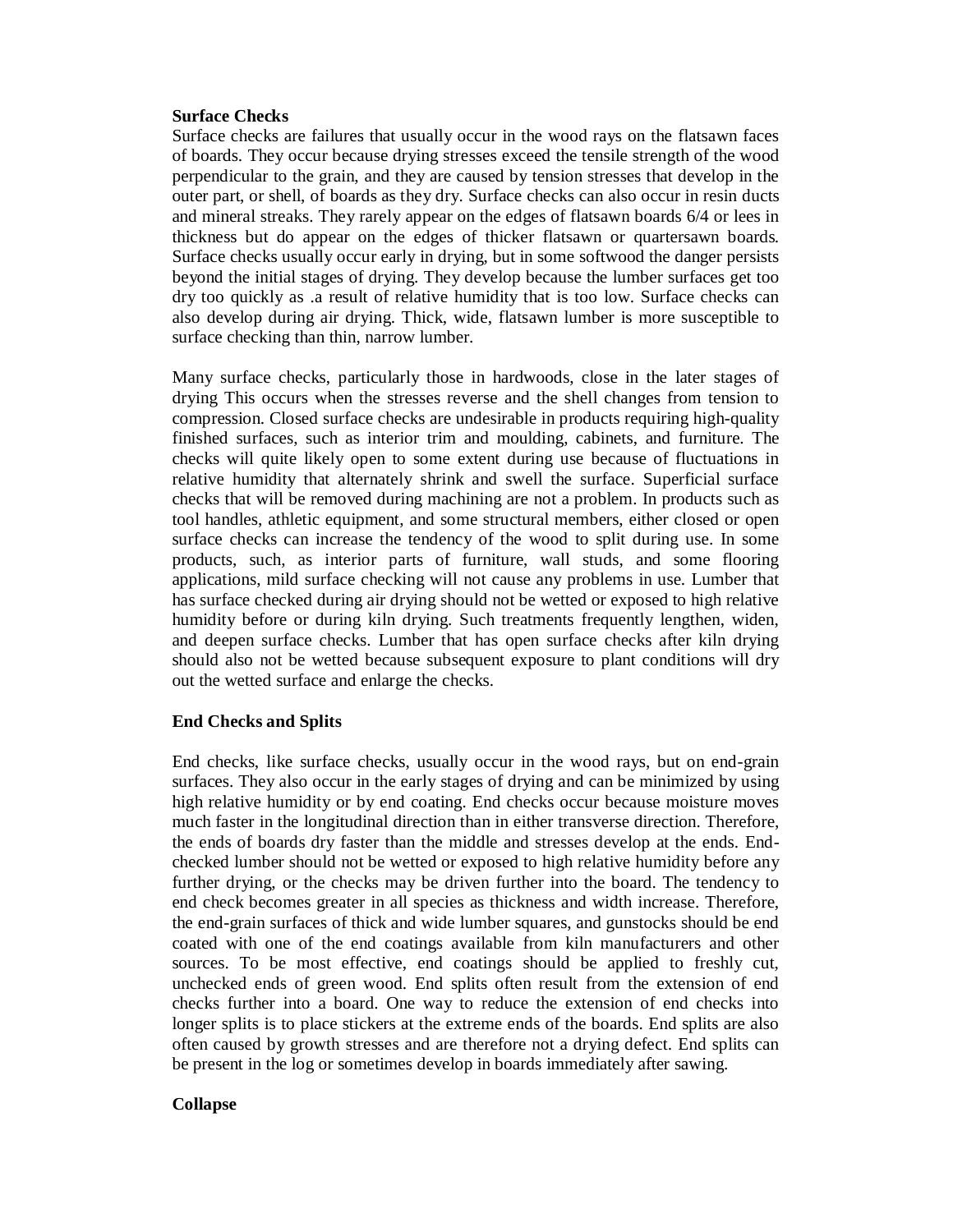Collapse is a distortion, flattening, or crushing of wood cells. Collapse usually shows up as grooves or corrugations, a wash boarding effect, at thin places in the board. Slight amounts of collapse are usually difficult or impossible to detect at the board level and are not a particular problem. Sometimes collapse shows up as excessive shrinkage rather than distinct grooves or corrugations. Collapse may be caused by (1) compressive drying stresses in the interior parts of boards that exceed the compressive strength of the wood or (2) liquid tension in cell cavities that are completely filled with water. Both of these conditions occur early in drying, but collapse is not usually visible on the wood surface until later in the process. Collapse is generally associated with excessively high dry-bulb temperatures early in kiln drying, and thus low initial dry-bulb temperatures should be used in species susceptible to collapse and flatsawn (lower) red oak boards showing honeycomb and slight collapse; (b) cross section of flatsawn Wetwood in particular is susceptible to collapse. Although rare, collapse has been known to occur during air drying.

Collapse is a serious defect and should be avoided if possible. The use of special drying schedules planned to minimize this defect is recommended. Some species susceptible to collapse are generally air dried before being kiln dried. In many cases, much excessive shrinkage or wash boarding caused by collapse can be removed from the lumber by reconditioning or steaming, Reconditioning is most effective when the average moisture content is about 15 percent, and 4 to 8 h are usually required. Steaming is corrosive to kilns, and unless collapse is a serious problem that cannot be solved by lowering initial drying temperatures, steaming may not be practical.

#### **Honeycomb**

Honeycomb is an internal crack caused by a tensile failure across the grain of the wood and usually occurs in the wood rays. This defect develops because of the internal tension stresses that develop in the core of boards during drying. It occurs when the core is still at relatively high moisture content and when drying temperatures are too high for too long during this critical period. Therefore, honeycomb can be minimized by avoiding high temperatures until all the free water has been evaporated from the entire board. This means that the core moisture content of boards should be below the fiber saturation point before raising temperature because that is where honeycomb develops. When the average moisture content of entire sample boards is monitored for schedule control, there is no direct estimate of core moisture content. Depending on the steepness of the moisture gradient, which is often unknown in most kiln-control schemes, the core moisture content can be quite high even when the average moisture content of the whole sample is low. The danger is that schedule changes based on average moisture content that call for an increase in dry-bulb temperature can be made too soon while moisture content in the core is still high, thus predisposing the wood to honeycomb. Measurements of shell and core moisture content should be taken before these dangerous schedule changes are made. Deep surface and end checks that have closed tightly on the surface of lumber but remain open below the surface often called honeycomb, but they are also known as bottleneck checks. Honeycomb can result in heavy volume losses of lumber. Unfortunately, in many cases the defect is not apparent on the surface, and it is not found until the lumber is in the machine. Severely honeycombed lumber frequently has a corrugated appearance on the surface, and the defect is often associated with severe collapse.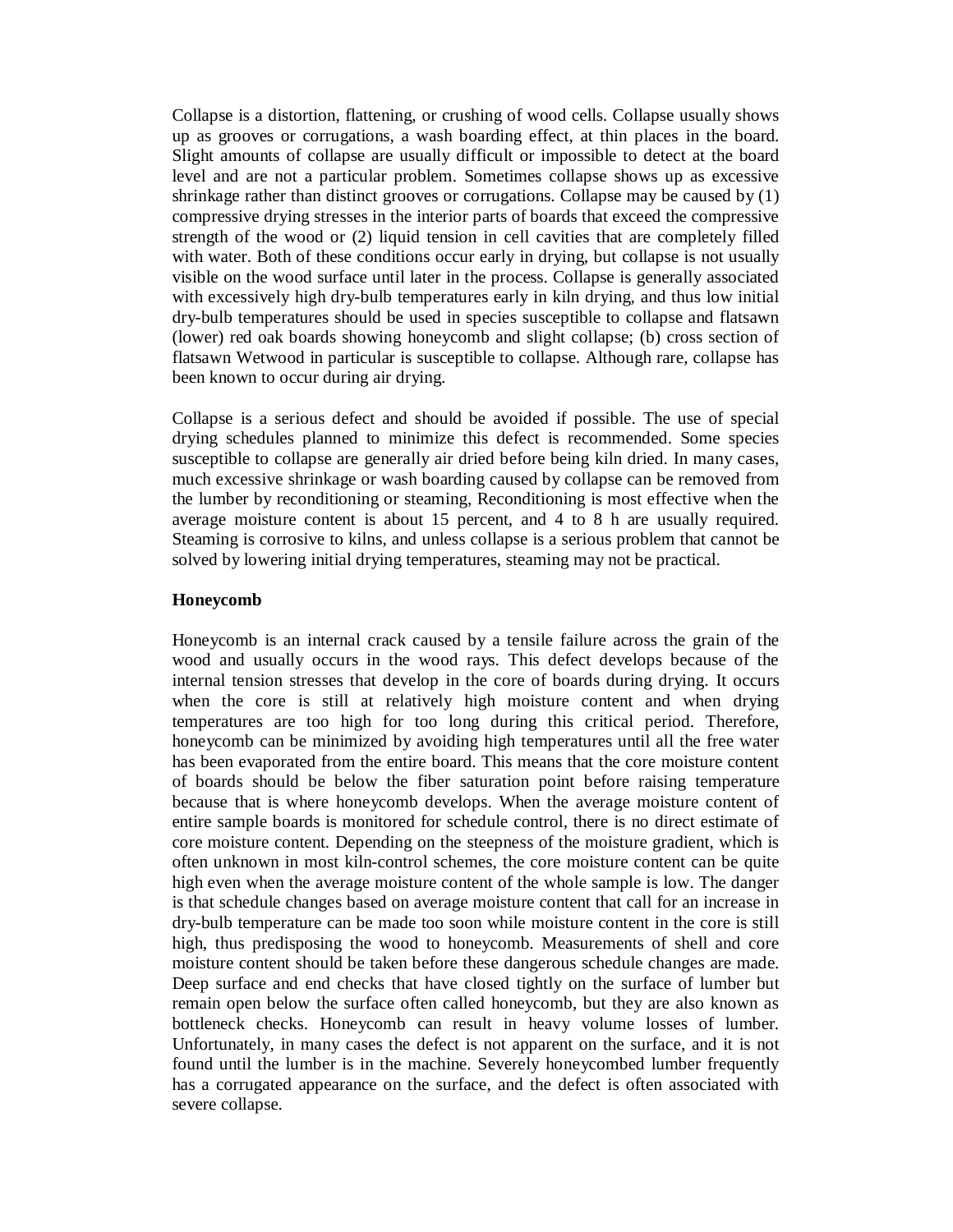#### **Ring Failure**

Ring failure occurs parallel to annual rings either within a growth ring or at the interface between two rings. It is similar in appearance and often related to shake, which is the same kind of failure that takes place in the standing tree or when the tree is felled; wood weakened by shake fails because of drying stresses. In wood with ring failure, internal tension stresses, especially in high-temperature drying, develop after stress reversal. The failure frequently involves several growth rings, starting in one and breaking along wood rays to other rings. It can occur as a failure in the end grain in the initial stages of drying and extend in depth and length as drying progresses. Ring failure can be kept to a minimum by end coating and by using high initial relative humidity and low dry-bulb temperature schedules.

## **Boxed-Heart Splits**

These splits start in the initial stages of drying and become increasingly worse as the wood dries. The difference between tangential and radial shrinkage of the wood surrounding the pith causes such severe stresses in the faces of the piece that the wood is split. It is virtually impossible to prevent this defect.

#### **Checked Knots**

Checked knots are often considered defects. The checks appear on the end grain of knots in the wood rays. They are the result of differences in shrinkage parallel to and across the annual rings within knots. Checked knots occur in the initial stages of drying and are aggravated by using too low a relative humidity. These defects can be controlled by using higher relative humidity and by drying to higher final moisture content, but it is almost impossible to prevent them.

#### **Loose Knots**

Encased knots invariably loosen during drying because they are not grown into the surrounding wood but are held in place by bark and pitch. These knots shrink considerably in both directions of the lumber face (across the width and along the length), whereas the board shrinks considerably in width but very little in length. Consequently, the dried knot is smaller than the knothole and frequently falls out during handling or machining. Nothing can be done to prevent the loosening of dead knots during drying. Fewer dead knots will fall out during machining, however, if the final moisture content of the lumber can be kept as high as possible before machining.

#### **Warp**

Warp in lumber is any deviation of the face or edge of a board from flatness or any edge that is not at right angles to the adjacent face or edge (squares). It can cause significant volume and grade loss. All warp can be traced to two causes; differences between radial, tangential, and longitudinal shrinkage in the piece as it dries, or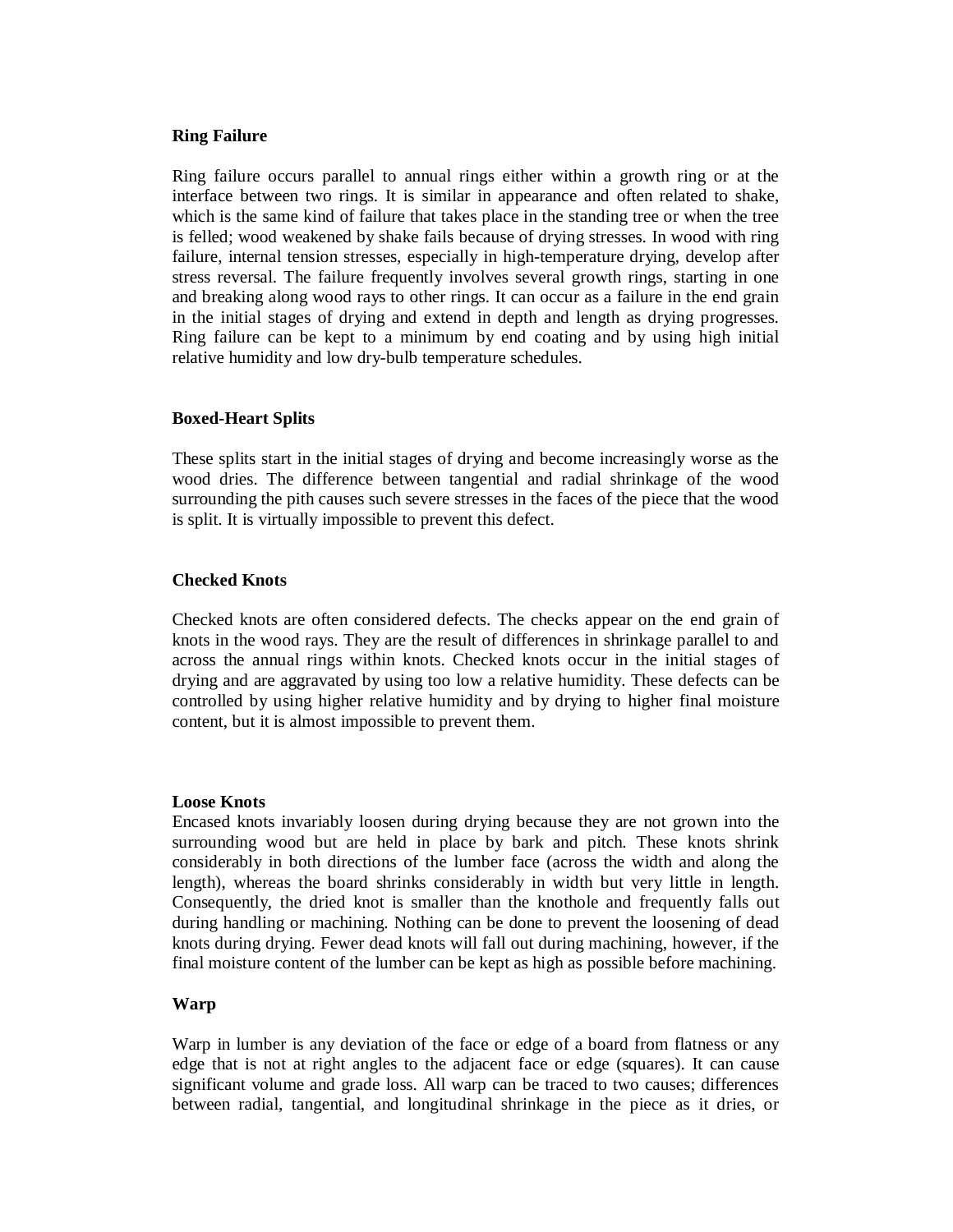growth stresses. Warp is also aggravated by irregular or distorted grain and the presence of abnormal types of wood such as juvenile and reaction wood, Most warp that is caused by shrinkage difference can be minimized by proper stacking procedures. The five major types of warp are cup, bow, crook, twist, and diamonding.

#### **Cup**

Cup is a distortion of a board in which there is a deviation flatwise from a straight line across the width of a board. It begins to appear fairly early in drying and becomes progressively worse as drying continues. Cup is caused by greater shrinkage parallel to than across the growth rings. In general, the greater the difference between tangential and radial shrinkage, the greater the degree of cup. Thinner boards cup less than thicker ones. Because tangential shrinkage is greater than radial shrinkage, flatsawn boards cup toward the face that was closest to the bark. A flatsawn board cut near the bark tends to cup less than a similar board cut near the pith because the growth ring curvature is less near the bark. Similarly, flatsawn boards from smalldiameter trees are more likely to cup than those from large-diameter trees. Due quartersawn boards do not cup. Cup can cause excessive losses of lumber in machining. The pressure of planer rollers often splits cupped boards. Cup can be reduced by avoiding overdrying. Good stacking is the best way to minimize cup.

#### **Bow**

Bow is a deviation flatwise from a straight line drawn from end to end of a board. It is associated with longitudinal shrinkage in juvenile wood near the pith of a tree, compression or tension wood that occurs in leaning trees, and crossgrain. The cause is the difference in longitudinal shrinkage on opposite faces of a board. Assuming that there are no major forms of grain distortion on board faces; bow will not occur if the longitudinal shrinkage is the same on opposite faces.

## **Crook**

Crook is similar to bow except that the deviation is edgewise rather than flatwise. While good stacking practices also help reduce crook, they are not as effective against this type of warp as they are against cup and bow.

## **Twist**

Twist is the turning of the four corners of any face of a board so that they are no longer in the same plane. It occurs in wood containing spiral, wavy, diagonal, distorted, or interlocked grain. Lumber containing these grain characteristics can sometimes be dried reasonably flat by wing proper stacking procedures. Twist, bow, and crook have definite allowable limits in the grading rules for softwood dimension lumber, so it is desirable to minimize these defects.

## **Diamonding**

Diamonding is a form of warp found in squares or thick lumber. In a square, the cross section assumes a diamond shape during drying. Diamonding is caused by the difference between radial and tangential shrinkage in squares in which the growth rings run diagonally from corner to corner. It can be controlled somewhat by sawing patterns and by air drying or pre-drying before kiln drying.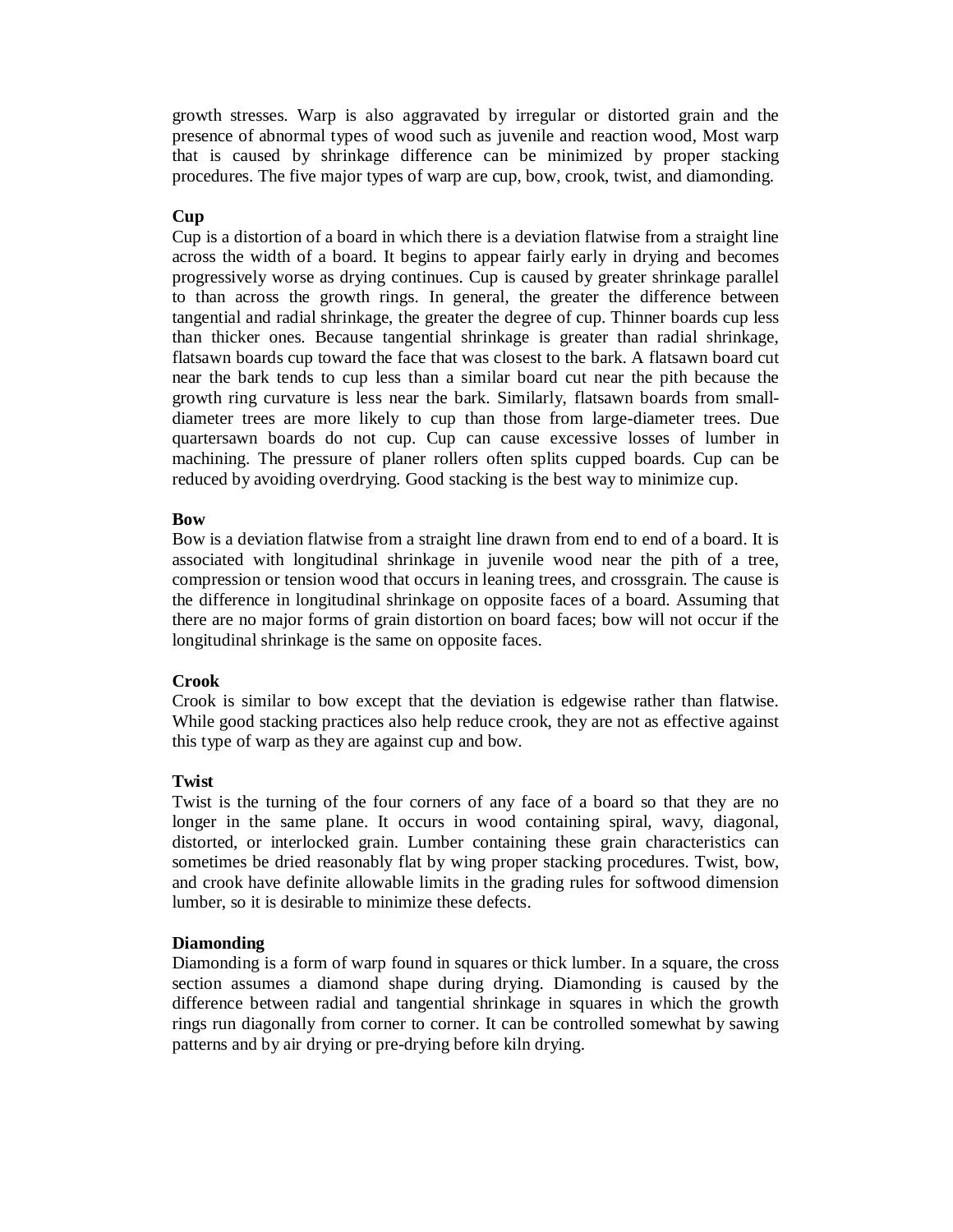#### **Glossary**

**Skid**: The bunch of logs pulled behind a track or wheel skidder. Also known as a pull, turn, drag, or twitch among other names.

**Skidder**: A machine on tracks or wheels used to drag logs from the forest to a landing where they can be further processed and loaded on a truck. Skidders are equipped with cables or grapples.

**Forwarder**: A machine with a crane which can load logs onto its chassis and piggyback them to a road where it can sort and pile them or load them directly onto a truck.

**Harvester**: A purpose-built machine with a head (attachment) for felling and processing trees into log lengths. Sometimes the processing head itself is referred to as a Harvester.

**Delimber**: An excavator based machine with an attachment which removes a tree's limbs and bucks the top off the tree at the landing. A log loader then places the processed logs on a truck.

**Mechanized**: Harvesting and processing timber with machines, reducing manual labor on the ground.

**Roads**: Generally classified as skid trails, spur roads, and main haul roads.

**Shovel Logging:** Relaying logs from a harvest area to roadside using a hydraulic log loader.

**Side**: A group of people and machines working together as a unit. A contractor might have a "skidder side" and a "cable side" working on the same "show."

**Feller-Buncher**: A machine which fells trees using a mechanical shear or a disc saw as an attachment. A Feller-Buncher may accumulate several trees before creating just the right size bunch for a grapple skidder to take to the landing. A mechanical delimber or a whole tree chipper might be waiting at the landing to further process the tree.

#### **References**

Simpson, William; John Tschernitz (1979). *Importance of Thickness Variation in Kiln Drying Red Oak Lumber*. Corvallis, Oregon: Western Dry Kiln Clubs. http://ir.library.oregonstate.edu/dspace/bitstream/1957/5722/1/Importance\_Thick\_ ocr.pdf. Retrieved 2008-11-15.

"Infrared Oven Dries Wood" *Popular Mechanics*, July 1949

ABARE (2000). National Plantation Inventory, March, 2000. 4p.

Anon. (1997). Timber markets, home and away: Australian growers capitalising on international demand. Pie, Newsletter of Australia's International and National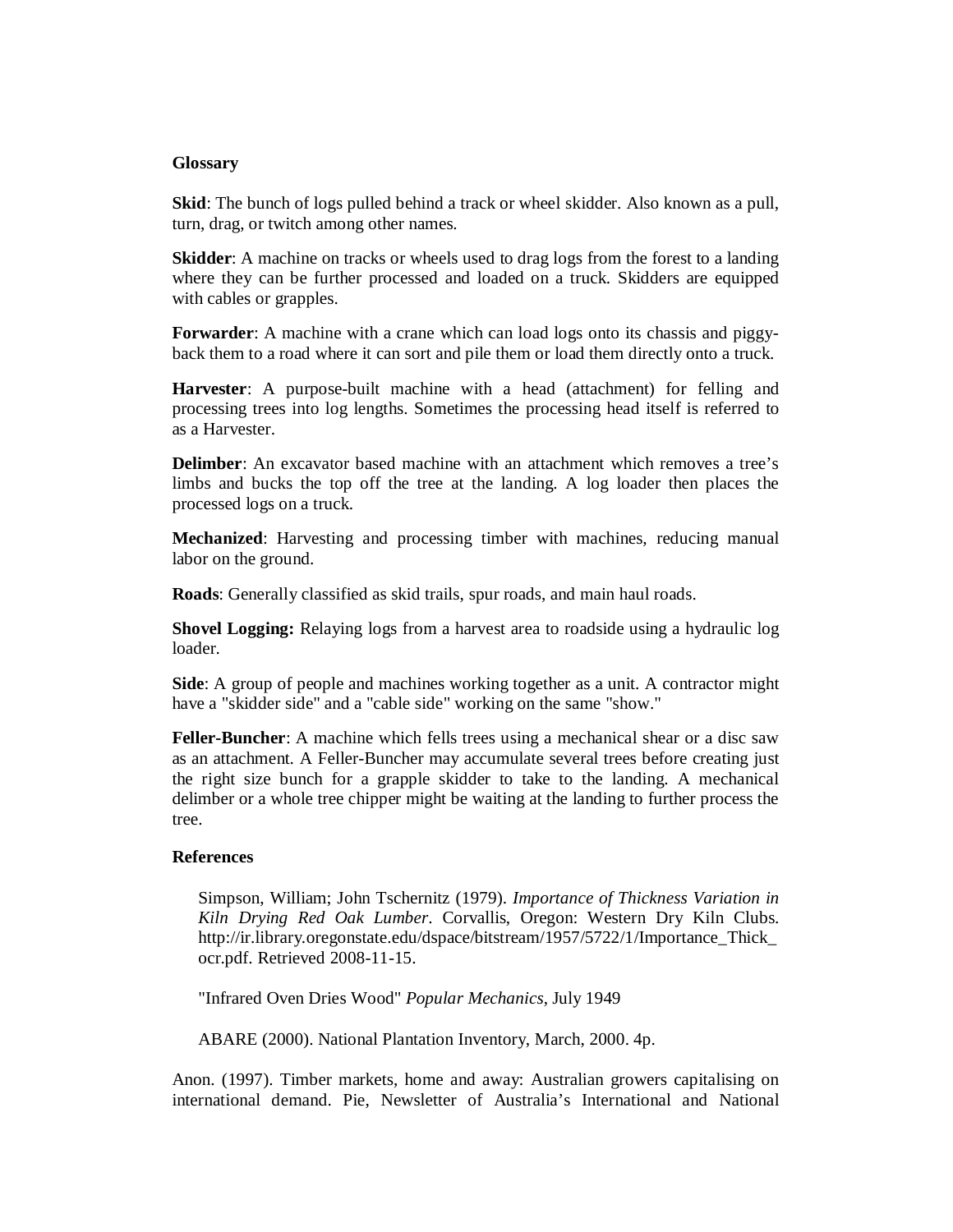Primary Industries and Energy (PIE) R&D Organisations. Volume 7 (Summer Issue): p14.

Bootle, K.R. (1994). Wood in Australia: Types, Properties and Uses. McGraw-Hill Book Company, Sydney. 443p.

Desch, H.E. and Dinwoodie, J.M. (1996). Timber: Structure, Properties, Conversion and Use. 7th ed. Macmillan Press Ltd., London. 306p.

Doe, P.D., Oliver, A.R. and Booker, J.D. (1994). A Non-Linear Strain and Moisture Content Model of Variable Hardwood Drying Schedules. Proc. 4th IUFRO International Wood Drying Conference, Rotorua, New Zealand. 203-210pp.

Haque, M.N. (1997). The Chemical Modification of Wood with Acetic Anhydride. MSc Dissertation. The University of Wales, Bangor, UK. 99p.

Hoadley, R. Bruce (2000). *Understanding Wood: A Craftsman's Guide to Wood Technology* (2nd. ed.). Taunton Press. ISBN 1-56158-358-8.

Innes, T. (1996). Improving Seasoned Hardwood Timber Quality with Particular Reference to Collapse. PhD Thesis. University of Tasmania, Australia. 172p.

Keey, R.B., Langrish, T.A.G. and Walker, J.C.F. (2000). Kiln-Drying of Lumber. Springer, Berlin. 326p.

Kollmann, F.F.P. and Cote, W.A.J. (1968). Principles of Wood Science and Technology. I. Solid Wood. Springer-Verlag, NewYork. 592p.

Kumar, S. (1994). Chemical modification of wood. Wood and Fiber Sci., 26(2):270- 280.

Langrish, T.A.G. and Walker, J.C.F. (1993). Transport Processes in Wood. In: Walker, J.C.F. Primary Wood Processing. Chapman and Hall, London. pp121–152.

Panshin, A.J. and de Zeeuw, C. (1970). Textbook of Wood Technology. Volume 1, Third Edition. McGraw-Hill, New York, 705 p.

Pordage, L.J. and Langrish, T.A.G. (1999). Simulation of the effect of air velocity in the drying of hardwood timber. Drying Technology - An International Journal, 17(1&2):237-256.

Rasmussen, E.F. (1988). Forest Products Laboratory, U.S. Deptartment of Agriculture.. ed. *Dry Kiln Operators Manual*. Hardwood Research Council.

Rowell, R.M. (1983). Chemical modification of wood. Forest Product Abstract, 6(12):363-382.

Rowell, R.M. (1991). Chemical Modification of Wood. In: Hon, D.N.-S and Shiraishi, N. (eds), Wood and Cellulosic Chemistry. pp. 703-756. Marcel Dekker, Inc., New York.